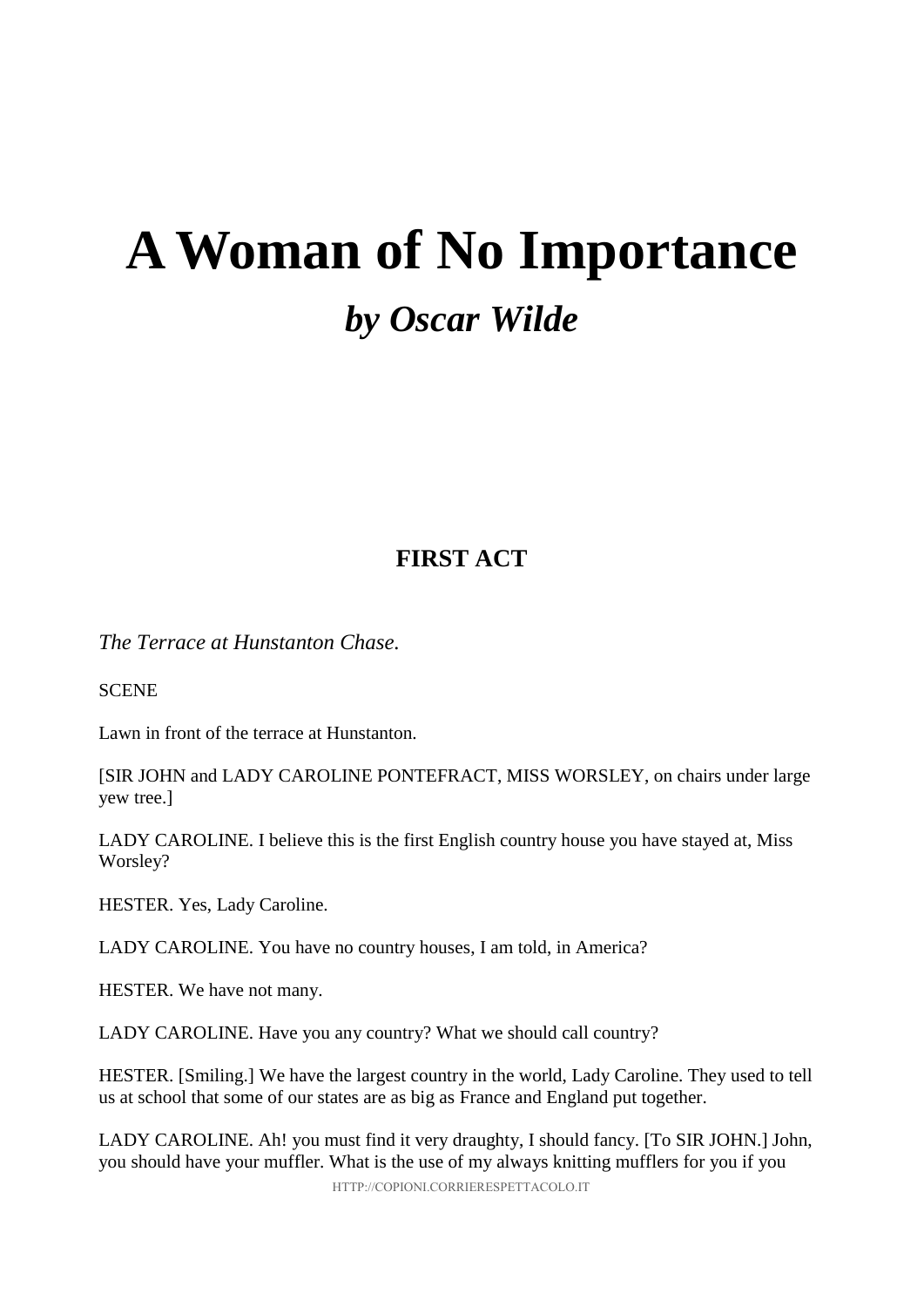won't wear them?

SIR JOHN. I am quite warm, Caroline, I assure you.

LADY CAROLINE. I think not, John. Well, you couldn't come to a more charming place than this, Miss Worsley, though the house is excessively damp, quite unpardonably damp, and dear Lady Hunstanton is sometimes a little lax about the people she asks down here. [To SIR JOHN.] Jane mixes too much. Lord Illingworth, of course, is a man of high distinction. It is a privilege to meet him. And that member of Parliament, Mr. Kettle -

SIR JOHN. Kelvil, my love, Kelvil.

LADY CAROLINE. He must be quite respectable. One has never heard his name before in the whole course of one's life, which speaks volumes for a man, nowadays. But Mrs. Allonby is hardly a very suitable person.

HESTER. I dislike Mrs. Allonby. I dislike her more than I can say.

LADY CAROLINE. I am not sure, Miss Worsley, that foreigners like yourself should cultivate likes or dislikes about the people they are invited to meet. Mrs. Allonby is very well born. She is a niece of Lord Brancaster's. It is said, of course, that she ran away twice before she was married. But you know how unfair people often are. I myself don't believe she ran away more than once.

HESTER. Mr. Arbuthnot is very charming.

LADY CAROLINE. Ah, yes! the young man who has a post in a bank. Lady Hunstanton is most kind in asking him here, and Lord Illingworth seems to have taken quite a fancy to him. I am not sure, however, that Jane is right in taking him out of his position. In my young days, Miss Worsley, one never met any one in society who worked for their living. It was not considered the thing.

HESTER. In America those are the people we respect most.

LADY CAROLINE. I have no doubt of it.

HESTER. Mr. Arbuthnot has a beautiful nature! He is so simple, so sincere. He has one of the most beautiful natures I have ever come across. It is a privilege to meet HIM.

LADY CAROLINE. It is not customary in England, Miss Worsley, for a young lady to speak with such enthusiasm of any person of the opposite sex. English women conceal their feelings till after they are married. They show them then.

HESTER. Do you, in England, allow no friendship to exist between a young man and a young girl?

[Enter LADY HUNSTANTON, followed by Footman with shawls and a cushion.]

LADY CAROLINE. We think it very inadvisable. Jane, I was just saying what a pleasant party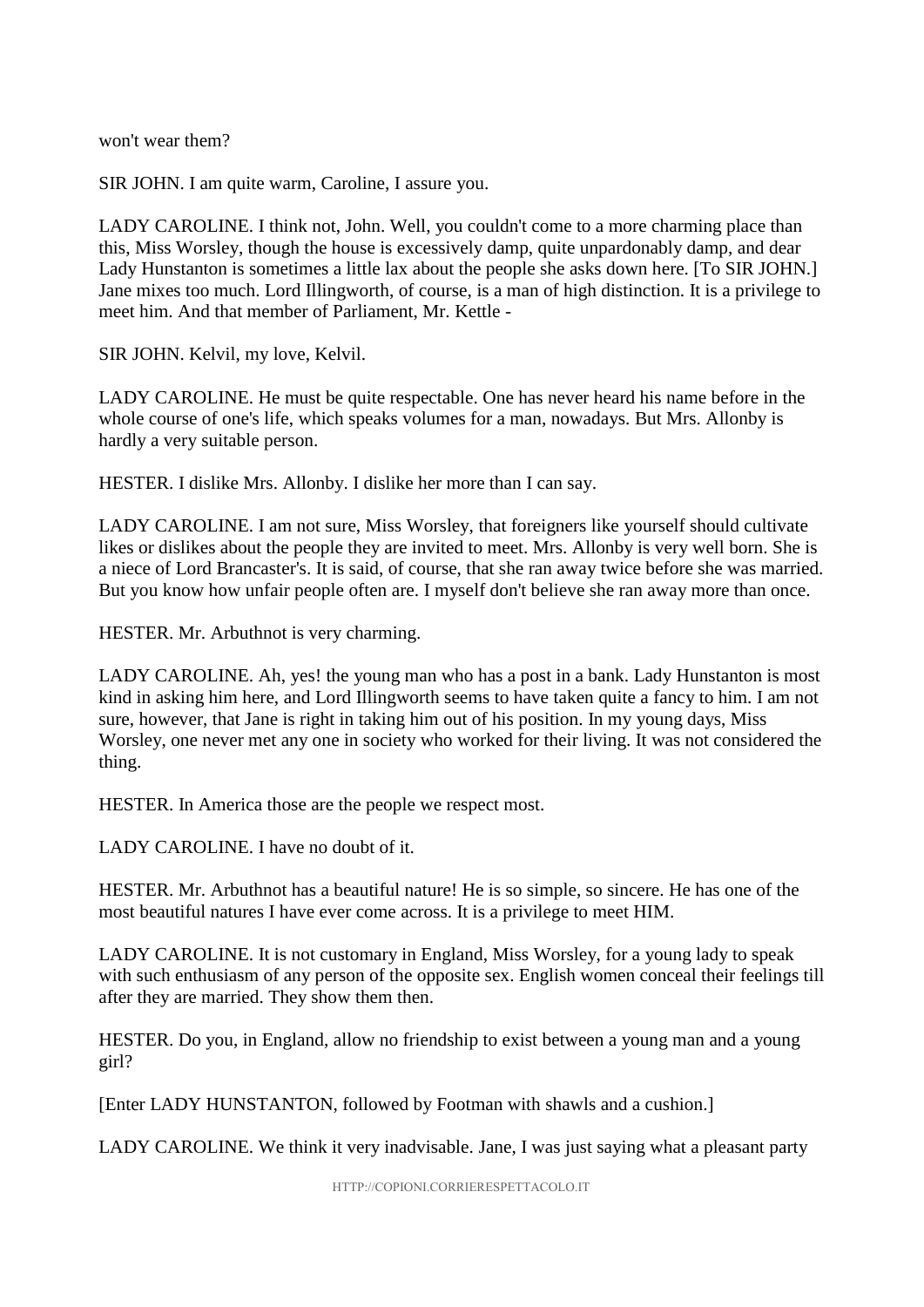you have asked us to meet. You have a wonderful power of selection. It is quite a gift.

LADY HUNSTANTON. Dear Caroline, how kind of you! I think we all do fit in very nicely together. And I hope our charming American visitor will carry back pleasant recollections of our English country life. [To Footman.] The cushion, there, Francis. And my shawl. The Shetland. Get the Shetland. [Exit Footman for shawl.]

[Enter GERALD ARBUTHNOT.]

GERALD. Lady Hunstanton, I have such good news to tell you. Lord Illingworth has just offered to make me his secretary.

LADY HUNSTANTON. His secretary? That is good news indeed, Gerald. It means a very brilliant future in store for you. Your dear mother will be delighted. I really must try and induce her to come up here to-night. Do you think she would, Gerald? I know how difficult it is to get her to go anywhere.

GERALD. Oh! I am sure she would, Lady Hunstanton, if she knew Lord Illingworth had made me such an offer.

[Enter Footman with shawl.]

LADY HUNSTANTON. I will write and tell her about it, and ask her to come up and meet him. [To Footman.] Just wait, Francis. [Writes letter.]

LADY CAROLINE. That is a very wonderful opening for so young a man as you are, Mr. Arbuthnot.

GERALD. It is indeed, Lady Caroline. I trust I shall be able to show myself worthy of it.

LADY CAROLINE. I trust so.

GERALD. [To HESTER.] YOU have not congratulated me yet, Miss Worsley.

HESTER. Are you very pleased about it?

GERALD. Of course I am. It means everything to me - things that were out of the reach of hope before may be within hope's reach now.

HESTER. Nothing should be out of the reach of hope. Life is a hope.

LADY HUNSTANTON. I fancy, Caroline, that Diplomacy is what Lord Illingworth is aiming at. I heard that he was offered Vienna. But that may not be true.

LADY CAROLINE. I don't think that England should be represented abroad by an unmarried man, Jane. It might lead to complications.

LADY HUNSTANTON. You are too nervous, Caroline. Believe me, you are too nervous.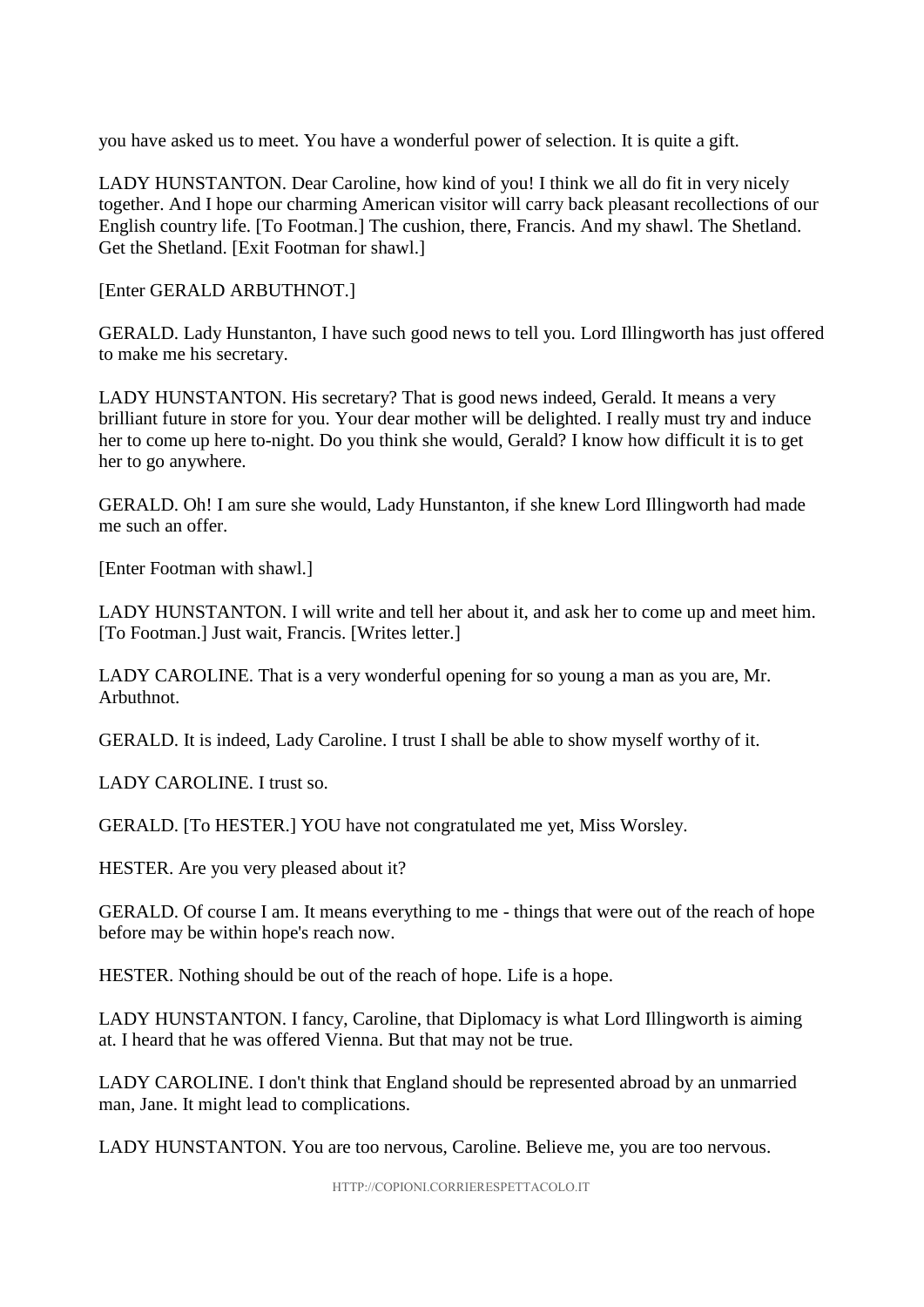Besides, Lord Illingworth may marry any day. I was in hopes he would have married lady Kelso. But I believe he said her family was too large. Or was it her feet? I forget which. I regret it very much. She was made to be an ambassador's wife.

LADY CAROLINE. She certainly has a wonderful faculty of remembering people's names, and forgetting their faces.

LADY HUNSTANTON. Well, that is very natural, Caroline, is it not? [To Footman.] Tell Henry to wait for an answer. I have written a line to your dear mother, Gerald, to tell her your good news, and to say she really must come to dinner.

[Exit Footman.]

GERALD. That is awfully kind of you, Lady Hunstanton. [To HESTER.] Will you come for a stroll, Miss Worsley?

HESTER. With pleasure [Exit with GERALD.]

LADY HUNSTANTON. I am very much gratified at Gerald Arbuthnot's good fortune. He is quite a PROTEGE of mine. And I am particularly pleased that Lord Illingworth should have made the offer of his own accord without my suggesting anything. Nobody likes to be asked favours. I remember poor Charlotte Pagden making herself quite unpopular one season, because she had a French governess she wanted to recommend to every one.

LADY CAROLINE. I saw the governess, Jane. Lady Pagden sent her to me. It was before Eleanor came out. She was far too good-looking to be in any respectable household. I don't wonder Lady Pagden was so anxious to get rid of her.

LADY HUNSTANTON. Ah, that explains it.

LADY CAROLINE. John, the grass is too damp for you. You had better go and put on your overshoes at once.

SIR JOHN. I am quite comfortable, Caroline, I assure you.

LADY CAROLINE. You must allow me to be the best judge of that, John. Pray do as I tell you.

[SIR JOHN gets up and goes off.]

LADY HUNSTANTON. You spoil him, Caroline, you do indeed!

[Enter MRS. ALLONBY and LADY STUTFIELD.]

[To MRS. ALLONBY.] Well, dear, I hope you like the park. It is said to be well timbered.

MRS. ALLONBY. The trees are wonderful, Lady Hunstanton.

LADY STUTFIELD. Quite, quite wonderful.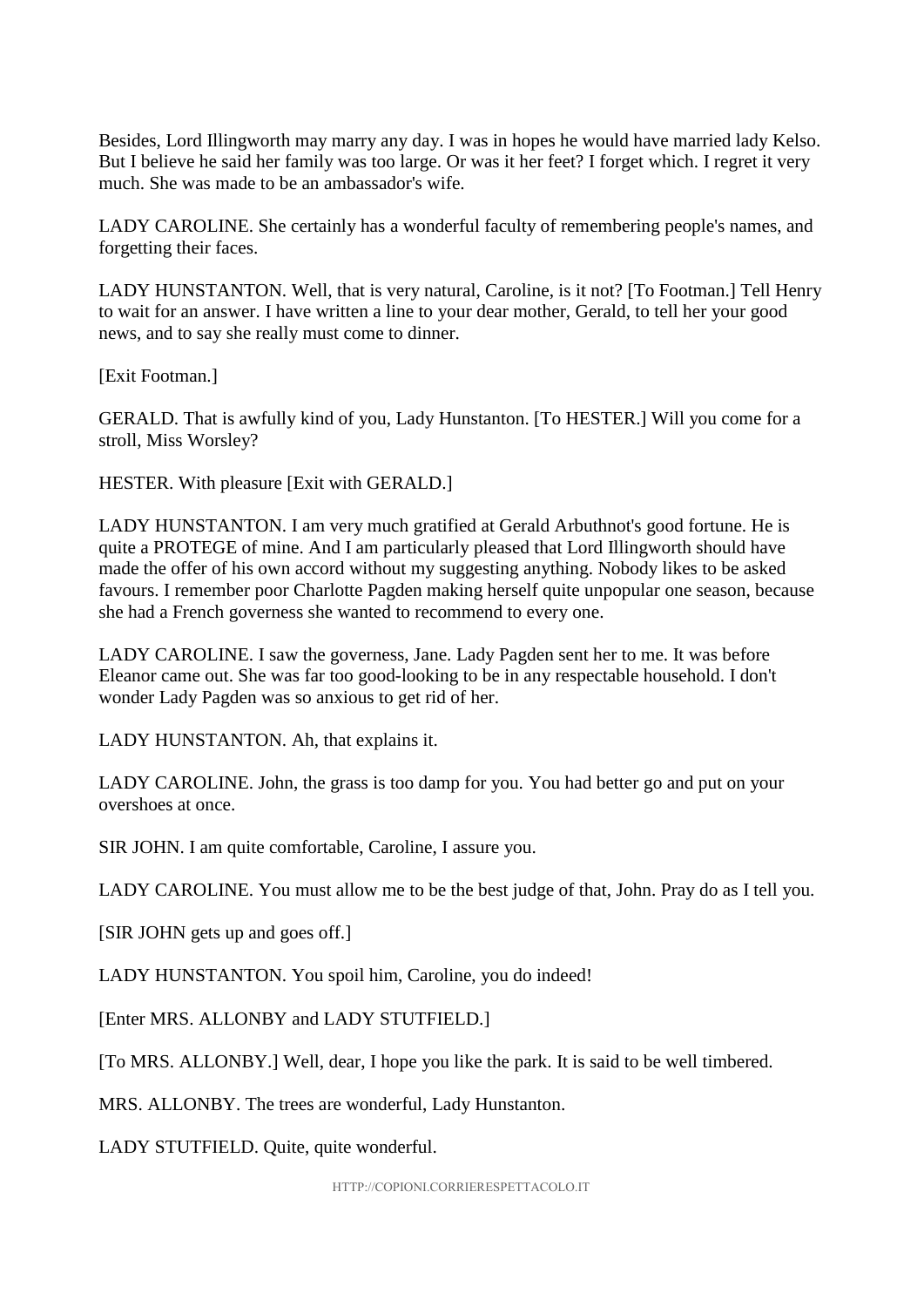MRS. ALLONBY. But somehow, I feel sure that if I lived in the country for six months, I should become so unsophisticated that no one would take the slightest notice of me.

LADY HUNSTANTON. I assure you, dear, that the country has not that effect at all. Why, it was from Melthorpe, which is only two miles from here, that Lady Belton eloped with Lord Fethersdale. I remember the occurrence perfectly. Poor Lord Belton died three days afterwards of joy, or gout. I forget which. We had a large party staying here at the time, so we were all very much interested in the whole affair.

MRS. ALLONBY. I think to elope is cowardly. It's running away from danger. And danger has become so rare in modern life.

LADY CAROLINE. As far as I can make out, the young women of the present day seem to make it the sole object of their lives to be always playing with fire.

MRS. ALLONBY. The one advantage of playing with fire, Lady Caroline, is that one never gets even singed. It is the people who don't know how to play with it who get burned up.

LADY STUTFIELD. Yes; I see that. It is very, very helpful.

LADY HUNSTANTON. I don't know how the world would get on with such a theory as that, dear Mrs. Allonby.

LADY STUTFIELD. Ah! The world was made for men and not for women.

MRS. ALLONBY. Oh, don't say that, Lady Stutfield. We have a much better time than they have. There are far more things forbidden to us than are forbidden to them.

LADY STUTFIELD. Yes; that is quite, quite true. I had not thought of that.

[Enter SIR JOHN and MR. KELVIL.]

LADY HUNSTANTON. Well, Mr. Kelvil, have you got through your work?

KELVIL. I have finished my writing for the day, Lady Hunstanton. It has been an arduous task. The demands on the time of a public man are very heavy nowadays, very heavy indeed. And I don't think they meet with adequate recognition.

LADY CAROLINE. John, have you got your overshoes on?

SIR JOHN. Yes, my love.

LADY CAROLINE. I think you had better come over here, John. It is more sheltered.

SIR JOHN. I am quite comfortable, Caroline.

LADY CAROLINE. I think not, John. You had better sit beside me. [SIR JOHN rises and goes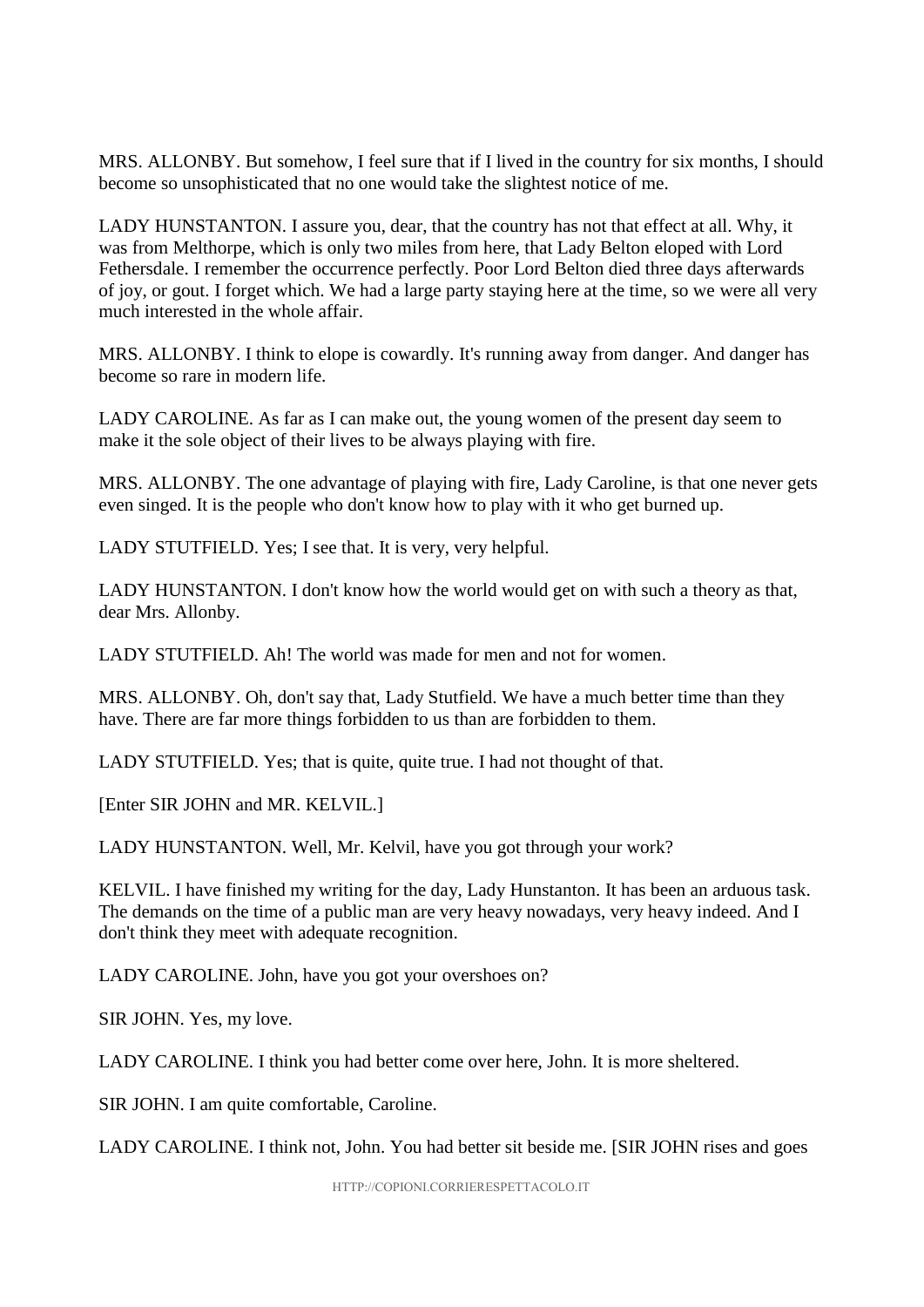across.]

LADY STUTFIELD. And what have you been writing about this morning, Mr. Kelvil?

KELVIL. On the usual subject, Lady Stutfield. On Purity.

LADY STUTFIELD. That must be such a very, very interesting thing to write about.

KELVIL. It is the one subject of really national importance, nowadays, Lady Stutfield. I purpose addressing my constituents on the question before Parliament meets. I find that the poorer classes of this country display a marked desire for a higher ethical standard.

LADY STUTFIELD. How quite, quite nice of them.

LADY CAROLINE. Are you in favour of women taking part in politics, Mr. Kettle?

SIR JOHN. Kelvil, my love, Kelvil.

KELVIL. The growing influence of women is the one reassuring thing in our political life, Lady Caroline. Women are always on the side of morality, public and private.

LADY STUTFIELD. It is so very, very gratifying to hear you say that.

LADY HUNSTANTON. Ah, yes! - the moral qualities in women - that is the important thing. I am afraid, Caroline, that dear Lord Illingworth doesn't value the moral qualities in women as much as he should.

[Enter LORD ILLINGWORTH.]

LADY STUTFIELD. The world says that Lord Illingworth is very, very wicked.

LORD ILLINGWORTH. But what world says that, Lady Stutfield? It must be the next world. This world and I are on excellent terms. [Sits down beside MRS. ALLONBY.]

LADY STUTFIELD. Every one I know says you are very, very wicked.

LORD ILLINGWORTH. It is perfectly monstrous the way people go about, nowadays, saying things against one behind one's back that are absolutely and entirely true.

LADY HUNSTANTON. Dear Lord Illingworth is quite hopeless, Lady Stutfield. I have given up trying to reform him. It would take a Public Company with a Board of Directors and a paid Secretary to do that. But you have the secretary already, Lord Illingworth, haven't you? Gerald Arbuthnot has told us of his good fortune; it is really most kind of you.

LORD ILLINGWORTH. Oh, don't say that, Lady Hunstanton. Kind is a dreadful word. I took a great fancy to young Arbuthnot the moment I met him, and he'll be of considerable use to me in something I am foolish enough to think of doing.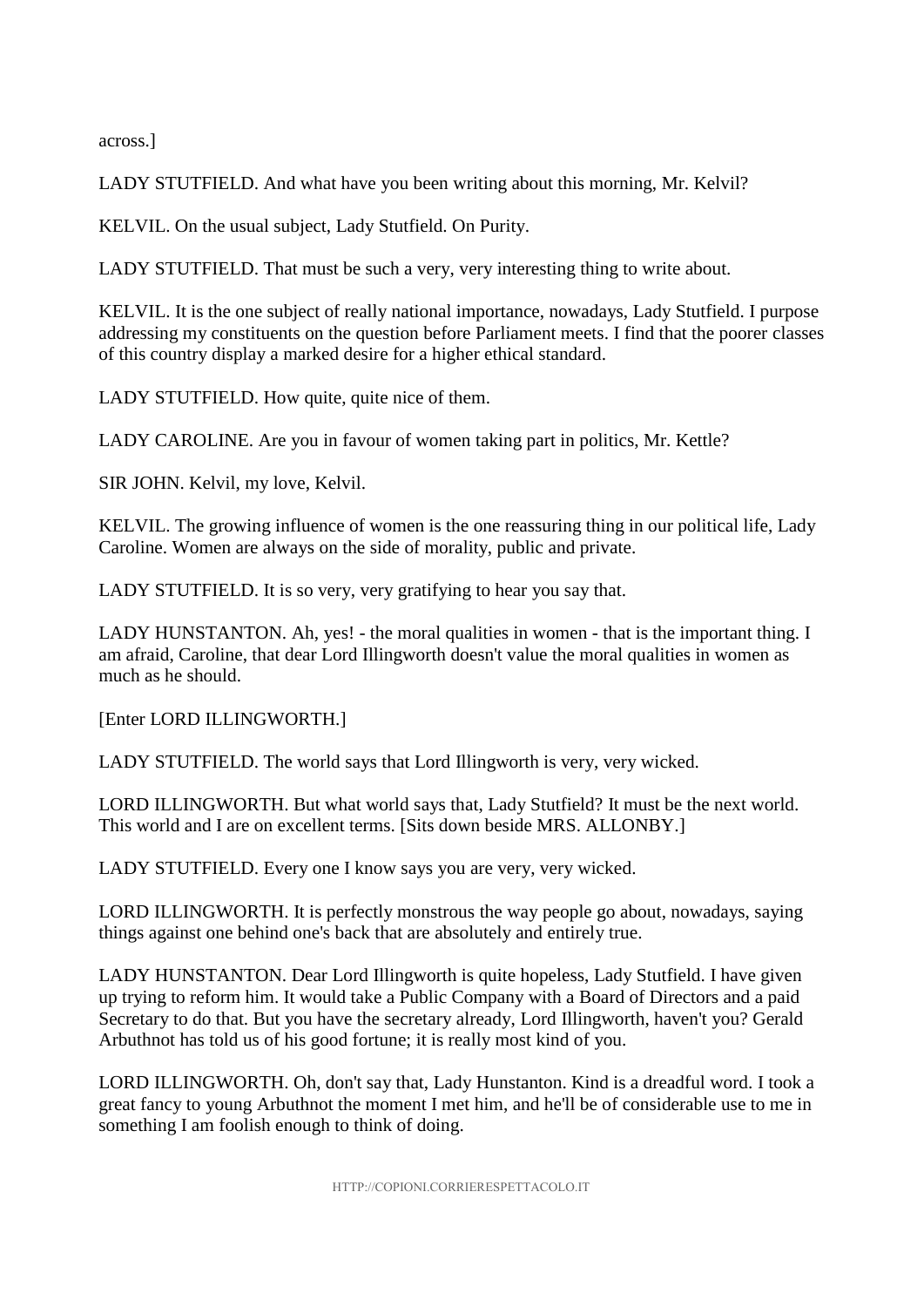LADY HUNSTANTON. He is an admirable young man. And his mother is one of my dearest friends. He has just gone for a walk with our pretty American. She is very pretty, is she not?

LADY CAROLINE. Far too pretty. These American girls carry off all the good matches. Why can't they stay in their own country? They are always telling us it is the Paradise of women.

LORD ILLINGWORTH. It is, Lady Caroline. That is why, like Eve, they are so extremely anxious to get out of it.

LADY CAROLINE. Who are Miss Worsley's parents?

LORD ILLINGWORTH. American women are wonderfully clever in concealing their parents.

LADY HUNSTANTON. My dear Lord Illingworth, what do you mean? Miss Worsley, Caroline, is an orphan. Her father was a very wealthy millionaire or philanthropist, or both, I believe, who entertained my son quite hospitably, when he visited Boston. I don't know how he made his money, originally.

KELVIL. I fancy in American dry goods.

LADY HUNSTANTON. What are American dry goods?

LORD ILLINGWORTH. American novels.

LADY HUNSTANTON. How very singular! . . . Well, from whatever source her large fortune came, I have a great esteem for Miss Worsley. She dresses exceedingly well. All Americans do dress well. They get their clothes in Paris.

MRS. ALLONBY. They say, Lady Hunstanton, that when good Americans die they go to Paris.

LADY HUNSTANTON. Indeed? And when bad Americans die, where do they go to?

LORD ILLINGWORTH. Oh, they go to America.

KELVIL. I am afraid you don't appreciate America, Lord Illingworth. It is a very remarkable country, especially considering its youth.

LORD ILLINGWORTH. The youth of America is their oldest tradition. It has been going on now for three hundred years. To hear them talk one would imagine they were in their first childhood. As far as civilisation goes they are in their second.

KELVIL. There is undoubtedly a great deal of corruption in American politics. I suppose you allude to that?

LORD ILLINGWORTH. I wonder.

LADY HUNSTANTON. Politics are in a sad way everywhere, I am told. They certainly are in England. Dear Mr. Cardew is ruining the country. I wonder Mrs. Cardew allows him. I am sure,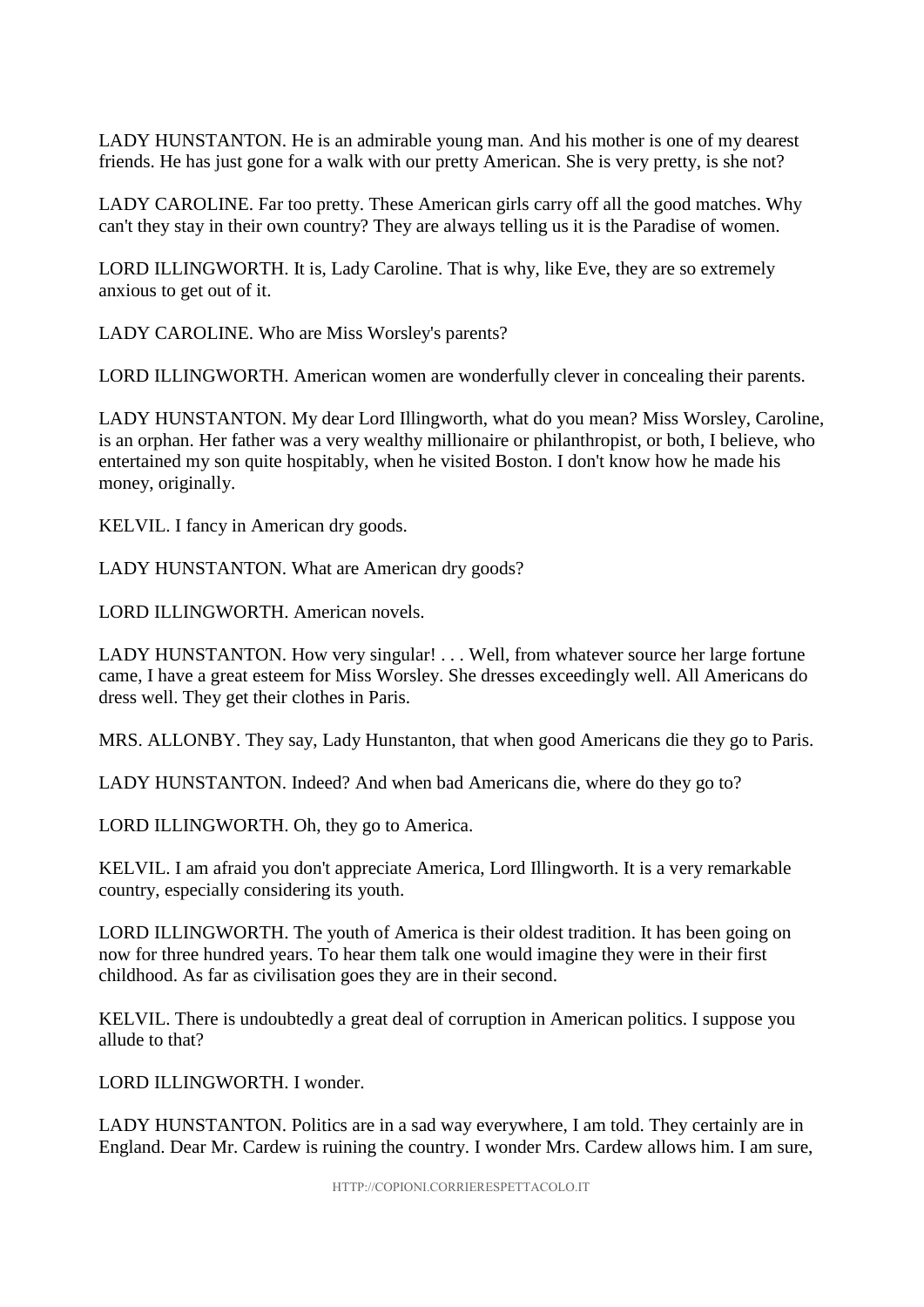Lord Illingworth, you don't think that uneducated people should be allowed to have votes?

LORD ILLINGWORTH. I think they are the only people who should.

KELVIL. Do you take no side then in modern politics, Lord Illingworth?

LORD ILLINGWORTH. One should never take sides in anything, Mr. Kelvil. Taking sides is the beginning of sincerity, and earnestness follows shortly afterwards, and the human being becomes a bore. However, the House of Commons really does very little harm. You can't make people good by Act of Parliament, - that is something.

KELVIL. You cannot deny that the House of Commons has always shown great sympathy with the sufferings of the poor.

LORD ILLINGWORTH. That is its special vice. That is the special vice of the age. One should sympathise with the joy, the beauty, the colour of life. The less said about life's sores the better, Mr. Kelvil.

KELVIL. Still our East End is a very important problem.

LORD ILLINGWORTH. Quite so. It is the problem of slavery. And we are trying to solve it by amusing the slaves.

LADY HUNSTANTON. Certainly, a great deal may be done by means of cheap entertainments, as you say, Lord Illingworth. Dear Dr. Daubeny, our rector here, provides, with the assistance of his curates, really admirable recreations for the poor during the winter. And much good may be done by means of a magic lantern, or a missionary, or some popular amusement of that kind.

LADY CAROLINE. I am not at all in favour of amusements for the poor, Jane. Blankets and coals are sufficient. There is too much love of pleasure amongst the upper classes as it is. Health is what we want in modern life. The tone is not healthy, not healthy at all.

KELVIL. You are quite right, Lady Caroline.

LADY CAROLINE. I believe I am usually right.

MRS. ALLONBY. Horrid word 'health.'

LORD ILLINGWORTH. Silliest word in our language, and one knows so well the popular idea of health. The English country gentleman galloping after a fox - the unspeakable in full pursuit of the uneatable.

KELVIL. May I ask, Lord Illingworth, if you regard the House of Lords as a better institution than the House of Commons?

LORD ILLINGWORTH. A much better institution, of course. We in the House of Lords are never in touch with public opinion. That makes us a civilised body.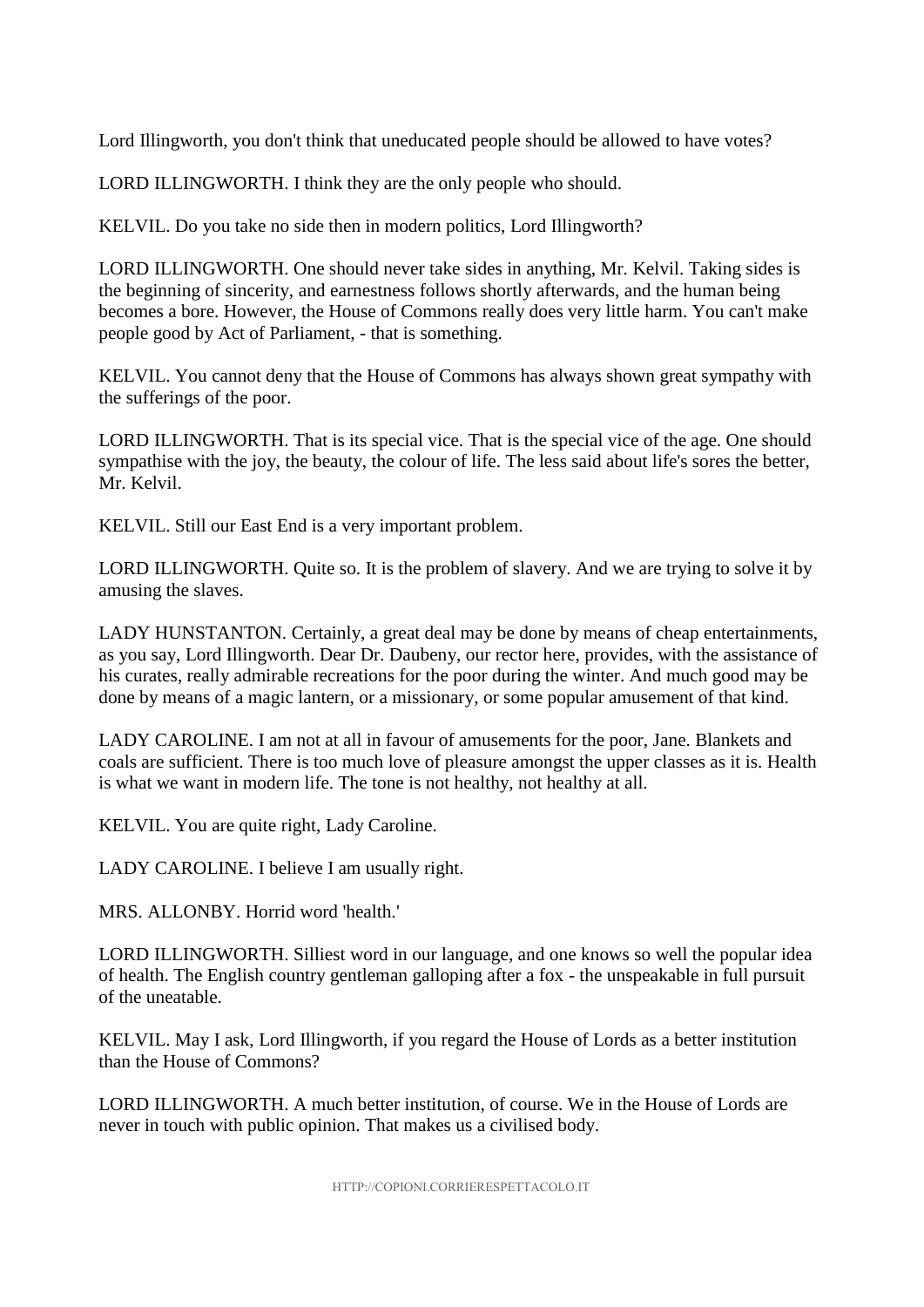KELVIL. Are you serious in putting forward such a view?

LORD ILLINGWORTH. Quite serious, Mr. Kelvil. [To MRS. ALLONBY.] Vulgar habit that is people have nowadays of asking one, after one has given them an idea, whether one is serious or not. Nothing is serious except passion. The intellect is not a serious thing, and never has been. It is an instrument on which one plays, that is all. The only serious form of intellect I know is the British intellect. And on the British intellect the illiterates play the drum.

LADY HUNSTANTON. What are you saying, Lord Illingworth, about the drum?

LORD ILLINGWORTH. I was merely talking to Mrs. Allonby about the leading articles in the London newspapers.

LADY HUNSTANTON. But do you believe all that is written in the newspapers?

LORD ILLINGWORTH. I do. Nowadays it is only the unreadable that occurs. [Rises with MRS. ALLONBY.]

LADY HUNSTANTON. Are you going, Mrs. Allonby?

MRS. ALLONBY. Just as far as the conservatory. Lord Illingworth told me this morning that there was an orchid there m beautiful as the seven deadly sins.

LADY HUNSTANTON. My dear, I hope there is nothing of the kind. I will certainly speak to the gardener.

[Exit MRS. ALLONBY and LORD ILLINGWORTH.]

LADY CAROLINE. Remarkable type, Mrs. Allonby.

LADY HUNSTANTON. She lets her clever tongue run away with her sometimes.

LADY CAROLINE. Is that the only thing, Jane, Mrs. Allonby allows to run away with her?

LADY HUNSTANTON. I hope so, Caroline, I am sure.

[Enter LORD ALFRED.]

Dear Lord Alfred, do join us. [LORD ALFRED sits down beside LADY STUTFIELD.]

LADY CAROLINE. You believe good of every one, Jane. It is a great fault.

LADY STUTFIELD. Do you really, really think, Lady Caroline, that one should believe evil of every one?

LADY CAROLINE. I think it is much safer to do so, Lady Stutfield. Until, of course, people are found out to be good. But that requires a great deal of investigation nowadays.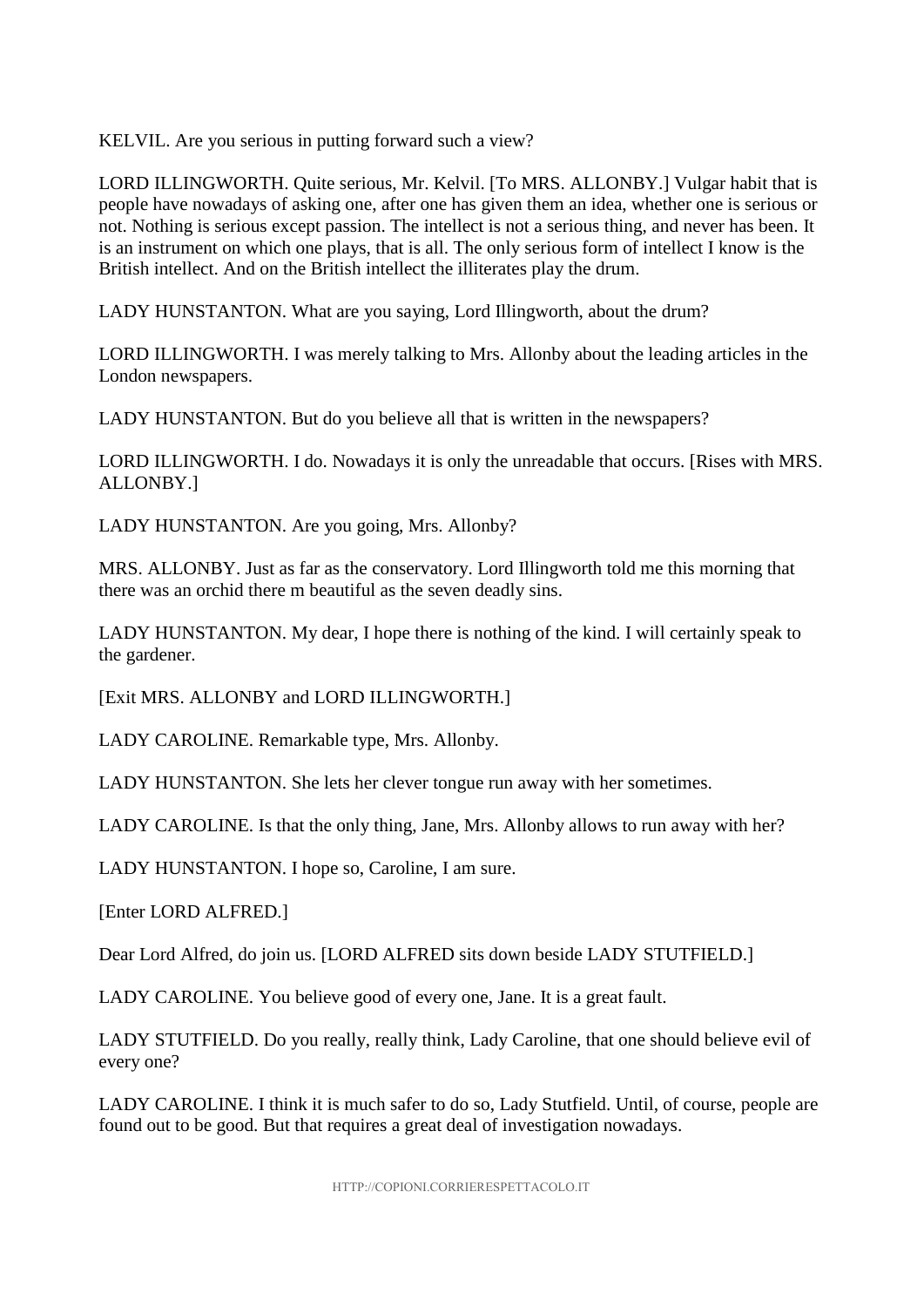LADY STUTFIELD. But there is so much unkind scandal in modern life.

LADY CAROLINE. Lord Illingworth remarked to me last night at dinner that the basis of every scandal is an absolutely immoral certainty.

KELVIL. Lord Illingworth is, of course, a very brilliant man, but he seems to me to be lacking in that fine faith in the nobility and purity of life which is so important in this century.

LADY STUTFIELD. Yes, quite, quite important, is it not?

KELVIL. He gives me the impression of a man who does not appreciate the beauty of our English home-life. I would say that he was tainted with foreign ideas on the subject.

LADY STUTFIELD. There is nothing, nothing like the beauty of homelife, is there?

KELVIL. It is the mainstay of our moral system in England, Lady Stutfield. Without it we would become like our neighbours.

LADY STUTFIELD. That would be so, so sad, would it not?

KELVIL. I am afraid, too, that Lord Illingworth regards woman simply as a toy. Now, I have never regarded woman as a toy. Woman is the intellectual helpmeet of man in public as in private life. Without her we should forget the true ideals. [Sits down beside LADY STUTFIELD.]

LADY STUTFIELD. I am so very, very glad to hear you say that.

LADY CAROLINE. You a married man, Mr. Kettle?

SIR JOHN. Kelvil, dear, Kelvil.

KELVIL. I am married, Lady Caroline.

LADY CAROLINE. Family?

KELVIL. Yes.

LADY CAROLINE. How many?

KELVIL. Eight.

[LADY STUTFIELD turns her attention to LORD ALFRED.]

LADY CAROLINE. Mrs. Kettle and the children are, I suppose, at the seaside? [SIR JOHN shrugs his shoulders.]

KELVIL. My wife is at the seaside with the children, Lady Caroline.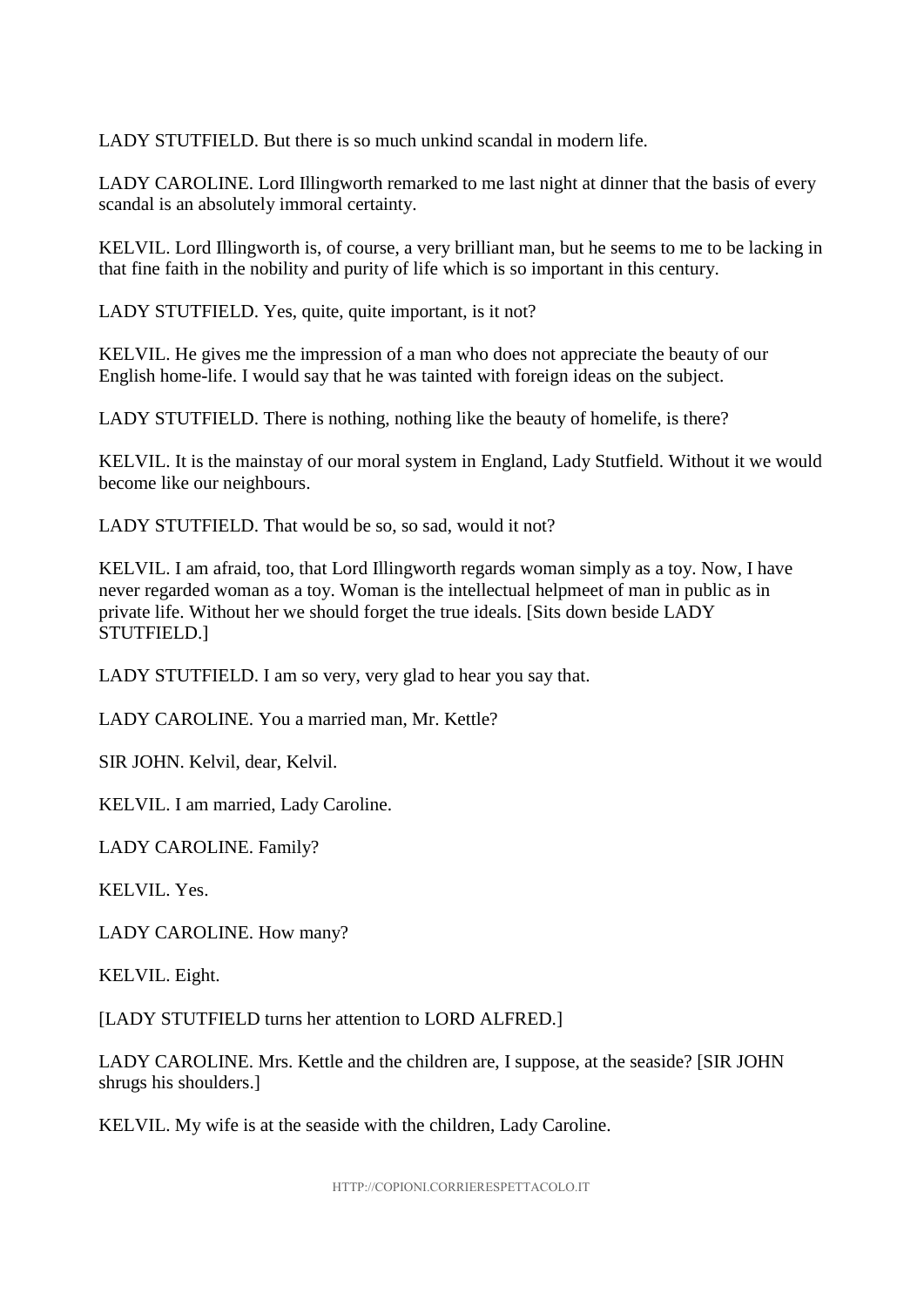LADY CAROLINE. You will join them later on, no doubt?

KELVIL. If my public engagements permit me.

LADY CAROLINE. Your public life must be a great source of gratification to Mrs. Kettle.

SIR JOHN. Kelvil, my love, Kelvil.

LADY STUTFIELD. [To LORD ALFRED.] How very, very charming those gold-tipped cigarettes of yours are, Lord Alfred.

LORD ALFRED. They are awfully expensive. I can only afford them when I'm in debt.

LADY STUTFIELD. It must be terribly, terribly distressing to be in debt.

LORD ALFRED. One must have some occupation nowadays. If I hadn't my debts I shouldn't have anything to think about. All the chaps I know are in debt.

LADY STUTFIELD. But don't the people to whom you owe the money give you a great, great deal of annoyance?

[Enter Footman.]

LORD ALFRED. Oh, no, they write; I don't.

LADY STUTFIELD. How very, very strange.

LADY HUNSTANTON. Ah, here is a letter, Caroline, from dear Mrs. Arbuthnot. She won't dine. I am so sorry. But she will come in the evening. I am very pleased indeed. She is one of the sweetest of women. Writes a beautiful hand, too, so large, so firm. [Hands letter to LADY CAROLINE.]

LADY CAROLINE. [Looking at it.] A little lacking in femininity, Jane. Femininity is the quality I admire most in women.

LADY HUNSTANTON. [Taking back letter and leaving it on table.] Oh! she is very feminine, Caroline, and so good too. You should hear what the Archdeacon says of her. He regards her as his right hand in the parish. [Footman speaks to her.] In the Yellow Drawing-room. Shall we all go in? Lady Stutfield, shall we go in to tea?

LADY STUTFIELD. With pleasure, Lady Hunstanton. [They rise and proceed to go off. SIR JOHN offers to carry LADY STUTFIELD'S cloak.]

LADY CAROLINE. John! If you would allow your nephew to look after Lady Stutfield's cloak, you might help me with my workbasket.

[Enter LORD ILLINGWORTH and MRS. ALLONBY.]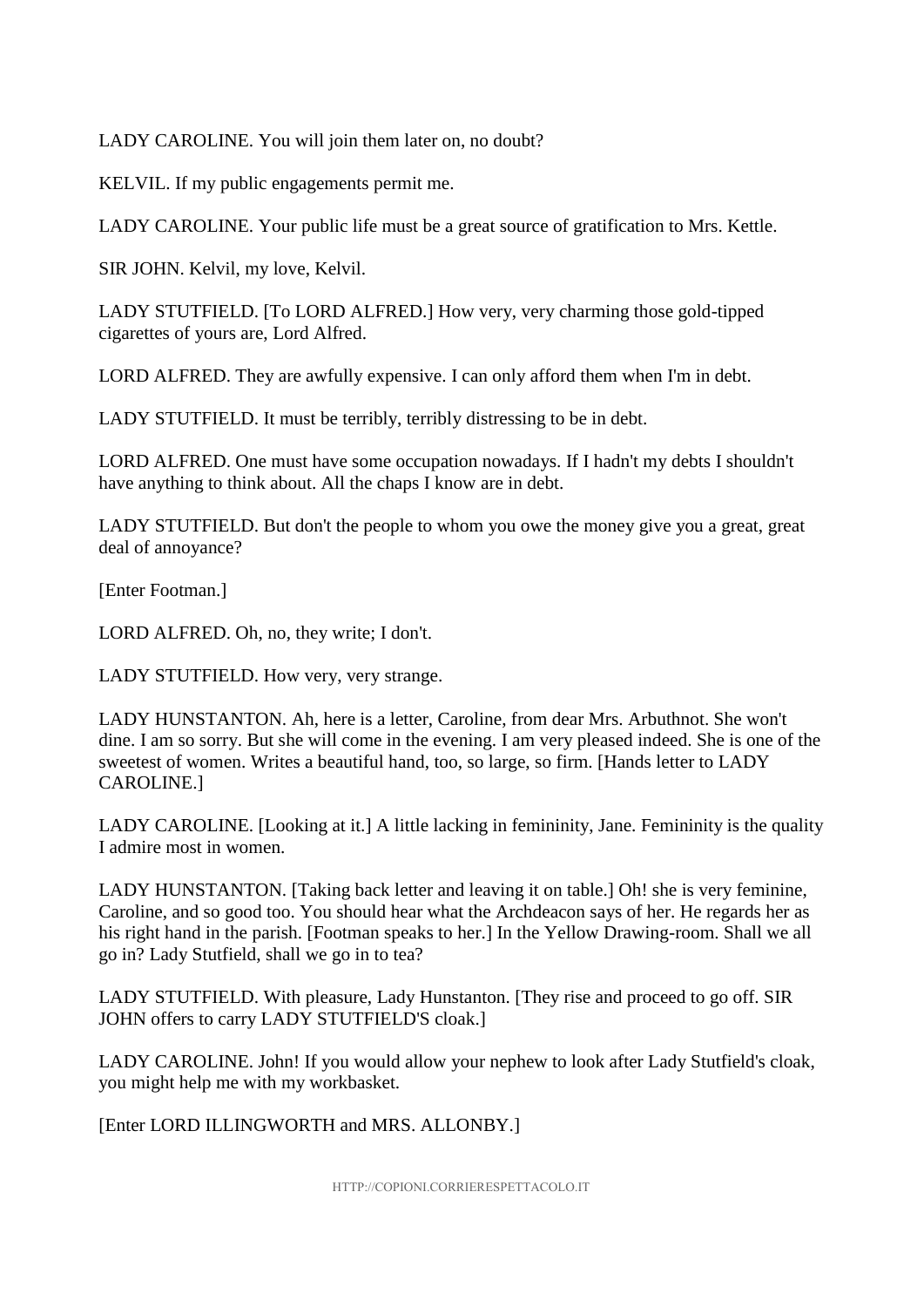SIR JOHN. Certainly, my love. [Exeunt.]

MRS. ALLONBY. Curious thing, plain women are always jealous of their husbands, beautiful women never are!

LORD ILLINGWORTH. Beautiful women never have time. They are always so occupied in being jealous of other people's husbands.

MRS. ALLONBY. I should have thought Lady Caroline would have grown tired of conjugal anxiety by this time! Sir John is her fourth!

LORD ILLINGWORTH. So much marriage is certainly not becoming. Twenty years of romance make a woman look like a ruin; but twenty years of marriage make her something like a public building.

MRS. ALLONBY. Twenty years of romance! Is there such a thing?

LORD ILLINGWORTH. Not in our day. Women have become too brilliant. Nothing spoils a romance so much as a sense of humour in the woman.

MRS. ALLONBY. Or the want of it in the man.

LORD ILLINGWORTH. You are quite right. In a Temple every one should be serious, except the thing that is worshipped.

MRS. ALLONBY. And that should be man?

LORD ILLINGWORTH. Women kneel so gracefully; men don't.

MRS. ALLONBY. You are thinking of Lady Stutfield!

LORD ILLINGWORTH. I assure you I have not thought of Lady Stutfield for the last quarter of an hour.

MRS. ALLONBY. Is she such a mystery?

LORD ILLINGWORTH. She is more than a mystery - she is a mood.

MRS. ALLONBY. Moods don't last.

LORD ILLINGWORTH. It is their chief charm.

[Enter HESTER and GERALD.]

GERALD. Lord Illingworth, every one has been congratulating me, Lady Hunstanton and Lady Caroline, and . . . every one. I hope I shall make a good secretary.

LORD ILLINGWORTH. You will be the pattern secretary, Gerald. [Talks to him.]

HTTP://COPIONI.CORRIERESPETTACOLO.IT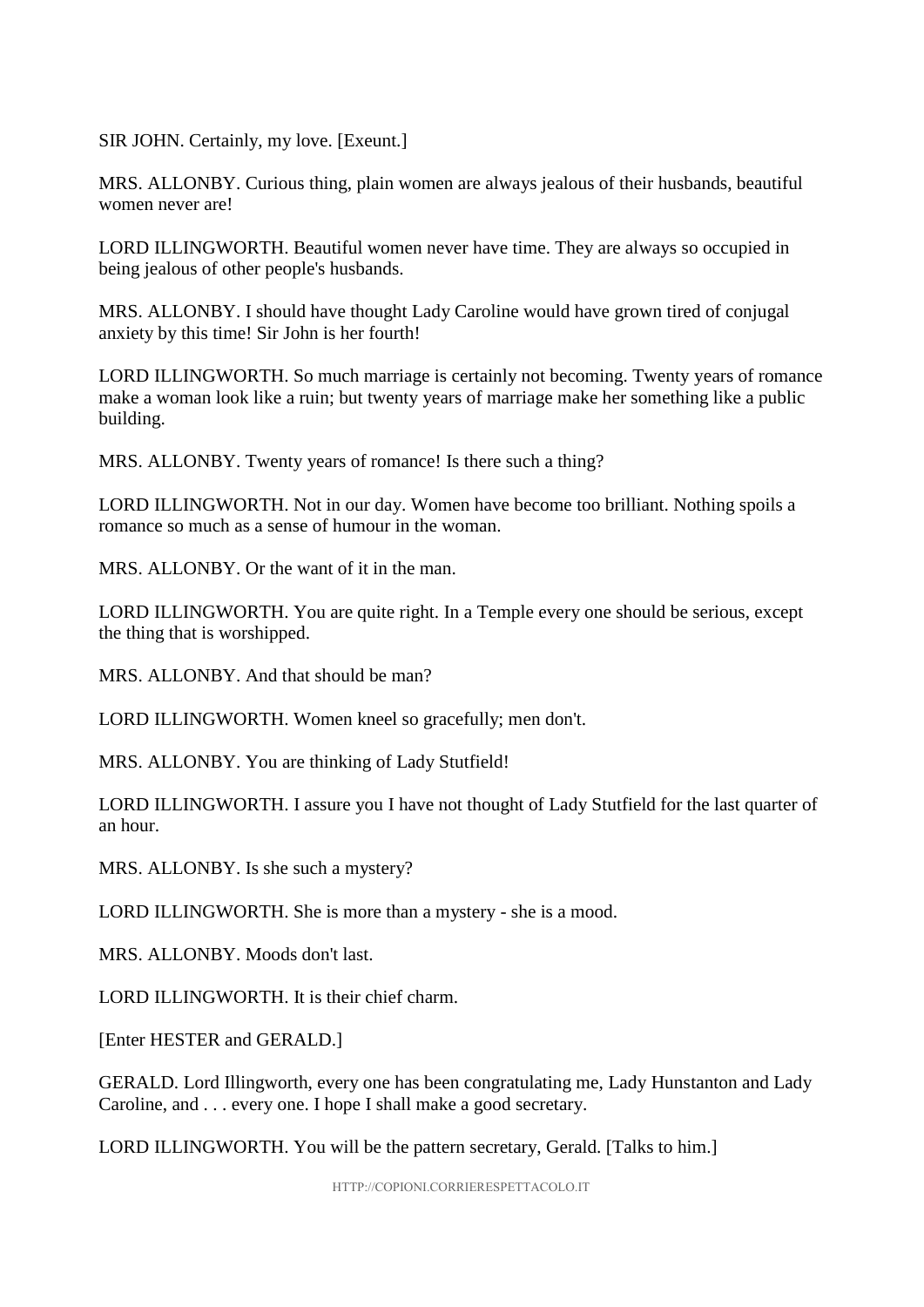MRS. ALLONBY. You enjoy country life, Miss Worsley?

HESTER. Very much indeed.

MRS. ALLONBY. Don't find yourself longing for a London dinnerparty?

HESTER. I dislike London dinner-parties.

MRS. ALLONBY. I adore them. The clever people never listen, and the stupid people never talk.

HESTER. I think the stupid people talk a great deal.

MRS. ALLONBY. Ah, I never listen!

LORD ILLINGWORTH. My dear boy, if I didn't like you I wouldn't have made you the offer. It is because I like you so much that I want to have you with me.

[Exit HESTER with GERALD.]

Charming fellow, Gerald Arbuthnot!

MRS. ALLONBY. He is very nice; very nice indeed. But I can't stand the American young lady.

LORD ILLINGWORTH. Why?

MRS. ALLONBY. She told me yesterday, and in quite a loud voice too, that she was only eighteen. It was most annoying.

LORD ILLINGWORTH. One should never trust a woman who tells one her real age. A woman who would tell one that, would tell one anything.

MRS. ALLONBY. She is a Puritan besides -

LORD ILLINGWORTH. Ah, that is inexcusable. I don't mind plain women being Puritans. It is the only excuse they have for being plain. But she is decidedly pretty. I admire her immensely. [Looks steadfastly at MRS. ALLONBY.]

MRS. ALLONBY. What a thoroughly bad man you must be!

LORD ILLINGWORTH. What do you call a bad man?

MRS. ALLONBY. The sort of man who admires innocence.

LORD ILLINGWORTH. And a bad woman?

MRS. ALLONBY. Oh! the sort of woman a man never gets tired of.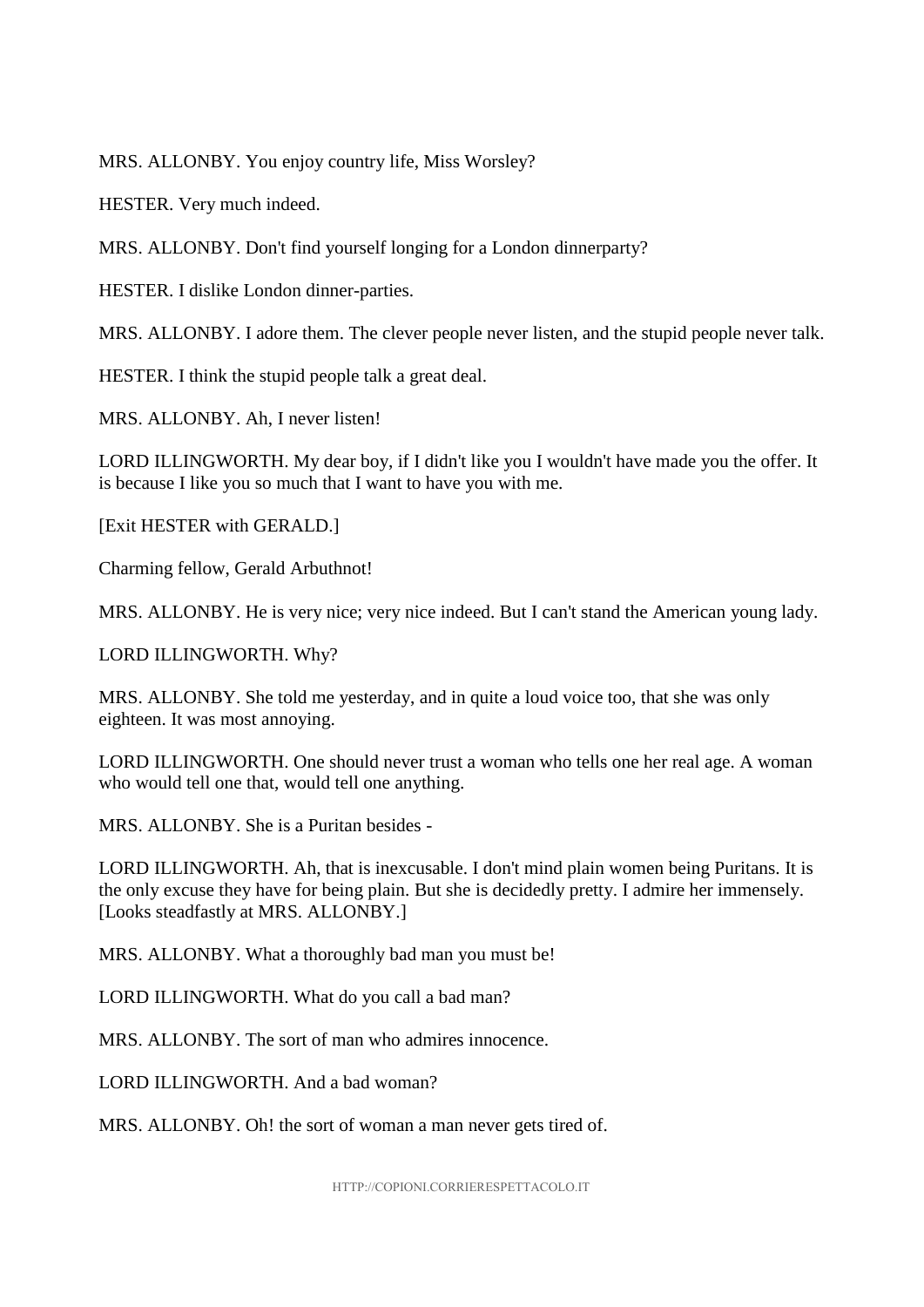LORD ILLINGWORTH. You are severe - on yourself.

MRS. ALLONBY. Define us as a sex.

LORD ILLINGWORTH. Sphinxes without secrets.

MRS. ALLONBY. Does that include the Puritan women?

LORD ILLINGWORTH. Do you know, I don't believe in the existence of Puritan women? I don't think there is a woman in the world who would not be a little flattered if one made love to her. It is that which makes women so irresistibly adorable.

MRS. ALLONBY. You think there is no woman in the world who would object to being kissed?

LORD ILLINGWORTH. Very few.

MRS. ALLONBY. Miss Worsley would not let you kiss her.

LORD ILLINGWORTH. Are you sure?

MRS. ALLONBY. Quite.

LORD ILLINGWORTH. What do you think she'd do if I kissed her?

MRS. ALLONBY. Either marry you, or strike you across the face with her glove. What would you do if she struck you across the face with her glove?

LORD ILLINGWORTH. Fall in love with her, probably.

MRS. ALLONBY. Then it is lucky you are not going to kiss her!

LORD ILLINGWORTH. Is that a challenge?

MRS. ALLONBY. It is an arrow shot into the air.

LORD ILLINGWORTH. Don't you know that I always succeed in whatever I try?

MRS. ALLONBY. I am sorry to hear it. We women adore failures. They lean on us.

LORD ILLINGWORTH. You worship successes. You cling to them.

MRS. ALLONBY. We are the laurels to hide their baldness.

LORD ILLINGWORTH. And they need you always, except at the moment of triumph.

MRS. ALLONBY. They are uninteresting then.

LORD ILLINGWORTH. How tantalising you are! [A pause.]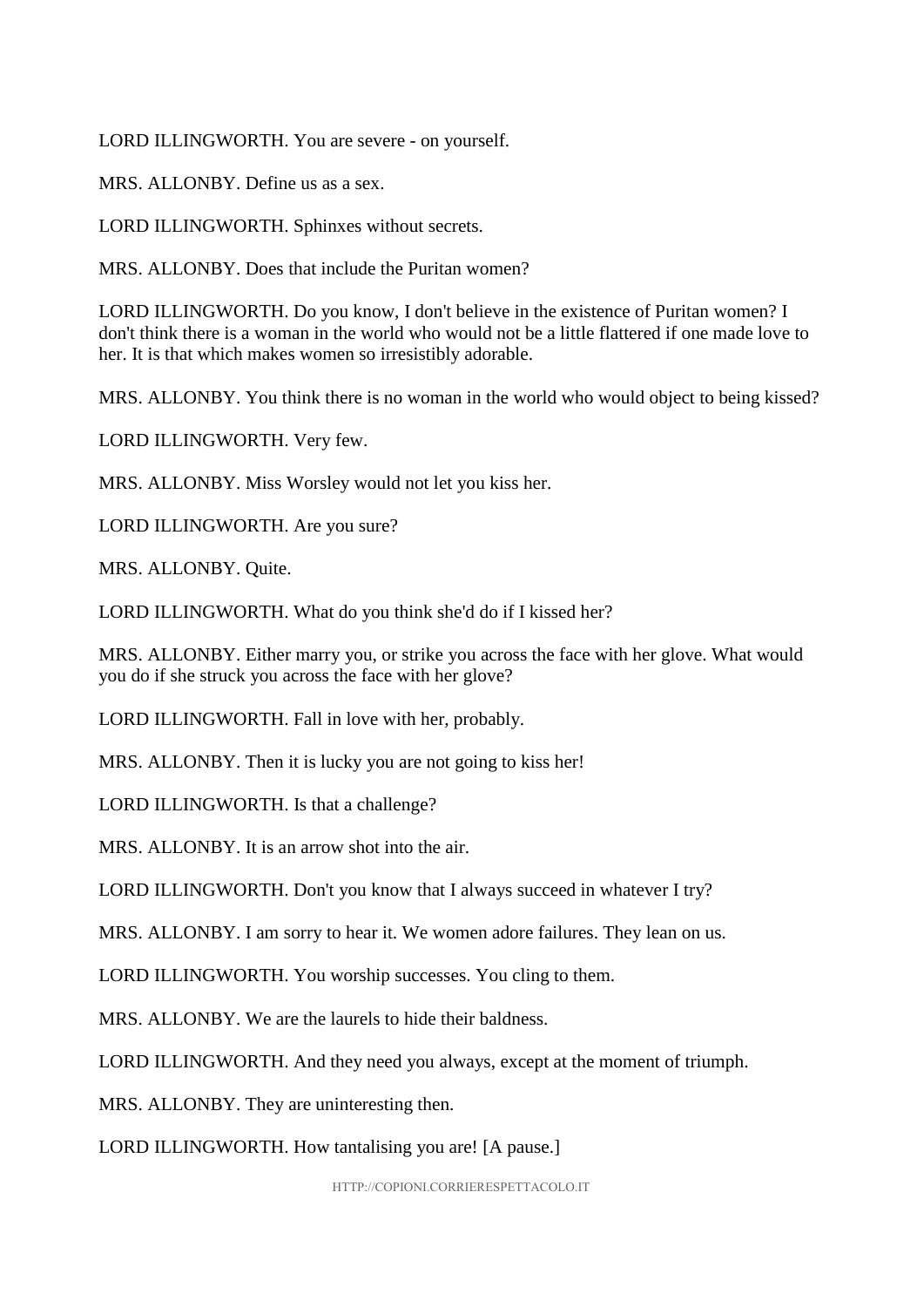MRS. ALLONBY. Lord Illingworth, there is one thing I shall always like you for.

LORD ILLINGWORTH. Only one thing? And I have so many bad qualities.

MRS. ALLONBY. Ah, don't be too conceited about them. You may lose them as you grow old.

LORD ILLINGWORTH. I never intend to grow old. The soul is born old but grows young. That is the comedy of life.

MRS. ALLONBY. And the body is born young and grows old. That is life's tragedy.

LORD ILLINGWORTH. Its comedy also, sometimes. But what is the mysterious reason why you will always like me?

MRS. ALLONBY. It is that you have never made love to me.

LORD ILLINGWORTH. I have never done anything else.

MRS. ALLONBY. Really? I have not noticed it.

LORD ILLINGWORTH. How fortunate! It might have been a tragedy for both of us.

MRS. ALLONBY. We should each have survived.

LORD ILLINGWORTH. One can survive everything nowadays, except death, and live down anything except a good reputation.

MRS. ALLONBY. Have you tried a good reputation?

LORD ILLINGWORTH. It is one of the many annoyances to which I have never been subjected.

MRS. ALLONBY. It may come.

LORD ILLINGWORTH. Why do you threaten me?

MRS. ALLONBY. I will tell you when you have kissed the Puritan.

[Enter Footman.]

FRANCIS. Tea is served in the Yellow Drawing-room, my lord.

LORD ILLINGWORTH. Tell her ladyship we are coming in.

FRANCIS. Yes, my lord.

[Exit.]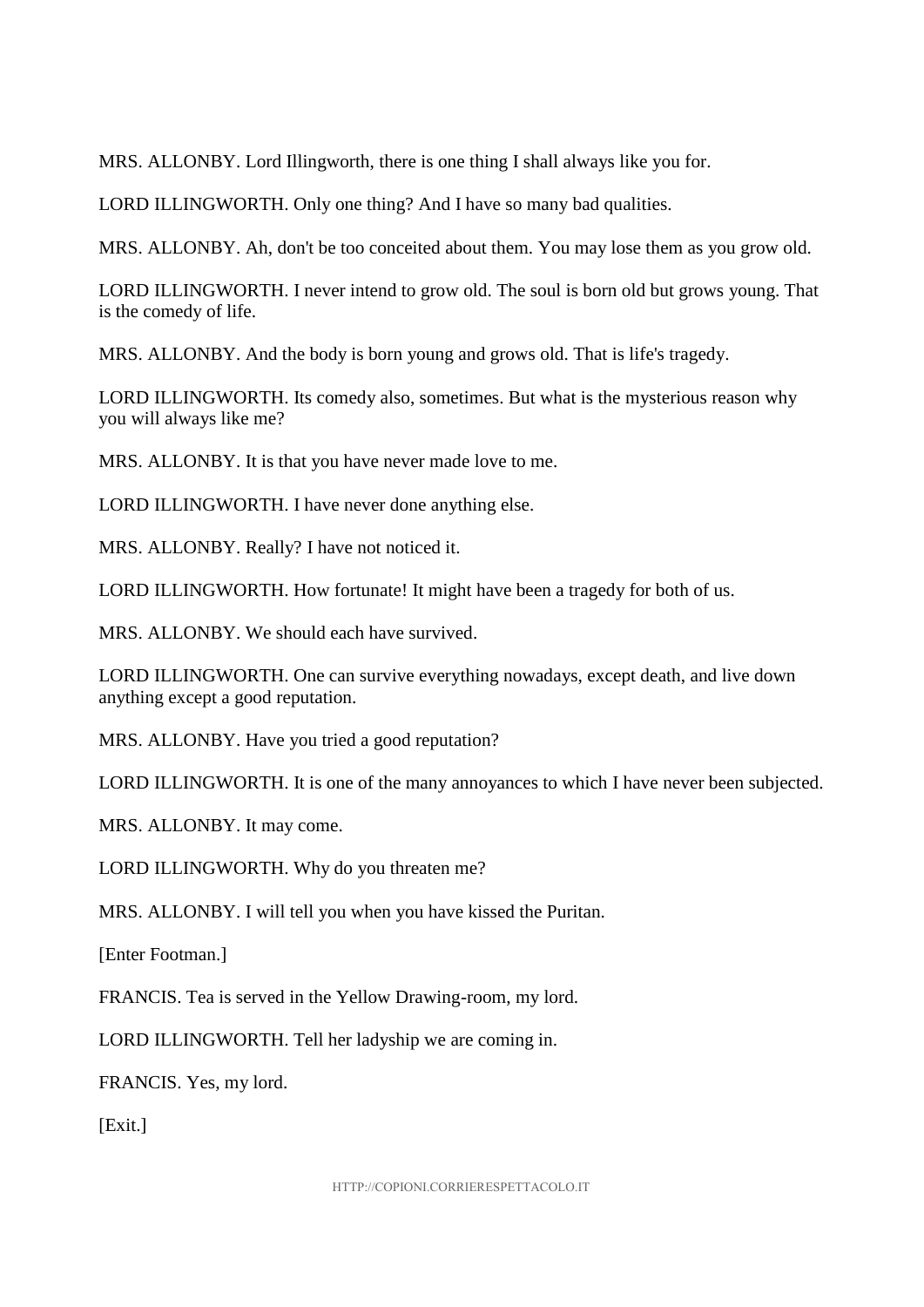#### LORD ILLINGWORTH. Shall we go in to tea?

MRS. ALLONBY. Do you like such simple pleasures?

LORD ILLINGWORTH. I adore simple pleasures. They are the last refuge of the complex. But, if you wish, let us stay here. Yes, let us stay here. The Book of Life begins with a man and a woman in a garden.

MRS. ALLONBY. It ends with Revelations.

LORD ILLINGWORTH. You fence divinely. But the button has come of your foil.

MRS. ALLONBY. I have still the mask.

LORD ILLINGWORTH. It makes your eyes lovelier.

MRS. ALLONBY. Thank you. Come.

LORD ILLINGWORTH. [Sees MRS. ARBUTHNOT'S letter on table, and takes it up and looks at envelope.] What a curious handwriting! It reminds me of the handwriting of a woman I used to know years ago.

MRS. ALLONBY. Who?

LORD ILLINGWORTH. Oh! no one. No one in particular. A woman of no importance. [Throws letter down, and passes up the steps of the terrace with MRS. ALLONBY. They smile at each other.]

ACT DROP.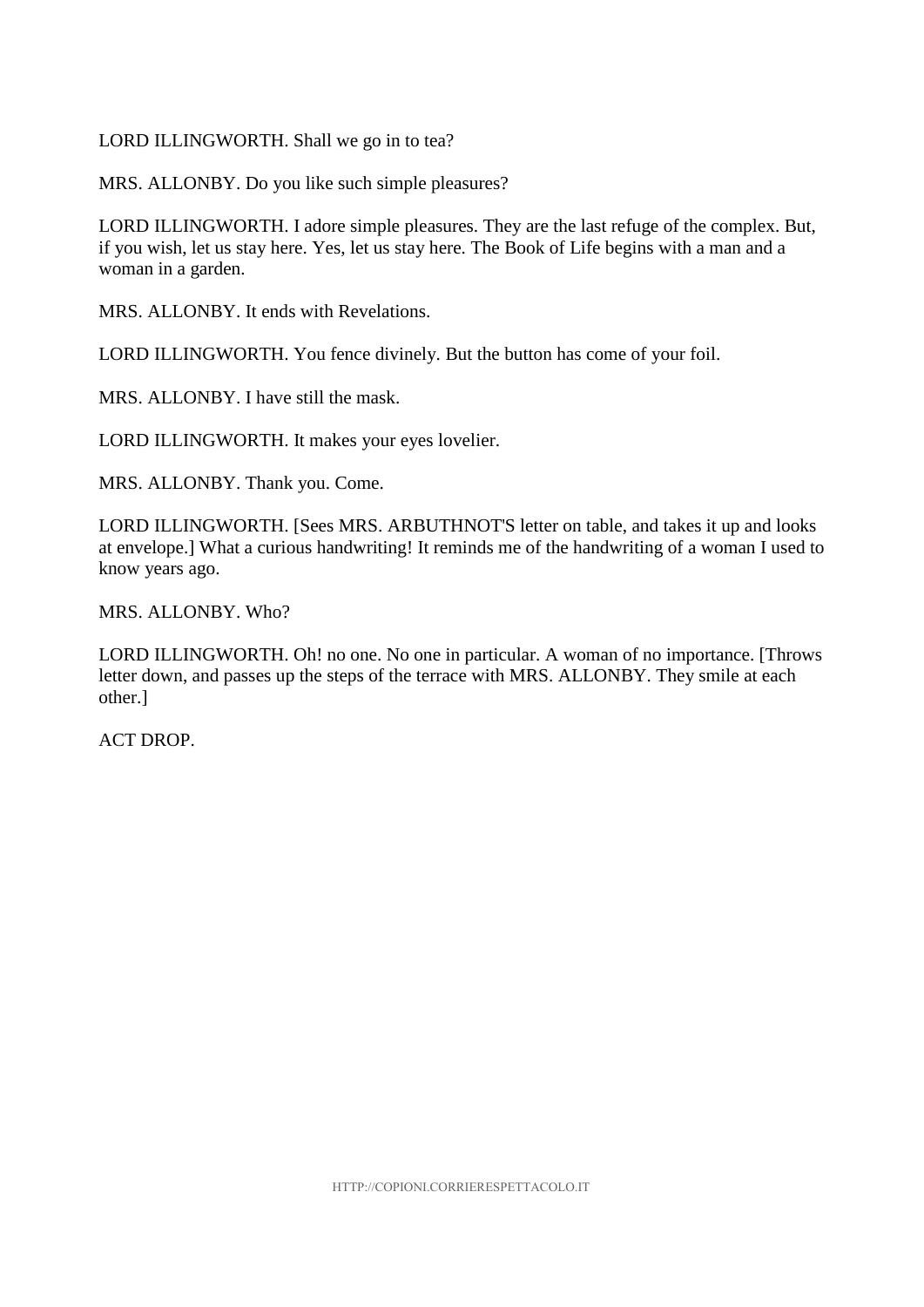# **SECOND ACT**

*The Drawing-room at Hunstanton Chase.*

**SCENE** 

Drawing-room at Hunstanton, after dinner, lamps lit. Door L.C. Door R.C.

[Ladies seated on sofas.]

MRS. ALLONBY. What a comfort it is to have got rid of the men for a little!

LADY STUTFIELD. Yes; men persecute us dreadfully, don't they?

MRS. ALLONBY. Persecute us? I wish they did.

LADY HUNSTANTON. My dear!

MRS. ALLONBY. The annoying thing is that the wretches can be perfectly happy without us. That is why I think it is every woman's duty never to leave them alone for a single moment, except during this short breathing space after dinner; without which I believe we poor women would be absolutely worn to shadows.

[Enter Servants with coffee.]

LADY HUNSTANTON. Worn to shadows, dear?

MRS. ALLONBY. Yes, Lady Hunstanton. It is such a strain keeping men up to the mark. They are always trying to escape from us.

LADY STUTFIELD. It seems to me that it is we who are always trying to escape from them.

HTTP://COPIONI.CORRIERESPETTACOLO.IT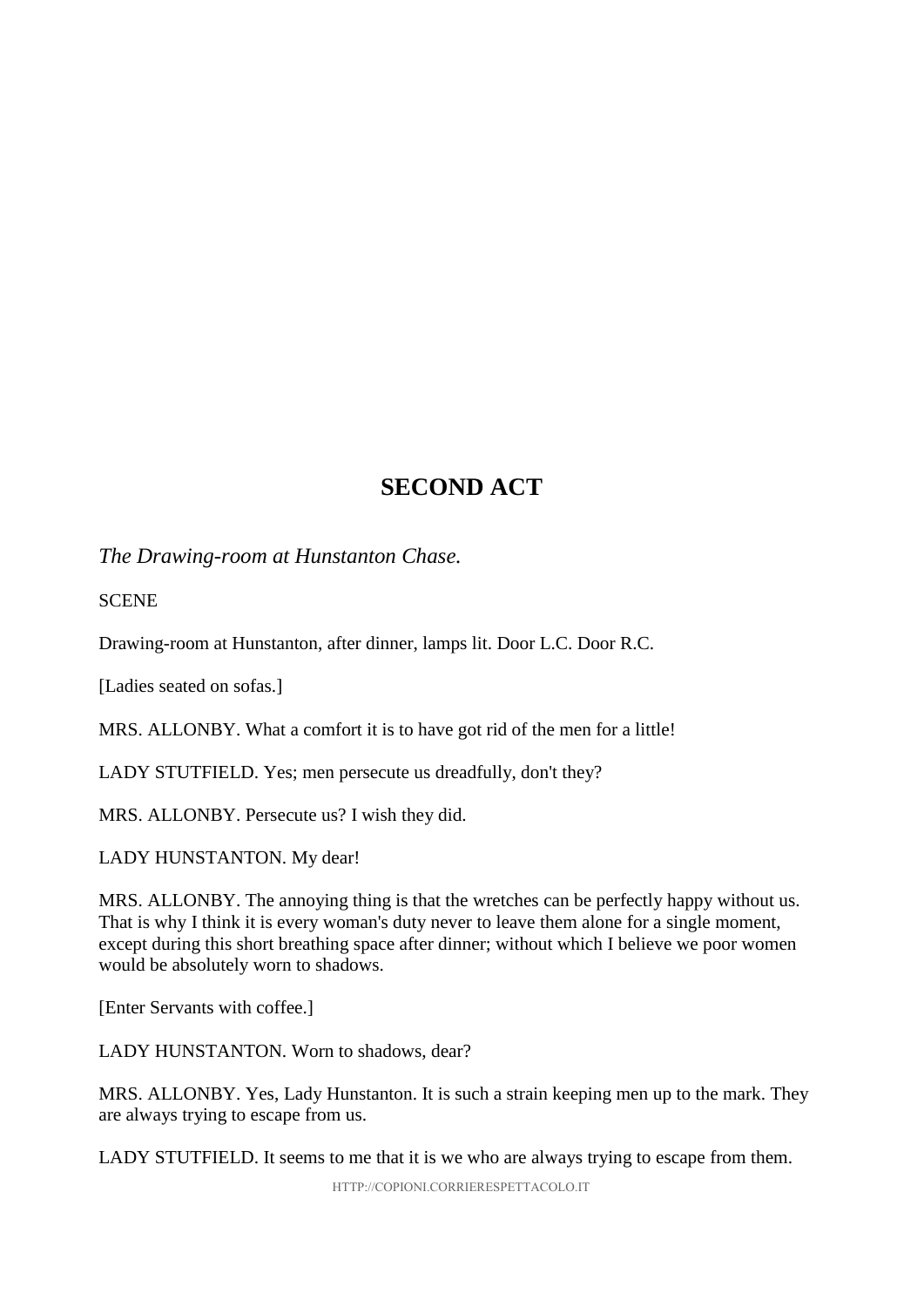Men are so very, very heartless. They know their power and use it.

LADY CAROLINE. [Takes coffee from Servant.] What stuff and nonsense all this about men is! The thing to do is to keep men in their proper place.

MRS. ALLONBY. But what is their proper place, Lady Caroline?

LADY CAROLINE. Looking after their wives, Mrs. Allonby.

MRS. ALLONBY. [Takes coffee from Servant.] Really? And if they're not married?

LADY CAROLINE. If they are not married, they should be looking after a wife. It's perfectly scandalous the amount of bachelors who are going about society. There should be a law passed to compel them all to marry within twelve months.

LADY STUTFIELD. [Refuses coffee.] But if they're in love with some one who, perhaps, is tied to another?

LADY CAROLINE. In that case, Lady Stutfield, they should be married off in a week to some plain respectable girl, in order to teach them not to meddle with other people's property.

MRS. ALLONBY. I don't think that we should ever be spoken of as other people's property. All men are married women's property. That is the only true definition of what married women's property really is. But we don't belong to any one.

LADY STUTFIELD. Oh, I am so very, very glad to hear you say so.

LADY HUNSTANTON. But do you really think, dear Caroline, that legislation would improve matters in any way? I am told that, nowadays, all the married men live like bachelors, and all the bachelors like married men.

MRS. ALLONBY. I certainly never know one from the other.

LADY STUTFIELD. Oh, I think one can always know at once whether a man has home claims upon his life or not. I have noticed a very, very sad expression in the eyes of so many married men.

MRS. ALLONBY. Ah, all that I have noticed is that they are horribly tedious when they are good husbands, and abominably conceited when they are not.

LADY HUNSTANTON. Well, I suppose the type of husband has completely changed since my young days, but I'm bound to state that poor dear Hunstanton was the most delightful of creatures, and as good as gold.

MRS. ALLONBY. Ah, my husband is a sort of promissory note; I'm tired of meeting him.

LADY CAROLINE. But you renew him from time to time, don't you?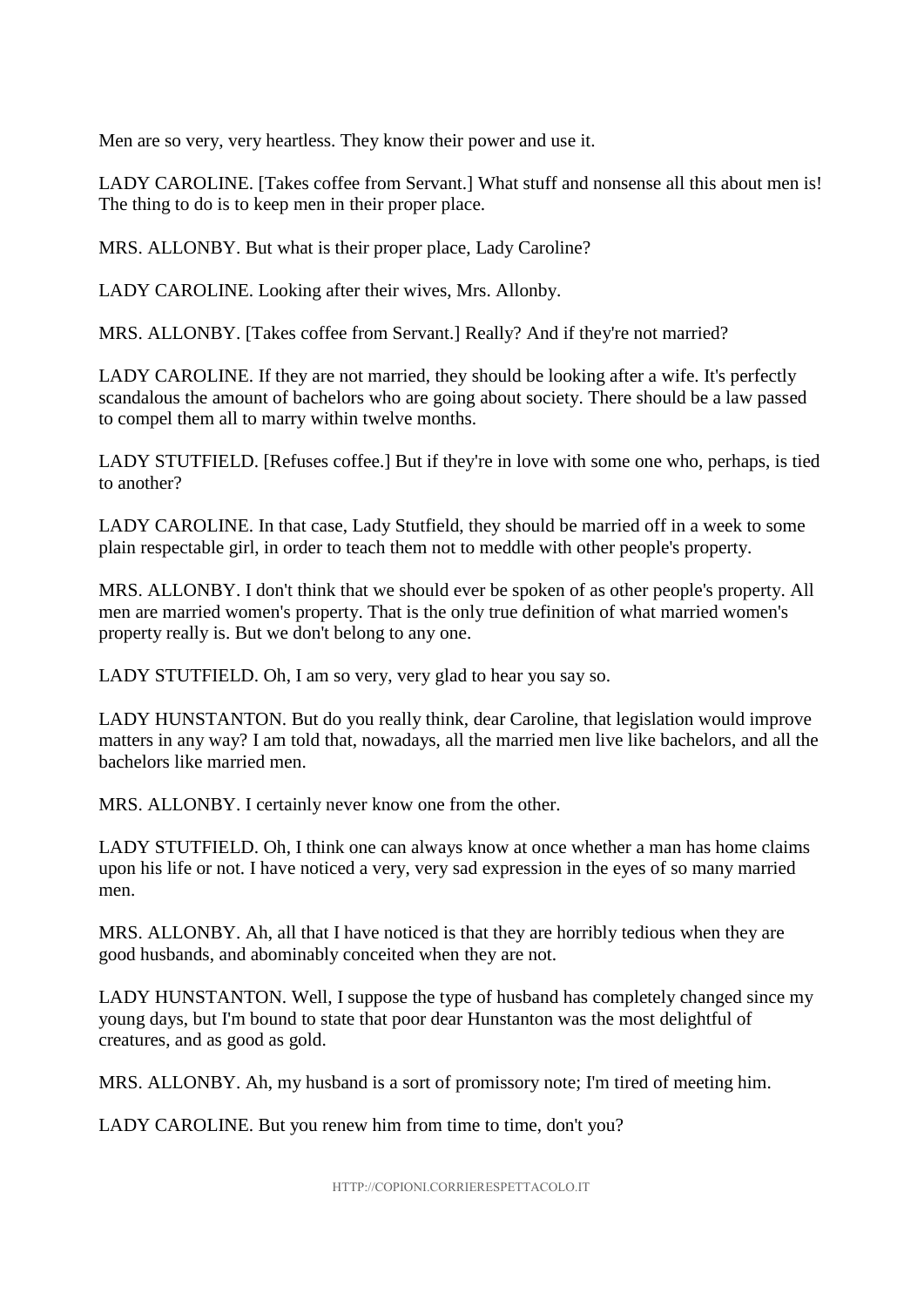MRS. ALLONBY. Oh no, Lady Caroline. I have only had one husband as yet. I suppose you look upon me as quite an amateur.

LADY CAROLINE. With your views on life I wonder you married at all.

MRS. ALLONBY. So do I.

LADY HUNSTANTON. My dear child, I believe you are really very happy in your married life, but that you like to hide your happiness from others.

MRS. ALLONBY. I assure you I was horribly deceived in Ernest.

LADY HUNSTANTON. Oh, I hope not, dear. I knew his mother quite well. She was a Stratton, Caroline, one of Lord Crowland's daughters

LADY CAROLINE. Victoria Stratton? I remember her perfectly. A silly fair-haired woman with no chin.

MRS. ALLONBY. Ah, Ernest has a chin. He has a very strong chin, a square chin. Ernest's chin is far too square.

LADY STUTFIELD. But do you really think a man's chin can be too square? I think a man should look very, very strong, and that his chin should be quite, quite square.

MRS. ALLONBY. Then you should certainly know Ernest, Lady Stutfield. It is only fair to tell you beforehand he has got no conversation at all.

LADY STUTFIELD. I adore silent men.

MRS. ALLONBY. Oh, Ernest isn't silent. He talks the whole time. But he has got no conversation. What he talks about I don't know. I haven't listened to him for years.

LADY STUTFIELD. Have you never forgiven him then? How sad that seems! But all life is very, very sad, is it not?

MRS. ALLONBY. Life, Lady Stutfield, is simply a MAUVAIS QUART D'HEURE made up of exquisite moments.

LADY STUTFIELD. Yes, there are moments, certainly. But was it something very, very wrong that Mr. Allonby did? Did he become angry with you, and say anything that was unkind or true?

MRS. ALLONBY. Oh dear, no. Ernest is invariably calm. That is one of the reasons he always gets on my nerves. Nothing is so aggravating as calmness. There is something positively brutal about the good temper of most modern men. I wonder we women stand it as well as we do.

LADY STUTFIELD. Yes; men's good temper shows they are not so sensitive as we are, not so finely strung. It makes a great barrier often between husband and wife, does it not? But I would so much like to know what was the wrong thing Mr. Allonby did.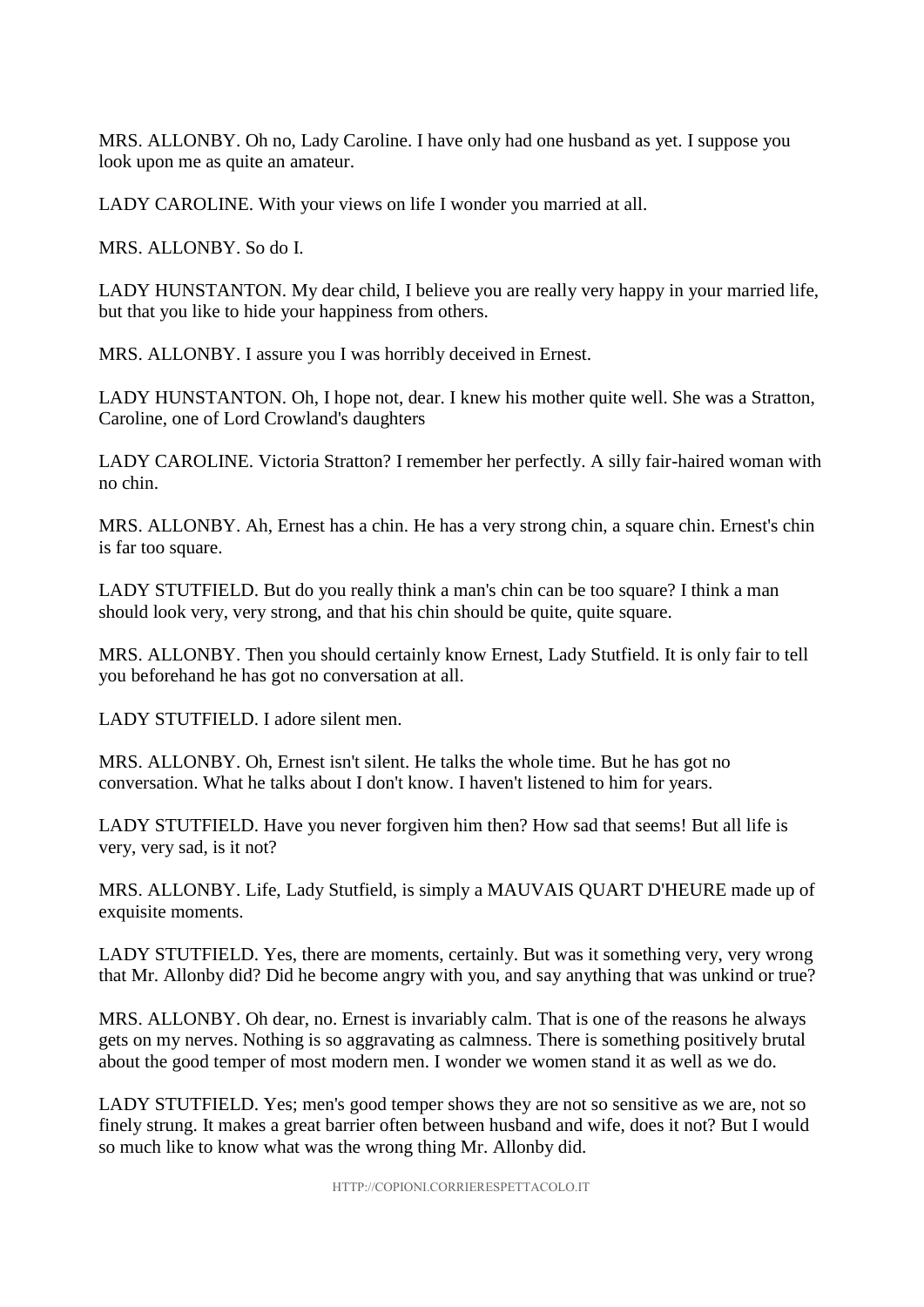MRS. ALLONBY. Well, I will tell you, if you solemnly promise to tell everybody else.

LADY STUTFIELD. Thank you, thank you. I will make a point of repeating it.

MRS. ALLONBY. When Ernest and I were engaged, he swore to me positively on his knees that he had never loved any one before in the whole course of his life. I was very young at the time, so I didn't believe him, I needn't tell you. Unfortunately, however, I made no enquiries of any kind till after I had been actually married four or five months. I found out then that what he had told me was perfectly true. And that sort of thing makes a man so absolutely uninteresting.

LADY HUNSTANTON. My dear!

MRS. ALLONBY. Men always want to be a woman's first love. That is their clumsy vanity. We women have a more subtle instinct about things. What we like is to be a man's last romance.

LADY STUTFIELD. I see what you mean. It's very, very beautiful.

LADY HUNSTANTON. My dear child, you don't mean to tell me that you won't forgive your husband because he never loved any one else? Did you ever hear such a thing, Caroline? I am quite surprised.

LADY CAROLINE. Oh, women have become so highly educated, Jane, that nothing should surprise us nowadays, except happy marriages. They apparently are getting remarkably rare.

MRS. ALLONBY. Oh, they're quite out of date.

LADY STUTFIELD. Except amongst the middle classes, I have been told.

MRS. ALLONBY. How like the middle classes!

LADY STUTFIELD. Yes - is it not? - very, very like them.

LADY CAROLINE. If what you tell us about the middle classes is true, Lady Stutfield, it redounds greatly to their credit. It is much to be regretted that in our rank of life the wife should be so persistently frivolous, under the impression apparently that it is the proper thing to be. It is to that I attribute the unhappiness of so many marriages we all know of in society.

MRS. ALLONBY. Do you know, Lady Caroline, I don't think the frivolity of the wife has ever anything to do with it. More marriages are ruined nowadays by the common sense of the husband than by anything else. How can a woman be expected to be happy with a man who insists on treating her as if she were a perfectly rational being?

LADY HUNSTANTON. My dear!

MRS. ALLONBY. Man, poor, awkward, reliable, necessary man belongs to a sex that has been rational for millions and millions of years. He can't help himself. It is in his race. The History of Woman is very different. We have always been picturesque protests against the mere existence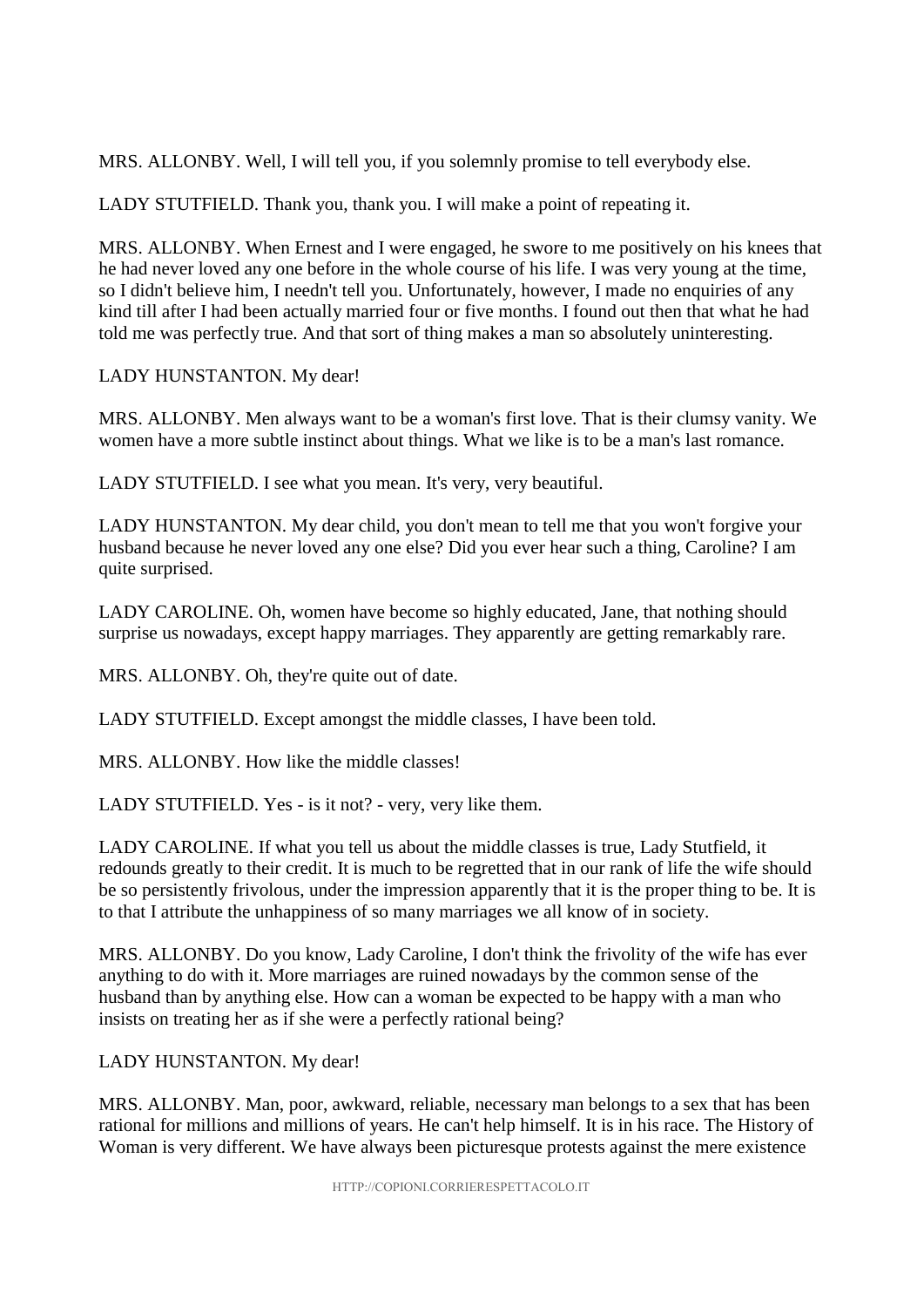of common sense. We saw its dangers from the first.

LADY STUTFIELD. Yes, the common sense of husbands is certainly most, most trying. Do tell me your conception of the Ideal Husband. I think it would be so very, very helpful.

MRS. ALLONBY. The Ideal Husband? There couldn't be such a thing. The institution is wrong.

LADY STUTFIELD. The Ideal Man, then, in his relations to US.

LADY CAROLINE. He would probably be extremely realistic.

MRS. CAROLINE. The Ideal Man! Oh, the Ideal Man should talk to us as if we were goddesses, and treat us as if we were children. He should refuse all our serious requests, and gratify every one of our whims. He should encourage us to have caprices, and forbid us to have missions. He should always say much more than he means, and always mean much more than he says.

LADY HUNSTANTON. But how could he do both, dear?

MRS. ALLONBY. He should never run down other pretty women. That would show he had no taste, or make one suspect that he had too much. No; he should be nice about them all, but say that somehow they don't attract him.

LADY STUTFIELD. Yes, that is always very, very pleasant to hear about other women.

MRS. ALLONBY. If we ask him a question about anything, he should give us an answer all about ourselves. He should invariably praise us for whatever qualities he knows we haven't got. But he should be pitiless, quite pitiless, in reproaching us for the virtues that we have never dreamed of possessing. He should never believe that we know the use of useful things. That would be unforgiveable. But he should shower on us everything we don't want.

LADY CAROLINE. As far as I can see, he is to do nothing but pay bills and compliments.

MRS. ALLONBY. He should persistently compromise us in public, and treat us with absolute respect when we are alone. And yet he should be always ready to have a perfectly terrible scene, whenever we want one, and to become miserable, absolutely miserable, at a moment's notice, and to overwhelm us with just reproaches in less than twenty minutes, and to be positively violent at the end of half an hour, and to leave us for ever at a quarter to eight, when we have to go and dress for dinner. And when, after that, one has seen him for really the last time, and he has refused to take back the little things he has given one, and promised never to communicate with one again, or to write one any foolish letters, he should be perfectly broken-hearted, and telegraph to one all day long, and send one little notes every half-hour by a private hansom, and dine quite alone at the club, so that every one should know how unhappy he was. And after a whole dreadful week, during which one has gone about everywhere with one's husband, just to show how absolutely lonely one was, he may be given a third last parting, in the evening, and then, if his conduct has been quite irreproachable, and one has behaved really badly to him, he should be allowed to admit that he has been entirely in the wrong, and when he has admitted that, it becomes a woman's duty to forgive, and one can do it all over again from the beginning, with variations.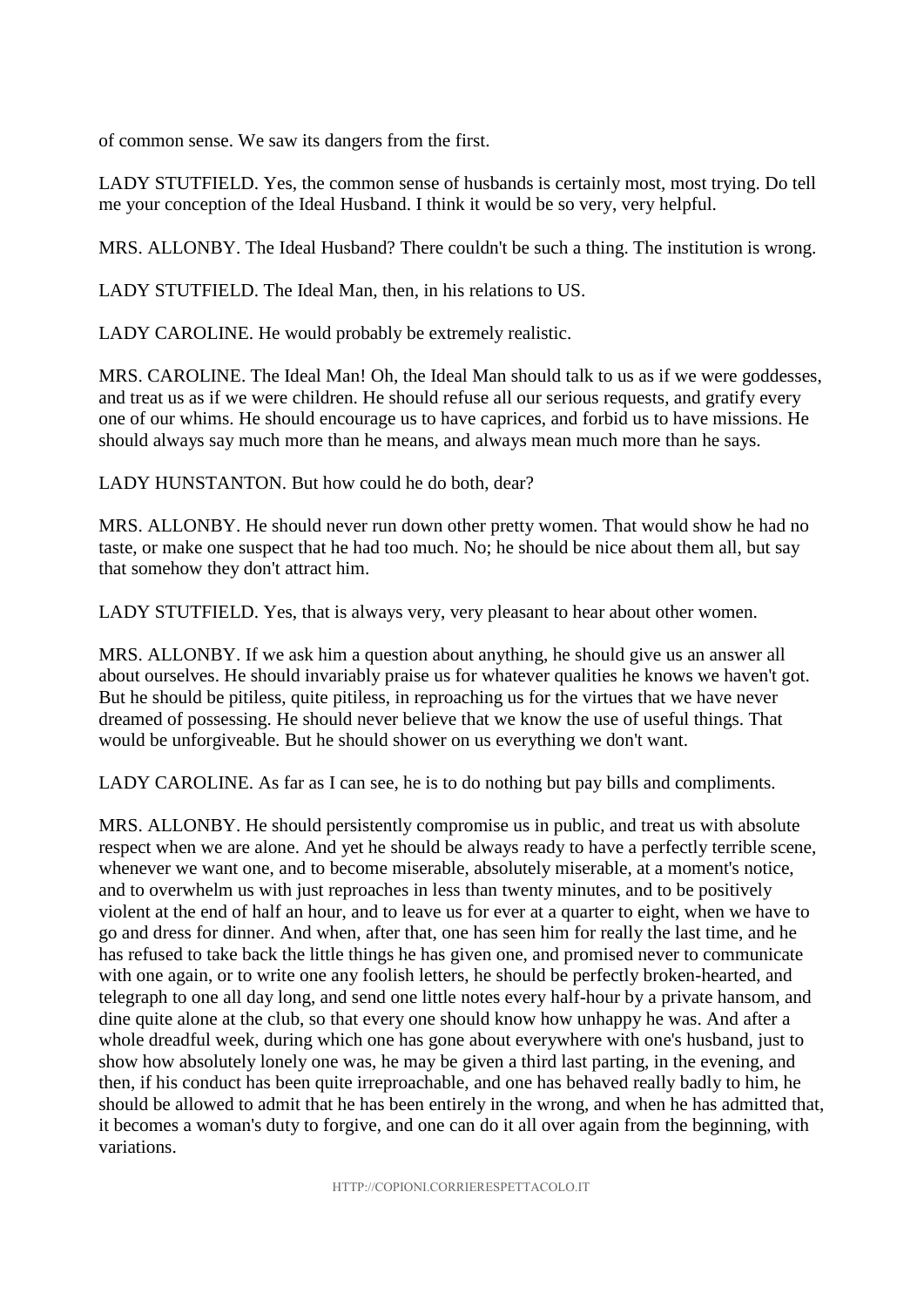LADY HUNSTANTON. How clever you are, my dear! You never mean a single word you say.

LADY STUTFIELD. Thank you, thank you. It has been quite, quite entrancing. I must try and remember it all. There are such a number of details that are so very, very important.

LADY CAROLINE. But you have not told us yet what the reward of the Ideal Man is to be.

MRS. ALLONBY. His reward? Oh, infinite expectation. That is quite enough for him.

LADY STUTFIELD. But men are so terribly, terribly exacting, are they not?

MRS. ALLONBY. That makes no matter. One should never surrender.

LADY STUTFIELD. Not even to the Ideal Man?

MRS. ALLONBY. Certainly not to him. Unless, of course, one wants to grow tired of him.

LADY STUTFIELD. Oh! . . . yes. I see that. It is very, very helpful. Do you think, Mrs. Allonby, I shall ever meet the Ideal Man? Or are there more than one?

MRS. ALLONBY. There are just four in London, Lady Stutfield.

LADY HUNSTANTON. Oh, my dear!

MRS. ALLONBY. [Going over to her.] What has happened? Do tell me.

LADY HUNSTANTON [in a low voice] I had completely forgotten that the American young lady has been in the room all the time. I am afraid some of this clever talk may have shocked her a little.

MRS. ALLONBY. Ah, that will do her so much good!

LADY HUNSTANTON. Let us hope she didn't understand much. I think I had better go over and talk to her. [Rises and goes across to HESTER WORSLEY.] Well, dear Miss Worsley. [Sitting down beside her.] How quiet you have been in your nice little corner all this time! I suppose you have been reading a book? There are so many books here in the library.

HESTER. No, I have been listening to the conversation.

LADY HUNSTANTON. You mustn't believe everything that was said, you know, dear.

HESTER. I didn't believe any of it

LADY HUNSTANTON. That is quite right, dear.

HESTER. [Continuing.] I couldn't believe that any women could really hold such views of life as I have heard to-night from some of your guests. [An awkward pause.]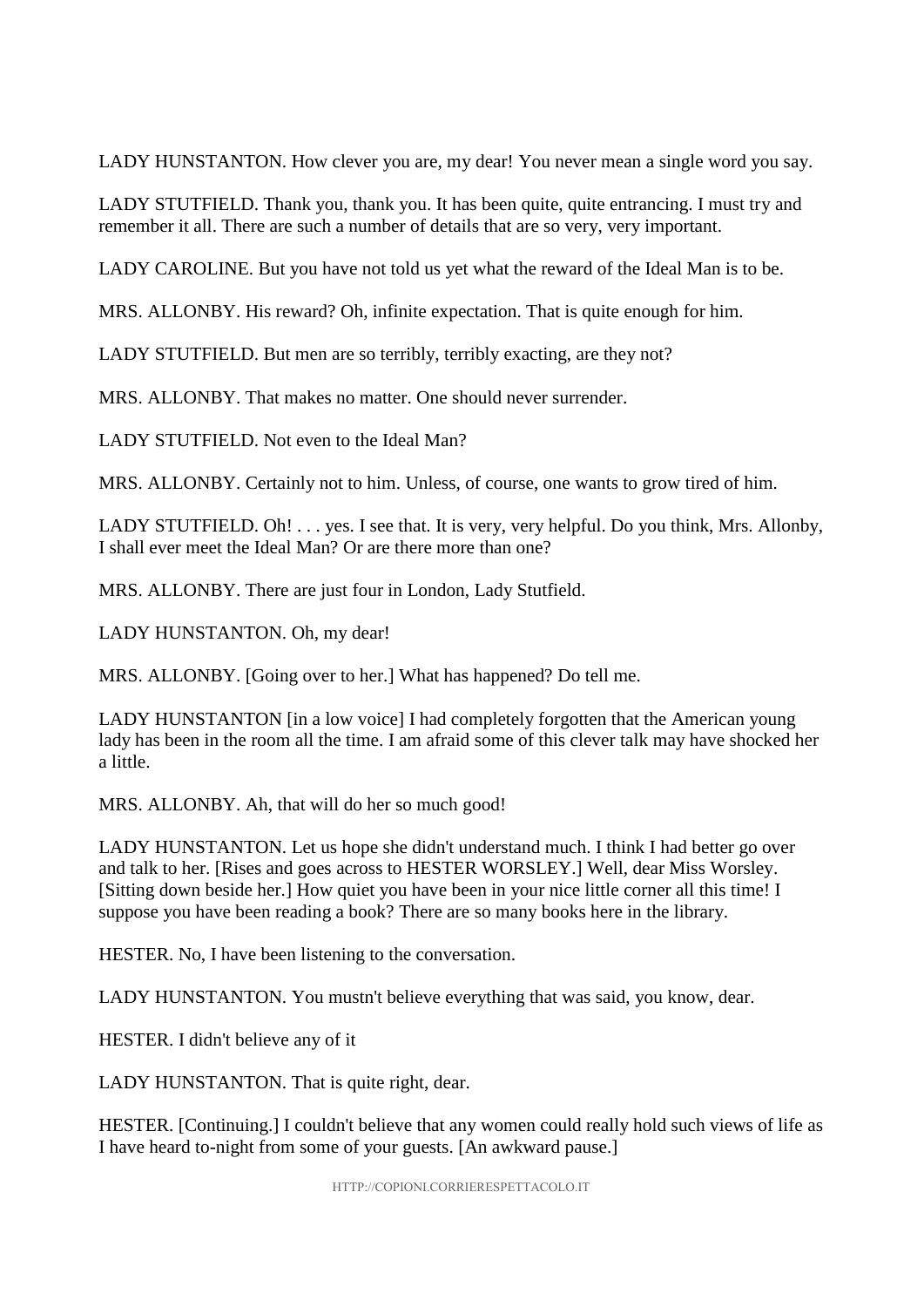LADY HUNSTANTON. I hear you have such pleasant society in America. Quite like our own in places, my son wrote to me.

HESTER. There are cliques in America as elsewhere, Lady Hunstanton. But true American society consists simply of all the good women and good men we have in our country.

LADY HUNSTANTON. What a sensible system, and I dare say quite pleasant too. I am afraid in England we have too many artificial social barriers. We don't see as much as we should of the middle and lower classes.

HESTER. In America we have no lower classes.

LADY HUNSTANTON. Really? What a very strange arrangement!

MRS. ALLONBY. What is that dreadful girl talking about?

LADY STUTFIELD. She is painfully natural, is she not?

LADY CAROLINE. There are a great many things you haven't got in America, I am told, Miss Worsley. They say you have no ruins, and no curiosities.

MRS. ALLONBY. [To LADY STUTFIELD.] What nonsense! They have their mothers and their manners.

HESTER. The English aristocracy supply us with our curiosities, Lady Caroline. They are sent over to us every summer, regularly, in the steamers, and propose to us the day after they land. As for ruins, we are trying to build up something that will last longer than brick or stone. [Gets up to take her fan from table.]

LADY HUNSTANTON. What is that, dear? Ah, yes, an iron Exhibition, is it not, at that place that has the curious name?

HESTER. [Standing by table.] We are trying to build up life, Lady Hunstanton, on a better, truer, purer basis than life rests on here. This sounds strange to you all, no doubt. How could it sound other than strange? You rich people in England, you don't know how you are living. How could you know? You shut out from your society the gentle and the good. You laugh at the simple and the pure. Living, as you all do, on others and by them, you sneer at self-sacrifice, and if you throw bread to the poor, it is merely to keep them quiet for a season. With all your pomp and wealth and art you don't know how to live - you don't even know that. You love the beauty that you can see and touch and handle, the beauty that you can destroy, and do destroy, but of the unseen beauty of life, of the unseen beauty of a higher life, you know nothing. You have lost life's secret. Oh, your English society seems to me shallow, selfish, foolish. It has blinded its eyes, and stopped its ears. It lies like a leper in purple. It sits like a dead thing smeared with gold. It is all wrong, all wrong.

LADY STUTFIELD. I don't think one should know of these things. It is not very, very nice, is it?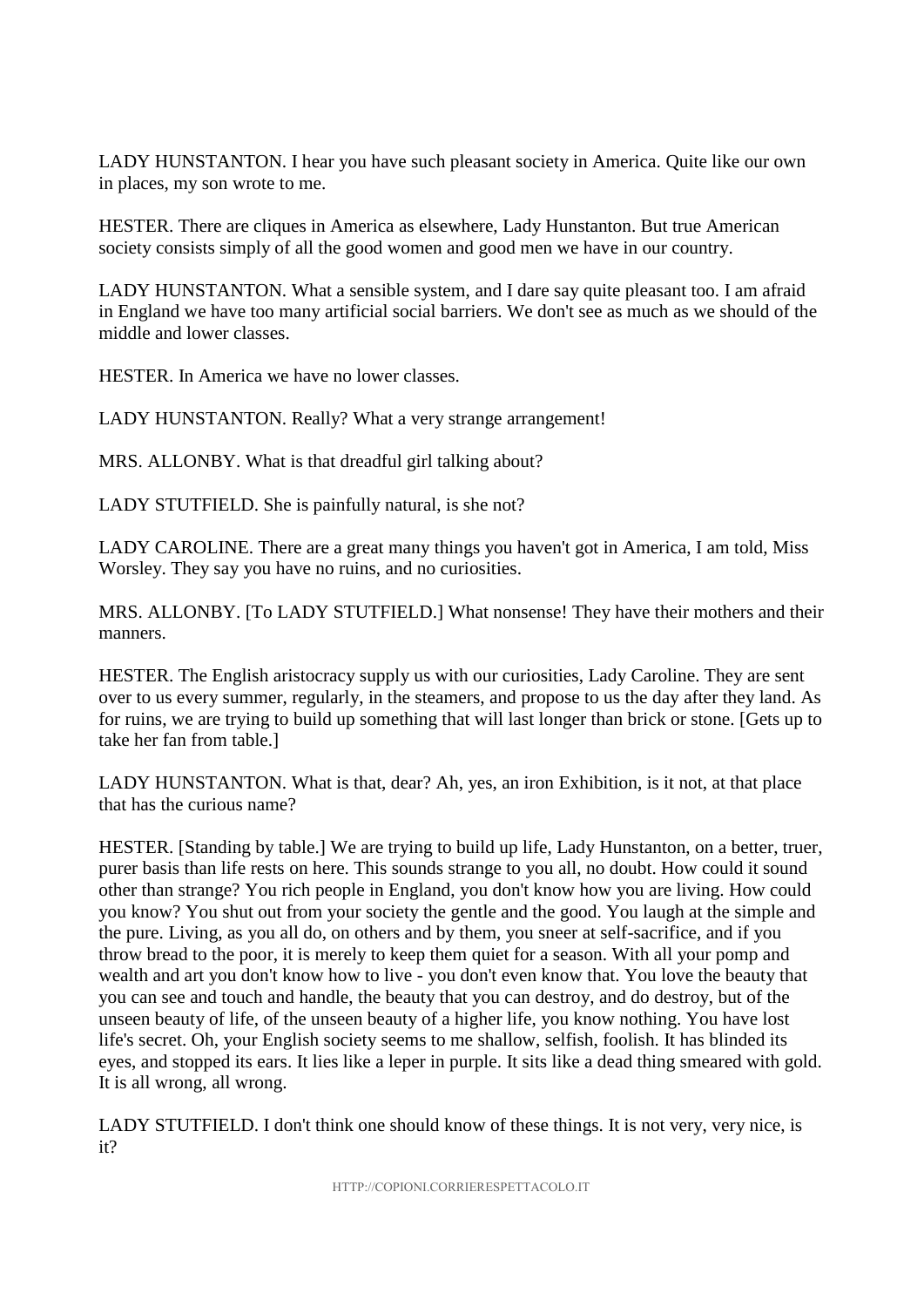LADY HUNSTANTON. My dear Miss Worsley, I thought you liked English society so much. You were such a success in it. And you were so much admired by the best people. I quite forget what Lord Henry Weston said of you - but it was most complimentary, and you know what an authority he is on beauty.

HESTER. Lord Henry Weston! I remember him, Lady Hunstanton. A man with a hideous smile and a hideous past. He is asked everywhere. No dinner-party is complete without him. What of those whose ruin is due to him? They are outcasts. They are nameless. If you met them in the street you would turn your head away. I don't complain of their punishment. Let all women who have sinned be punished.

[MRS. ARBUTHNOT enters from terrace behind in a cloak with a lace veil over her head. She hears the last words and starts.]

LADY HUNSTANTON. My dear young lady!

HESTER. It is right that they should be punished, but don't let them be the only ones to suffer. If a man and woman have sinned, let them both go forth into the desert to love or loathe each other there. Let them both be branded. Set a mark, if you wish, on each, but don't punish the one and let the other go free. Don't have one law for men and another for women. You are unjust to women in England. And till you count what is a shame in a woman to be an infamy in a man, you will always be unjust, and Right, that pillar of fire, and Wrong, that pillar of cloud, will be made dim to your eyes, or be not seen at all, or if seen, not regarded

LADY CAROLINE. Might I, dear Miss Worsley, as you are standing up, ask you for my cotton that is just behind you? Thank you.

LADY HUNSTANTON. My dear Mrs. Arbuthnot! I am so pleased you have come up. But I didn't hear you announced.

MRS. ALLONBY. Oh, I came straight in from the terrace, Lady Hunstanton, just as I was. You didn't tell me you had a party.

LADY HUNSTANTON. Not a party. Only a few guests who are staying in the house, and whom you must know. Allow me. [Tries to help her. Rings bell.] Caroline, this is Mrs. Arbuthnot, one of my sweetest friends. Lady Caroline Pontefract, Lady Stutfield, Mrs. Allonby, and my young American friend, Miss Worsley, who has just been telling us all how wicked we are.

HESTER. I am afraid you think I spoke too strongly, Lady Hunstanton. But there are some things in England -

LADY HUNSTANTON. My dear young lady, there was a great deal of truth, I dare say, in what you said, and you looked very pretty while you said it, which is much more important, Lord Illingworth would tell us. The only point where I thought you were a little hard was about Lady Caroline's brother, about poor Lord Henry. He is really such good company.

[Enter Footman.]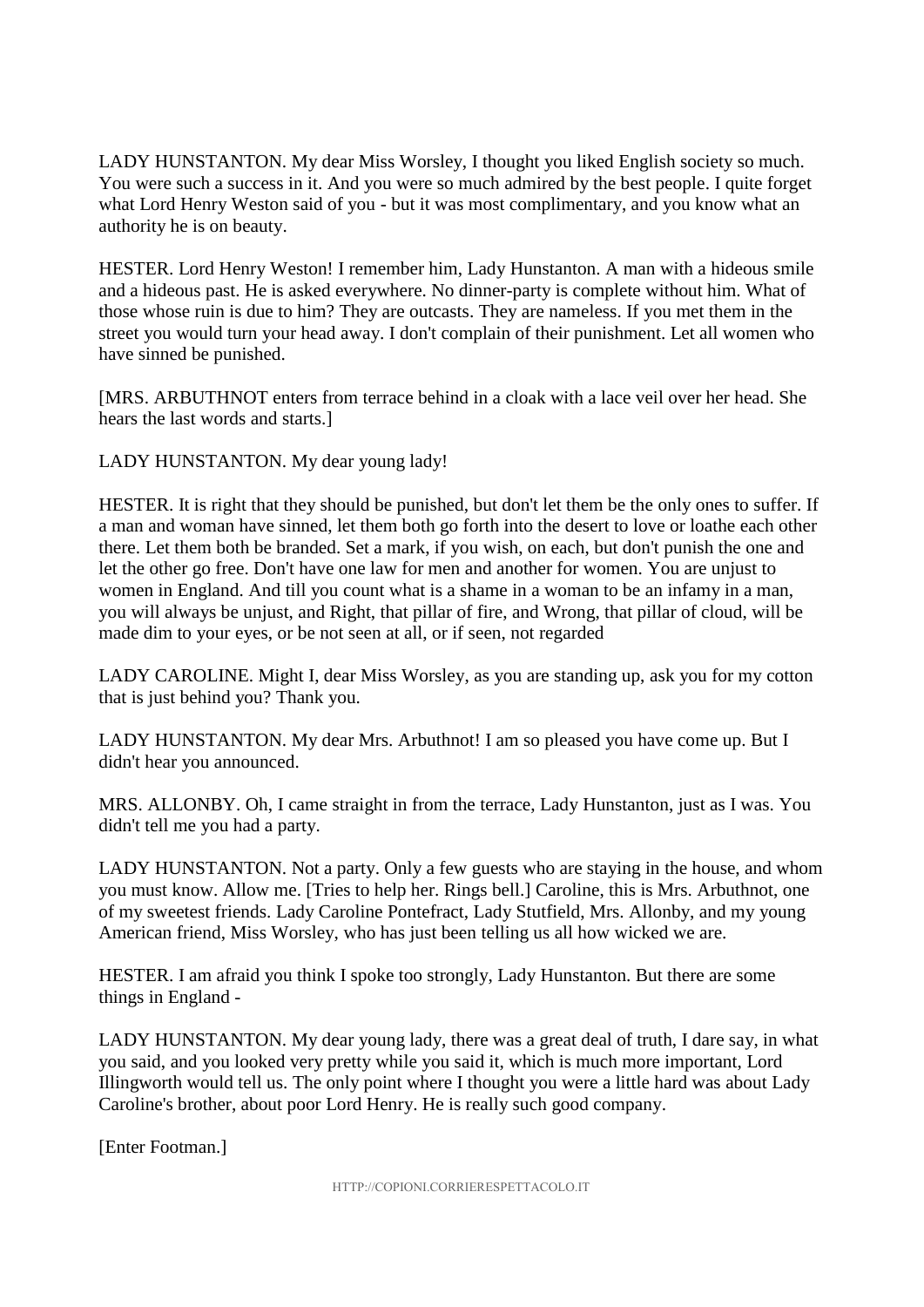Take Mrs. Arbuthnot's things.

[Exit Footman with wraps.]

HESTER. Lady Caroline, I had no idea it was your brother. I am sorry for the pain I must have caused you - I -

LADY CAROLINE. My dear Miss Worsley, the only part of your little speech, if I may so term it, with which I thoroughly agreed, was the part about my brother. Nothing that you could possibly say could be too bad for him. I regard Henry as infamous, absolutely infamous. But I am bound to state, as you were remarking, Jane, that he is excellent company, and he has one of the best cooks in London, and after a good dinner one can forgive anybody, even one's own relations.

LADY HUNSTANTON [to MISS WORSLEY] Now, do come, dear, and make friends with Mrs. Arbuthnot. She is one of the good, sweet, simple people you told us we never admitted into society. I am sorry to say Mrs. Arbuthnot comes very rarely to me. But that is not my fault.

MRS. ALLONBY. What a bore it is the men staying so long after dinner! I expect they are saying the most dreadful things about us.

LADY STUTFIELD. Do you really think so?

MRS. ALLONBY. I was sure of it.

LADY STUTFIELD. How very, very horrid of them! Shall we go onto the terrace?

MRS. ALLONBY. Oh, anything to get away from the dowagers and the dowdies. [Rises and goes with LADY STUTFIELD to door L.C.] We are only going to look at the stars, Lady Hunstanton.

LADY HUNSTANTON. You will find a great many, dear, a great many. But don't catch cold. [To MRS. ARBUTHNOT.] We shall all miss Gerald so much, dear Mrs. Arbuthnot.

MRS. ARBUTHNOT. But has Lord Illingworth really offered to make Gerald his secretary?

LADY HUNSTANTON. Oh, yes! He has been most charming about it. He has the highest possible opinion of your boy. You don't know Lord Illingworth, I believe, dear.

MRS. ARBUTHNOT. I have never met him.

LADY HUNSTANTON. You know him by name, no doubt?

MRS. ARBUTHNOT. I am afraid I don't. I live so much out of the world, and see so few people. I remember hearing years ago of an old Lord Illingworth who lived in Yorkshire, I think.

LADY HUNSTANTON. Ah, yes. That would be the last Earl but one. He was a very curious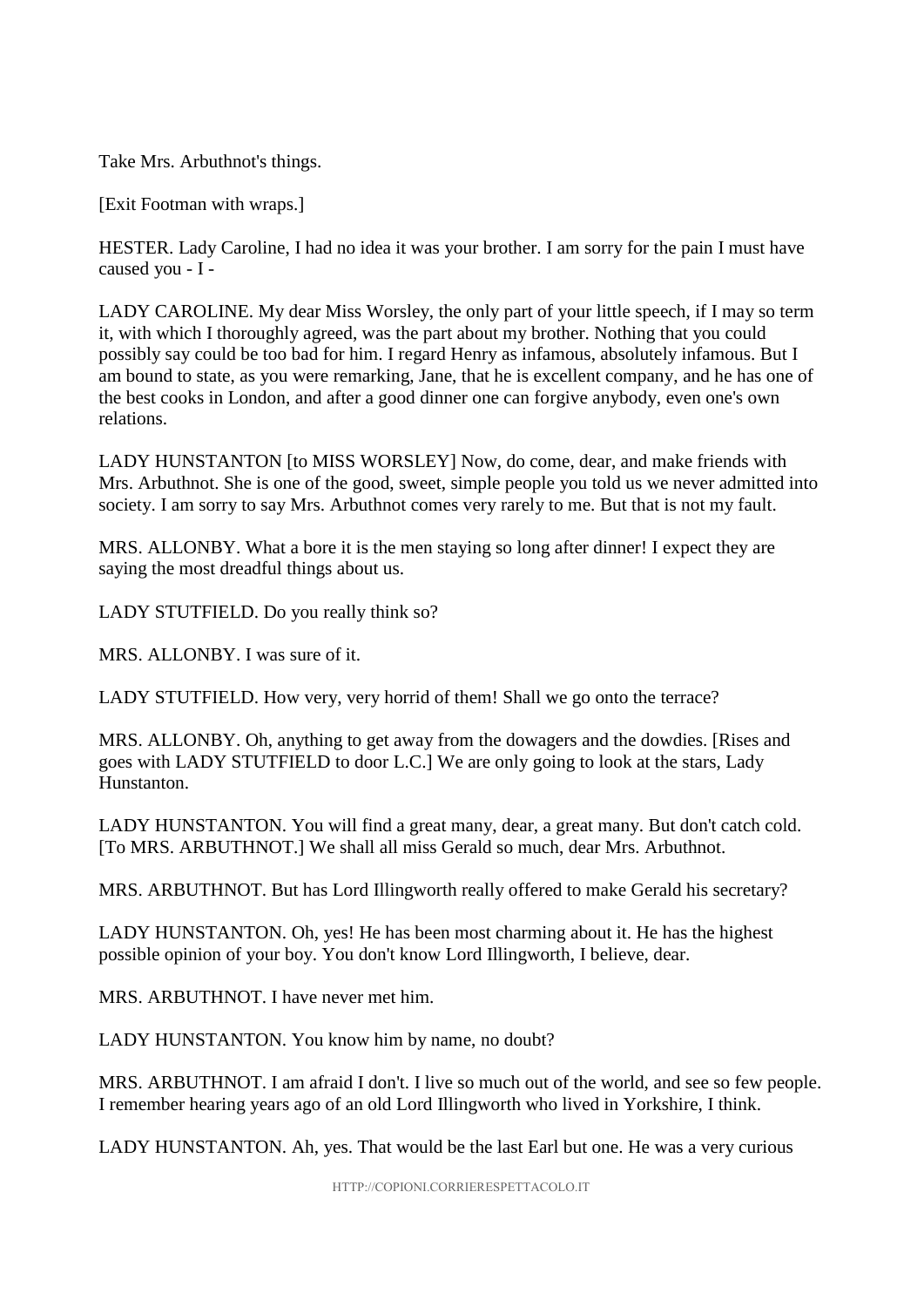man. He wanted to marry beneath him. Or wouldn't, I believe. There was some scandal about it. The present Lord Illingworth is quite different. He is very distinguished. He does - well, he does nothing, which I am afraid our pretty American visitor here thinks very wrong of anybody, and I don't know that he cares much for the subjects in which you are so interested, dear Mrs. Arbuthnot. Do you think, Caroline, that Lord Illingworth is interested in the Housing of the Poor?

LADY CAROLINE. I should fancy not at all, Jane.

LADY HUNSTANTON. We all have our different tastes, have we not? But Lord Illingworth has a very high position, and there is nothing he couldn't get if he chose to ask for it. Of course, he is comparatively a young man still, and he has only come to his title within - how long exactly is it, Caroline, since Lord Illingworth succeeded?

LADY CAROLINE. About four years, I think, Jane. I know it was the same year in which my brother had his last exposure in the evening newspapers.

LADY HUNSTANTON. Ah, I remember. That would be about four years ago. Of course, there were a great many people between the present Lord Illingworth and the title, Mrs. Arbuthnot. There was - who was there, Caroline?

LADY CAROLINE. There was poor Margaret's baby. You remember how anxious she was to have a boy, and it was a boy, but it died, and her husband died shortly afterwards, and she married almost immediately one of Lord Ascot's sons, who, I am told, beats her.

LADY HUNSTANTON. Ah, that is in the family, dear, that is in the family. And there was also, I remember, a clergyman who wanted to be a lunatic, or a lunatic who wanted to be a clergyman, I forget which, but I know the Court of Chancery investigated the matter, and decided that he was quite sane. And I saw him afterwards at poor Lord Plumstead's with straws in his hair, or something very odd about him. I can't recall what. I often regret, Lady Caroline, that dear Lady Cecilia never lived to see her son get the title.

MRS. ARBUTHNOT. Lady Cecilia?

LADY HUNSTANTON. Lord Illingworth's mother, dear Mrs. Arbuthnot, was one of the Duchess of Jerningham's pretty daughters, and she married Sir Thomas Harford, who wasn't considered a very good match for her at the time, though he was said to be the handsomest man in London. I knew them all quite intimately, and both the sons, Arthur and George.

MRS. ARBUTHNOT. It was the eldest son who succeeded, of course, Lady Hunstanton?

LADY HUNSTANTON. No, dear, he was killed in the hunting field. Or was it fishing, Caroline? I forget. But George came in for everything. I always tell him that no younger son has ever had such good luck as he has had.

MRS. ARBUTHNOT. Lady Hunstanton, I want to speak to Gerald at once. Might I see him? Can he be sent for?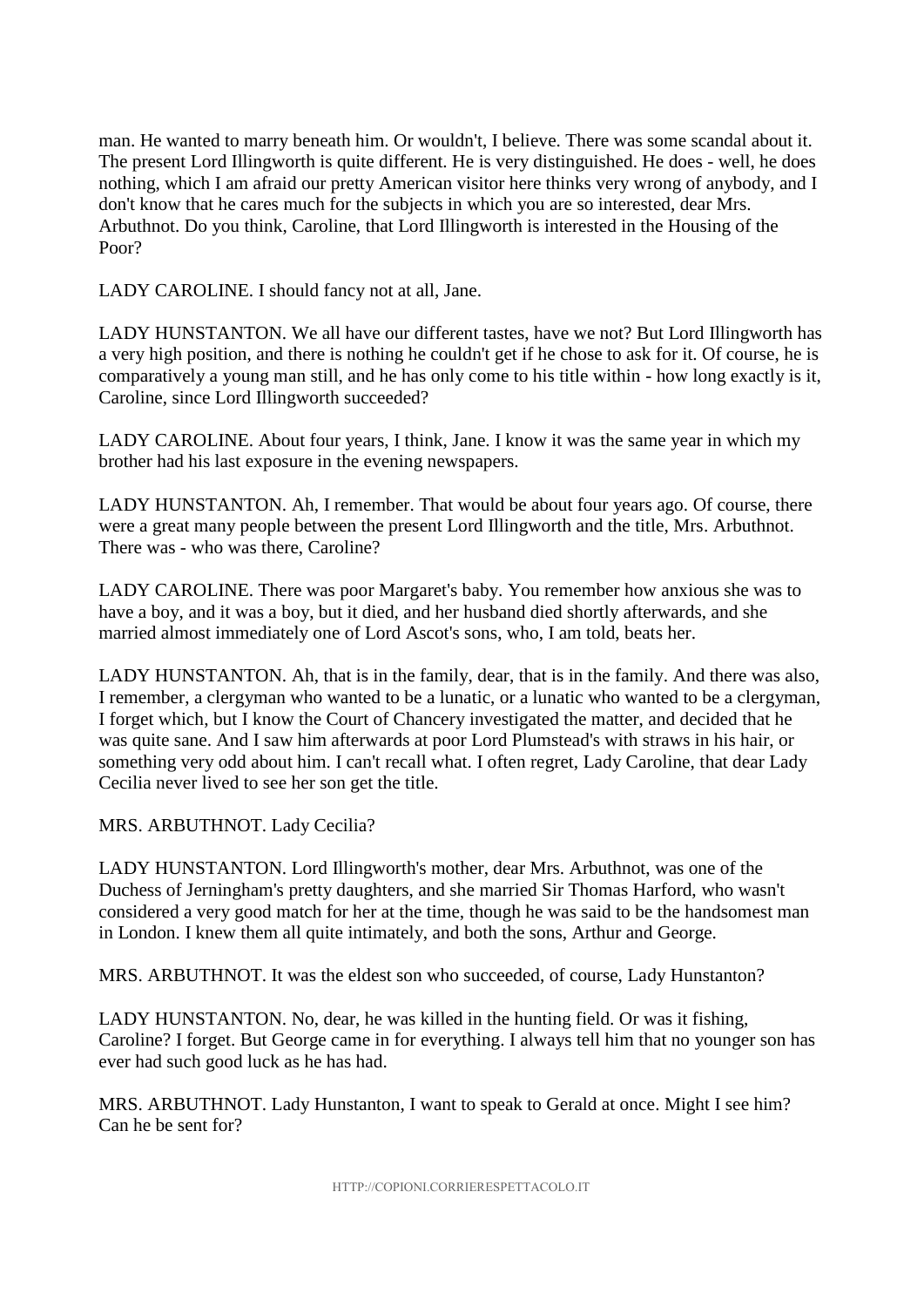LADY HUNSTANTON. Certainly, dear. I will send one of the servants into the dining-room to fetch him. I don't know what keeps the gentlemen so long. [Rings bell.] When I knew Lord Illingworth first as plain George Harford, he was simply a very brilliant young man about town, with not a penny of money except what poor dear Lady Cecilia gave him. She was quite devoted to him. Chiefly, I fancy, because he was on bad terms with his father. Oh, here is the dear Archdeacon. [To Servant.] It doesn't matter.

[Enter SIR JOHN and DOCTOR DAUBENY. SIR JOHN goes over to LADY STUTFIELD, DOCTOR DAUBENY to LADY HUNSTANTON.]

THE ARCHDEACON. Lord Illingworth has been most entertaining. I have never enjoyed myself more. [Sees MRS. ARBUTHNOT.] Ah, Mrs. Arbuthnot.

LADY HUNSTANTON. [To DOCTOR DAUBENY.] You see I have got Mrs. Arbuthnot to come to me at last.

THE ARCHDEACON. That is a great honour, Lady Hunstanton. Mrs. Daubeny will be quite jealous of you.

LADY HUNSTANTON. Ah, I am so sorry Mrs. Daubeny could not come with you to-night. Headache as usual, I suppose.

THE ARCHDEACON. Yes, Lady Hunstanton; a perfect martyr. But she is happiest alone. She is happiest alone.

LADY CAROLINE. [To her husband.] John! [SIR JOHN goes over to his wife. DOCTOR DAUBENY talks to LADY HUNSTANTON and MRS. ARBUTHNOT.]

[MRS. ARBUTHNOT watches LORD ILLINGWORTH the whole time. He has passed across the room without noticing her, and approaches MRS. ALLONBY, who with LADY STUTFIELD is standing by the door looking on to the terrace.]

LORD ILLINGWORTH. How is the most charming woman in the world?

MRS. ALLONBY. [Taking LADY STUTFIELD by the hand.] We are both quite well, thank you, Lord Illingworth. But what a short time you have been in the dining-room! It seems as if we had only just left.

LORD ILLINGWORTH. I was bored to death. Never opened my lips the whole time. Absolutely longing to come in to you.

MRS. ALLONBY. You should have. The American girl has been giving us a lecture.

LORD ILLINGWORTH. Really? All Americans lecture, I believe. I suppose it is something in their climate. What did she lecture about?

MRS. ALLONBY. Oh, Puritanism, of course.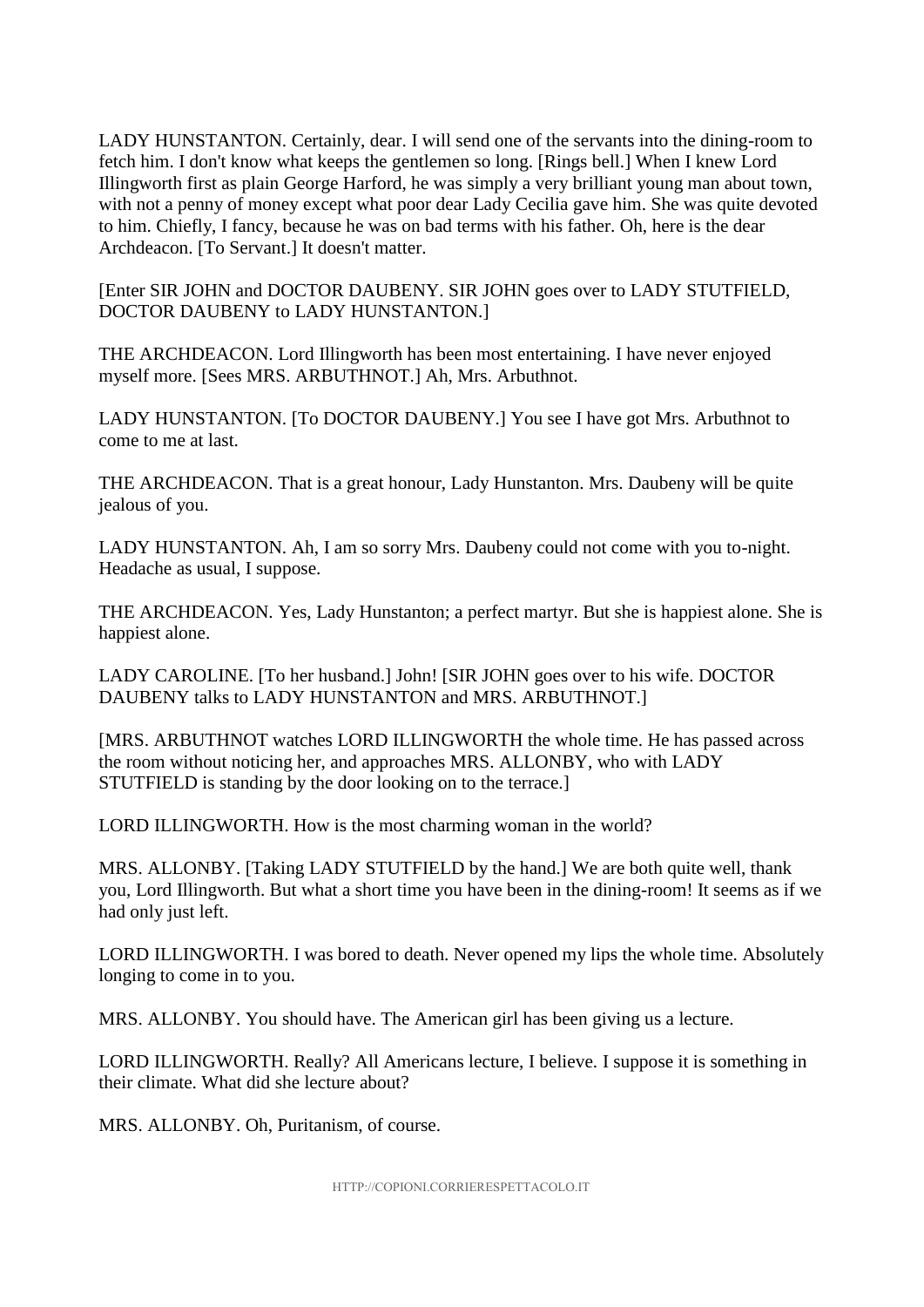LORD ILLINGWORTH. I am going to convert her, am I not? How long do you give me?

MRS. ALLONBY. A week.

LORD ILLINGWORTH. A week is more than enough.

[Enter GERALD and LORD ALFRED.]

GERALD. [Going to MRS. ARBUTHNOT.] Dear mother!

MRS. ARBUTHNOT. Gerald, I don't feel at all well. See me home, Gerald. I shouldn't have come.

GERALD. I am so sorry, mother. Certainly. But you must know Lord Illingworth first. [Goes across room.]

MRS. ARBUTHNOT. Not to-night, Gerald.

GERALD. Lord Illingworth, I want you so much to know my mother.

LORD ILLINGWORTH. With the greatest pleasure. [To MRS. ALLONBY.] I'll be back in a moment. People's mothers always bore me to death. All women become like their mothers. That is their tragedy.

MRS. ALLONBY. No man does. That is his.

LORD ILLINGWORTH. What a delightful mood you are in to-night! [Turns round and goes across with GERALD to MRS. ARBUTHNOT. When he sees her, he starts back in wonder. Then slowly his eyes turn towards GERALD.

GERALD. Mother, this is Lord Illingworth, who has offered to take me as his private secretary. [MRS. ARBUTHNOT bows coldly.] It is a wonderful opening for me, isn't it? I hope he won't be disappointed in me, that is all. You'll thank Lord Illingworth, mother, won't you?

MRS. ARBUTHNOT. Lord Illingworth in very good, I am sure, to interest himself in you for the moment.

LORD ILLINGWORTH. [Putting his hand on GERALD's shoulder.] Oh, Gerald and I are great friends already, Mrs . . . Arbuthnot.

MRS. ARBUTHNOT. There can be nothing in common between you and my son, Lord Illingworth.

GERALD. Dear mother, how can you say so? Of course Lord Illingworth is awfully clever and that sort of thing. There is nothing Lord Illingworth doesn't know.

LORD ILLINGWORTH. My dear boy!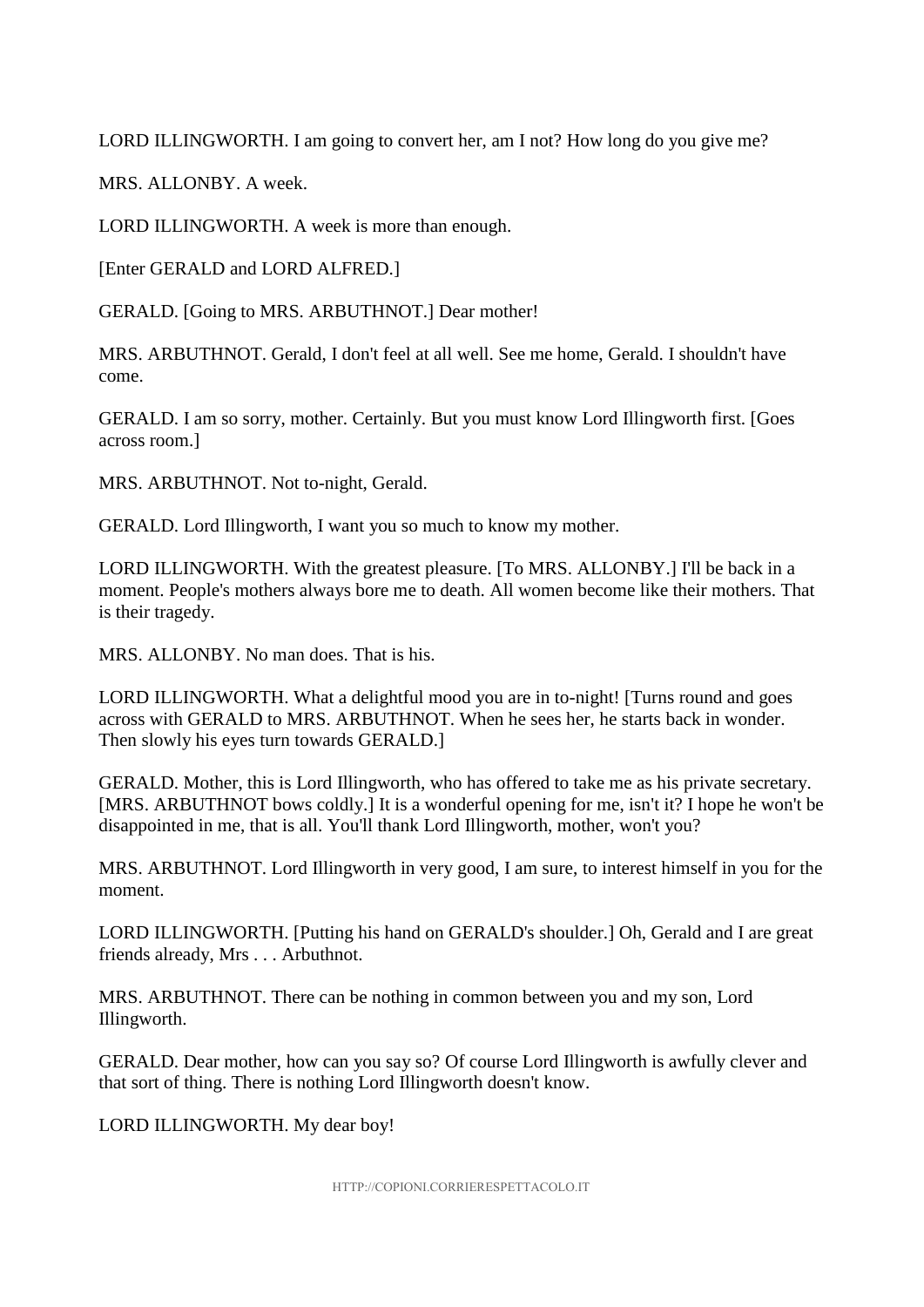GERALD. He knows more about life than any one I have ever met. I feel an awful duffer when I am with you, Lord Illingworth. Of course, I have had so few advantages. I have not been to Eton or Oxford like other chaps. But Lord Illingworth doesn't seem to mind that. He has been awfully good to me, mother.

MRS. ARBUTHNOT. Lord Illingworth may change his mind. He may not really want you as his secretary.

GERALD. Mother!

MRS. ARBUTHNOT. You must remember, as you said yourself, you have had so few advantages.

MRS. ALLONBY. Lord Illingworth, I want to speak to you for a moment. Do come over.

LORD ILLINGWORTH. Will you excuse me, Mrs. Arbuthnot? Now, don't let your charming mother make any more difficulties, Gerald. The thing is quite settled, isn't it?

GERALD. I hope so. [LORD ILLINGWORTH goes across to MRS. ARBUTHNOT.]

MRS. ALLONBY. I thought you were never going to leave the lady in black velvet.

LORD ILLINGWORTH. She is excessively handsome. [Looks at MRS. ARBUTHNOT.]

LADY HUNSTANTON. Caroline, shall we all make a move to the musicroom? Miss Worsley is going to play. You'll come too, dear Mrs. Arbuthnot, won't you? You don't know what a treat is in store for you. [To DOCTOR DAUBENY.] I must really take Miss Worsley down some afternoon to the rectory. I should so much like dear Mrs. Daubeny to hear her on the violin. Ah, I forgot. Dear Mrs. Daubeny's hearing is a little defective, is it not?

THE ARCHDEACON. Her deafness is a great privation to her. She can't even hear my sermons now. She reads them at home. But she has many resources in herself, many resources.

LADY HUNSTANTON. She reads a good deal, I suppose?

THE ARCHDEACON. Just the very largest print. The eyesight is rapidly going. But she's never morbid, never morbid.

GERALD. [To LORD ILLINGWORTH.] Do speak to my mother, Lord Illingworth, before you go into the music-room. She seems to think, somehow, you don't mean what you said to me.

MRS. ALLONBY. Aren't you coming?

LORD ILLINGWORTH. In a few moments. Lady Hunstanton, if Mrs. Arbuthnot would allow me, I would like to say a few words to her, and we will join you later on.

LADY HUNSTANTON. Ah, of course. You will have a great deal to say to her, and she will have a great deal to thank you for. It is not every son who gets such an offer, Mrs. Arbuthnot.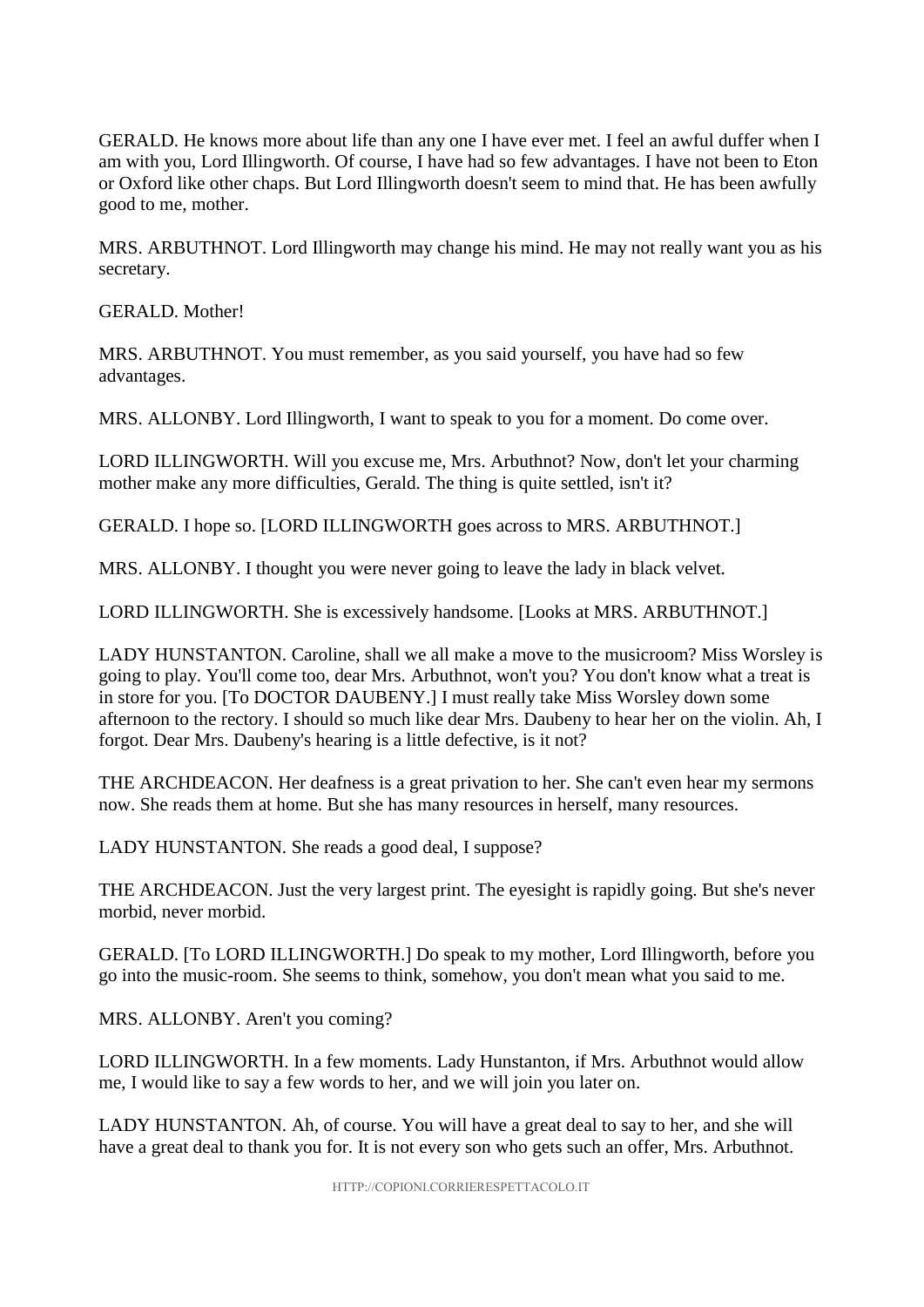But I know you appreciate that, dear.

LADY CAROLINE. John!

LADY HUNSTANTON. Now, don't keep Mrs. Arbuthnot too long, Lord Illingworth. We can't spare her.

[Exit following the other guests. Sound of violin heard from music-room.]

LORD ILLINGWORTH. So that is our son, Rachel! Well, I am very proud of him. He in a Harford, every inch of him. By the way, why Arbuthnot, Rachel?

MRS. ARBUTHNOT. One name is as good as another, when one has no right to any name.

LORD ILLINGWORTH. I suppose so - but why Gerald?

MRS. ARBUTHNOT. After a man whose heart I broke - after my father.

LORD ILLINGWORTH. Well, Rachel, what in over is over. All I have got to say now in that I am very, very much pleased with our boy. The world will know him merely as my private secretary, but to me he will be something very near, and very dear. It is a curious thing, Rachel; my life seemed to be quite complete. It was not so. It lacked something, it lacked a son. I have found my son now, I am glad I have found him.

MRS. ARBUTHNOT. You have no right to claim him, or the smallest part of him. The boy is entirely mine, and shall remain mine.

LORD ILLINGWORTH. My dear Rachel, you have had him to yourself for over twenty years. Why not let me have him for a little now? He is quite as much mine as yours.

MRS. ARBUTHNOT. Are you talking of the child you abandoned? Of the child who, as far as you are concerned, might have died of hunger and of want?

LORD ILLINGWORTH. You forget, Rachel, it was you who left me. It was not I who left you.

MRS. ARBUTHNOT. I left you because you refused to give the child a name. Before my son was born, I implored you to marry me.

LORD ILLINGWORTH. I had no expectations then. And besides, Rachel, I wasn't much older than you were. I was only twenty-two. I was twenty-one, I believe, when the whole thing began in your father's garden.

MRS. ARBUTHNOT. When a man is old enough to do wrong he should be old enough to do right also.

LORD ILLINGWORTH. My dear Rachel, intellectual generalities are always interesting, but generalities in morals mean absolutely nothing. As for saying I left our child to starve, that, of course, is untrue and silly. My mother offered you six hundred a year. But you wouldn't take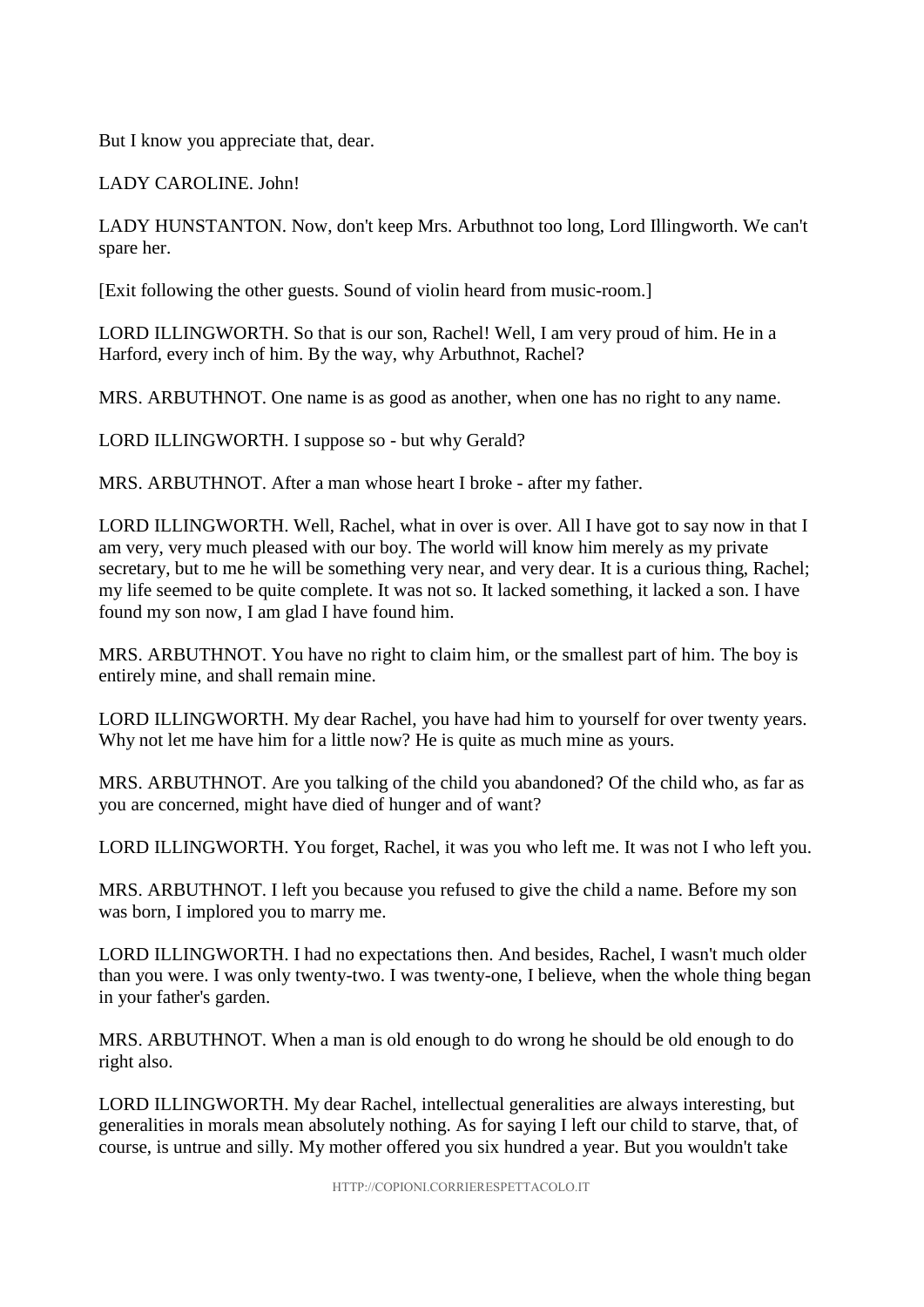anything. You simply disappeared, and carried the child away with you.

MRS. ARBUTHNOT. I wouldn't have accepted a penny from her. Your father was different. He told you, in my presence, when we were in Paris, that it was your duty to marry me.

LORD ILLINGWORTH. Oh, duty is what one expects from others, it is not what one does oneself. Of course, I was influenced by my mother. Every man is when he is young.

MRS. ARBUTHNOT. I am glad to hear you say so. Gerald shall certainly not go away with you.

LORD ILLINGWORTH. What nonsense, Rachel!

MRS. ARBUTHNOT. Do you think I would allow my son -

LORD ILLINGWORTH. OUR son.

MRS. ARBUTHNOT. My son [LORD ILLINGWORTH shrugs his shoulders] to go away with the man who spoiled my youth, who ruined my life, who has tainted every moment of my days? You don't realise what my past has been in suffering and in shame.

LORD ILLINGWORTH. My dear Rachel, I must candidly say that I think Gerald's future considerably more important than your past.

MRS. ARBUTHNOT. Gerald cannot separate his future from my past.

LORD ILLINGWORTH. That is exactly what he should do. That is exactly what you should help him to do. What a typical woman you are! You talk sentimentally, and you are thoroughly selfish the whole time. But don't let us have a scene. Rachel, I want you to look at this matter from the common-sense point of view, from the point of view of what is best for our son, leaving you and me out of the question. What is our son at present? An underpaid clerk in a small Provincial Bank in a third-rate English town. If you imagine he is quite happy in such a position, you are mistaken. He is thoroughly discontented.

MRS. ARBUTHNOT. He was not discontented till he met you. You have made him so.

LORD ILLINGWORTH. Of course, I made him so. Discontent is the first step in the progress of a man or a nation. But I did not leave him with a mere longing for things he could not get. No, I made him a charming offer. He jumped at it, I need hardly say. Any young man would. And now, simply because it turns out that I am the boy's own father and he my own son, you propose practically to ruin his career. That is to say, if I were a perfect stranger, you would allow Gerald to go away with me, but as he is my own flesh and blood you won't. How utterly illogical you are!

MRS. ARBUTHNOT. I will not allow him to go.

LORD ILLINGWORTH. How can you prevent it? What excuse can you give to him for making him decline such an offer as mine? I won't tell him in what relations I stand to him, I need hardly say. But you daren't tell him. You know that. Look how you have brought him up.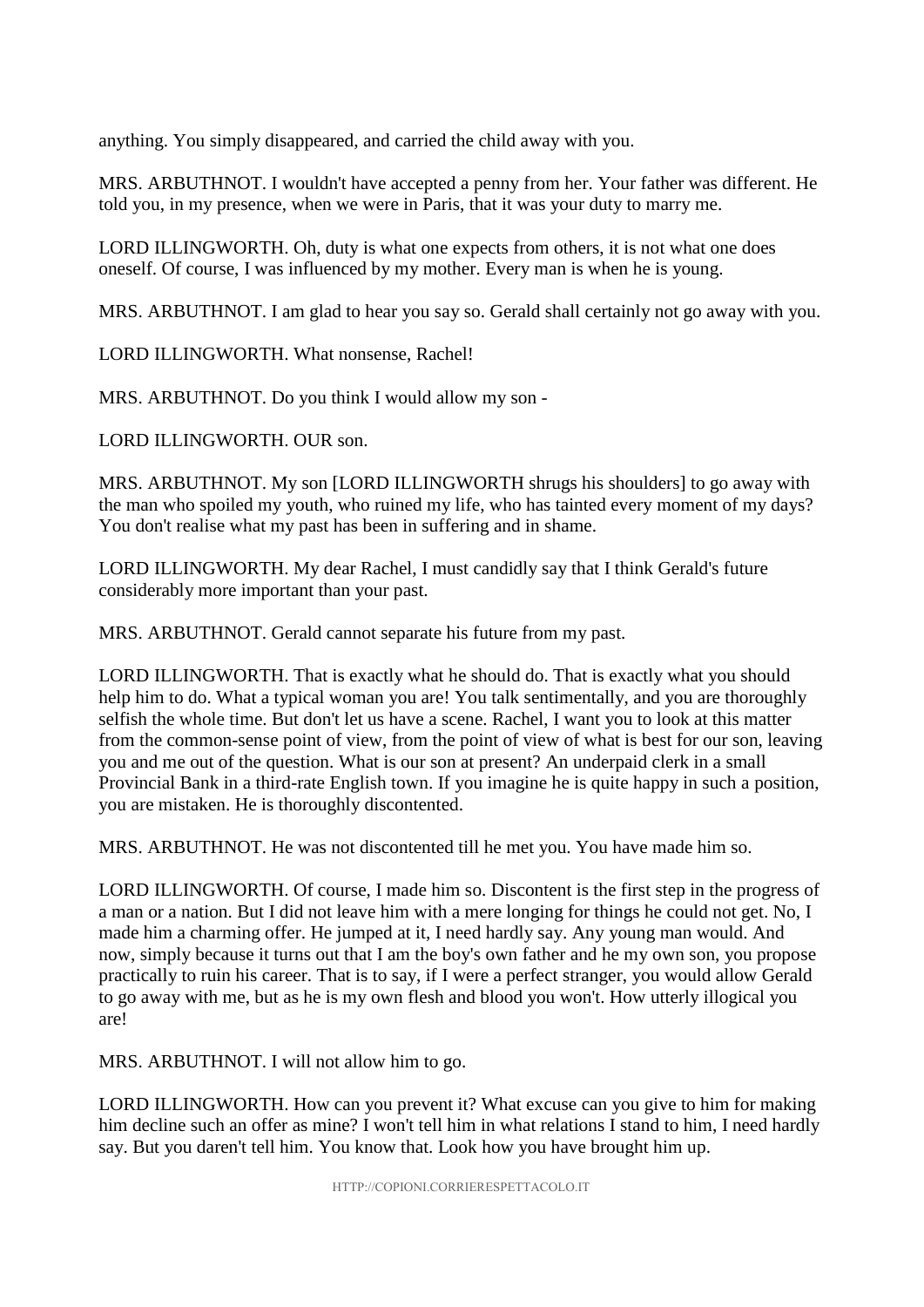MRS. ARBUTHNOT. I have brought him up to be a good man.

LORD ILLINGWORTH. Quite so. And what is the result? You have educated him to be your judge if he ever finds you out. And a bitter, an unjust judge he will be to you. Don't be deceived, Rachel. Children begin by loving their parents. After a time they judge them. Rarely, if ever, do they forgive them.

MRS. ARBUTHNOT. George, don't take my son away from me. I have had twenty years of sorrow, and I have only had one thing to love me, only one thing to love. You have had a life of joy, and pleasure, and success. You have been quite happy, you have never thought of us. There was no reason, according to your views of life, why you should have remembered us at all. Your meeting us was a mere accident, a horrible accident. Forget it. Don't come now, and rob me of . . . of all I have in the whole world. You are so rich in other things. Leave me the little vineyard of my life; leave me the walled-in garden and the well of water; the ewe-lamb God sent me, in pity or in wrath, oh! leave me that. George, don't take Gerald from me.

LORD ILLINGWORTH. Rachel, at the present moment you are not necessary to Gerald's career; I am. There is nothing more to be said on the subject.

MRS. ARBUTHNOT. I will not let him go.

LORD ILLINGWORTH. Here is Gerald. He has a right to decide for himself.

[Enter GERALD.]

GERALD. Well, dear mother, I hope you have settled it all with Lord Illingworth?

MRS. ARBUTHNOT. I have not, Gerald.

LORD ILLINGWORTH. Your mother seems not to like your coming with me, for some reason.

GERALD. Why, mother?

MRS. ARBUTHNOT. I thought you were quite happy here with me, Gerald. I didn't know you were so anxious to leave me.

GERALD. Mother, how can you talk like that? Of course I have been quite happy with you. But a man can't stay always with his mother. No chap does. I want to make myself a position, to do something. I thought you would have been proud to see me Lord Illingworth's secretary.

MRS. ARBUTHNOT. I do not think you would be suitable as a private secretary to Lord Illingworth. You have no qualifications.

LORD ILLINGWORTH. I don't wish to seem to interfere for a moment, Mrs. Arbuthnot, but as far as your last objection is concerned, I surely am the best judge. And I can only tell you that your son has all the qualifications I had hoped for. He has more, in fact, than I had even thought of. Far more. [MRS. ARBUTHNOT remains silent.] Have you any other reason, Mrs. Arbuthnot,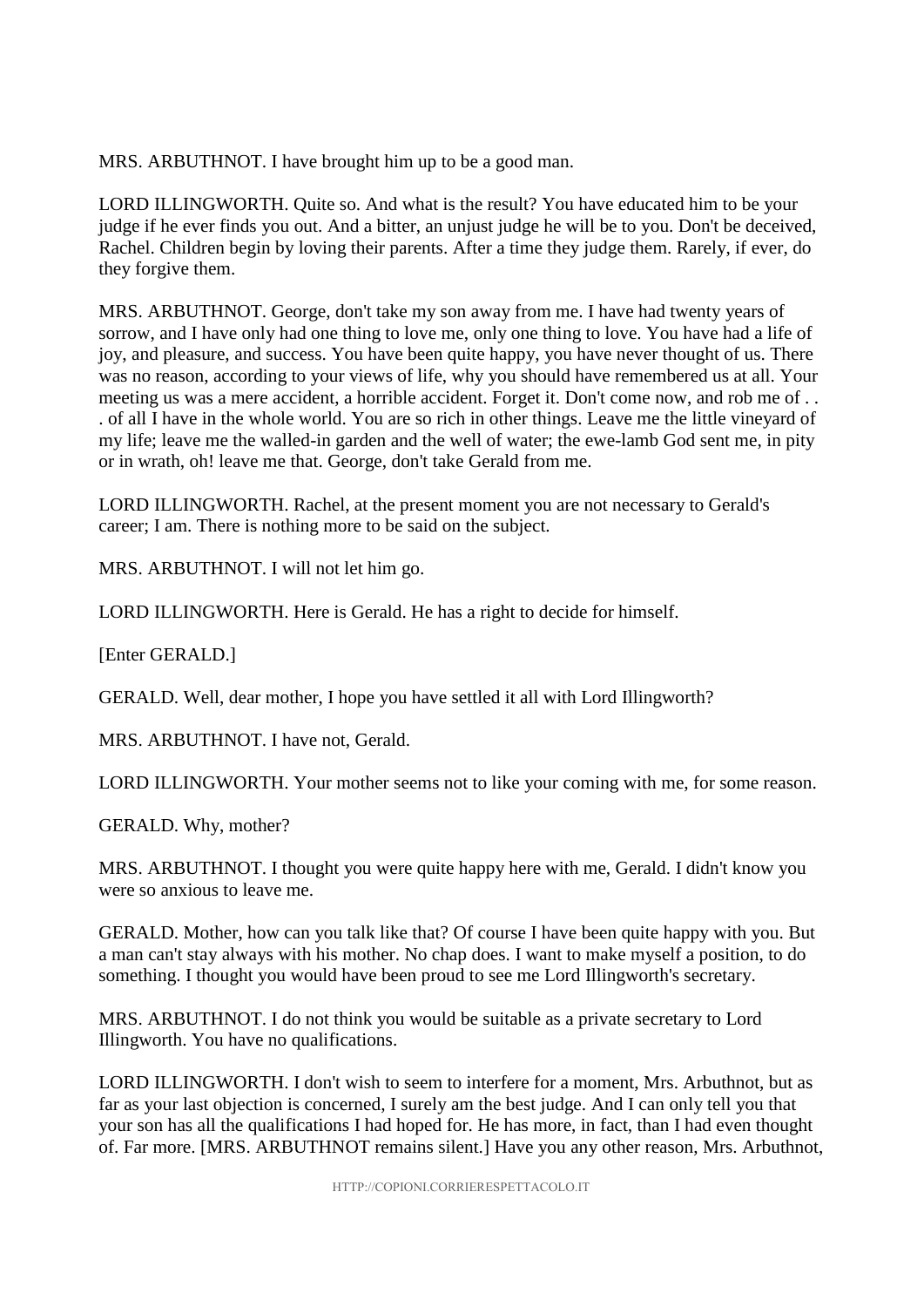why you don't wish your son to accept this post?

GERALD. Have you, mother? Do answer.

LORD ILLINGWORTH. If you have, Mrs. Arbuthnot, pray, pray say it. We are quite by ourselves here. Whatever it is, I need not say I will not repeat it.

GERALD. Mother?

LORD ILLINGWORTH. If you would like to be alone with your son, I will leave you. You may have some other reason you don't wish me to hear.

MRS. ARBUTHNOT. I have no other reason.

LORD ILLINGWORTH. Then, my dear boy, we may look on the thing as settled. Come, you and I will smoke a cigarette on the terrace together. And Mrs. Arbuthnot, pray let me tell you, that I think you have acted very, very wisely.

[Exit with GERALD. MRS. ARBUTHNOT is left alone. She stands immobile with a look of unutterable sorrow on her face.]

ACT DROP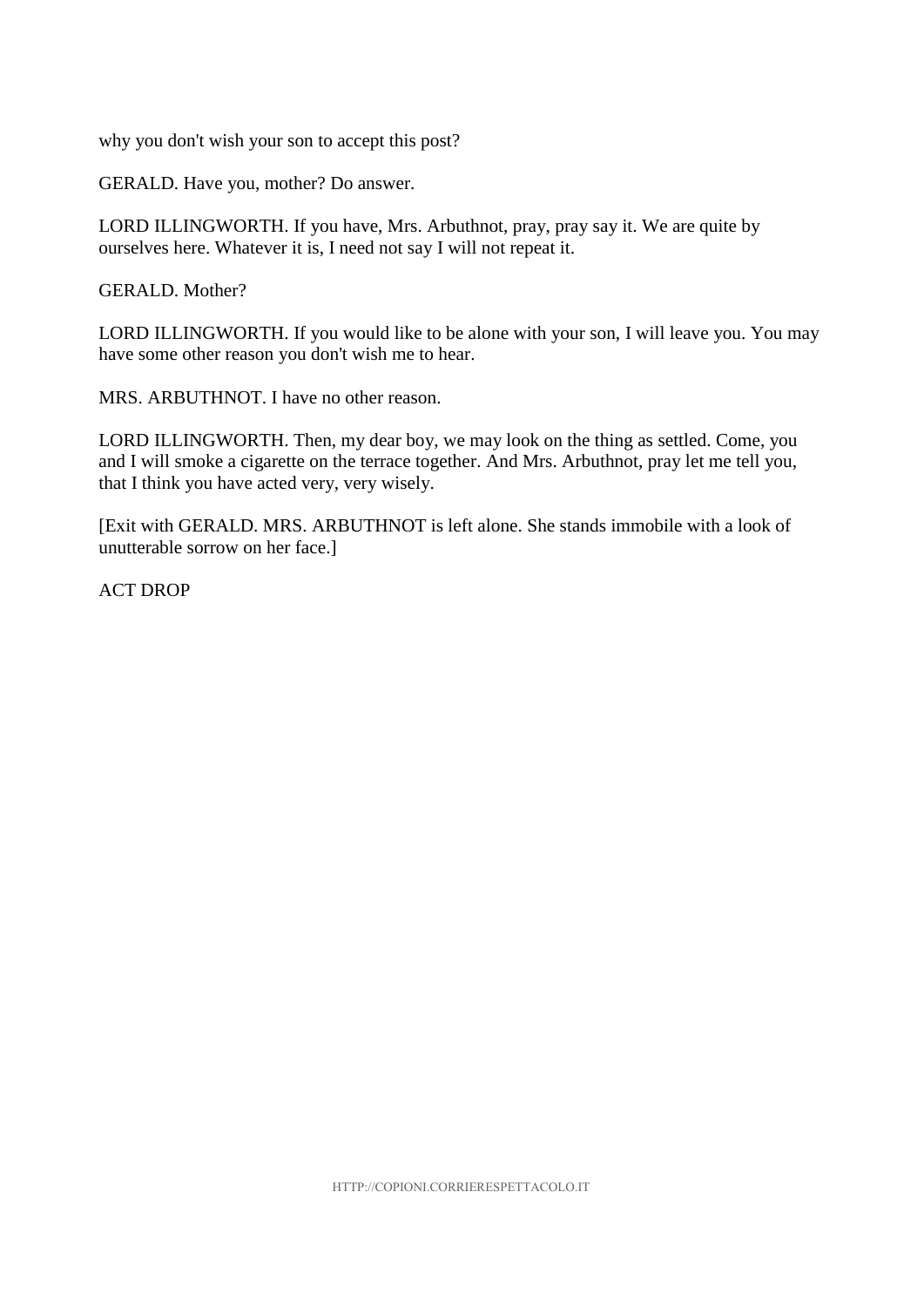# **THIRD ACT**

### *The Hall at Hunstanton Chase.*

**SCENE** 

The Picture Gallery at Hunstanton. Door at back leading on to terrace.

[LORD ILLINGWORTH and GERALD, R.C. LORD ILLINGWORTH lolling on a sofa. GERALD in a chair.]

LORD ILLINGWORTH. Thoroughly sensible woman, your mother, Gerald. I knew she would come round in the end.

GERALD. My mother is awfully conscientious, Lord Illingworth, and I know she doesn't think I am educated enough to be your secretary. She is perfectly right, too. I was fearfully idle when I was at school, and I couldn't pass an examination now to save my life.

LORD ILLINGWORTH. My dear Gerald, examinations are of no value whatsoever. If a man is a gentleman, he knows quite enough, and if he is not a gentleman, whatever he knows is bad for him.

GERALD. But I am so ignorant of the world, Lord Illingworth.

LORD ILLINGWORTH. Don't be afraid, Gerald. Remember that you've got on your side the most wonderful thing in the world - youth! There is nothing like youth. The middle-aged are mortgaged to Life. The old are in life's lumber-room. But youth is the Lord of Life. Youth has a kingdom waiting for it. Every one is born a king, and most people die in exile, like most kings. To win back my youth, Gerald, there is nothing I wouldn't do - except take exercise, get up early, or be a useful member of the community.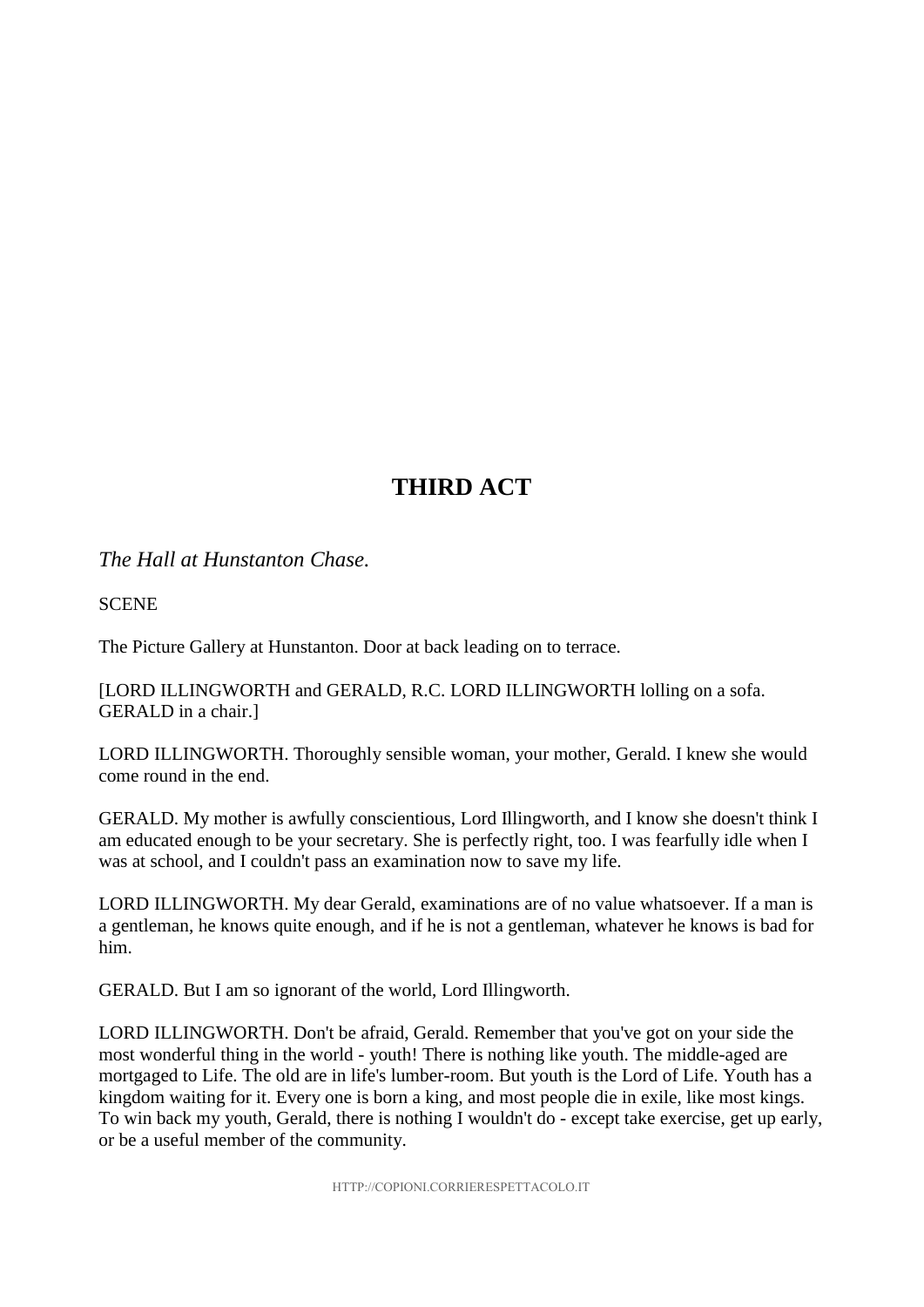GERALD. But you don't call yourself old, Lord Illingworth?

LORD ILLINGWORTH. I am old enough to be your father, Gerald.

GERALD. I don't remember my father; he died years ago.

LORD ILLINGWORTH. So Lady Hunstanton told me.

GERALD. It is very curious, my mother never talks to me about my father. I sometimes think she must have married beneath her.

LORD ILLINGWORTH. [Winces slightly.] Really? [Goes over and puts his hand on GERALD'S shoulder.] You have missed not having a father, I suppose, Gerald?

GERALD. Oh, no; my mother has been so good to me. No one ever had such a mother as I have had.

LORD ILLINGWORTH. I am quite sure of that. Still I should imagine that most mothers don't quite understand their sons. Don't realise, I mean, that a son has ambitions, a desire to see life, to make himself a name. After all, Gerald, you couldn't be expected to pass all your life in such a hole as Wrockley, could you?

GERALD. Oh, no! It would be dreadful!

LORD ILLINGWORTH. A mother's love is very touching, of course, but it is often curiously selfish. I mean, there is a good deal of selfishness in it.

GERALD. [Slowly.] I suppose there is.

LORD ILLINGWORTH. Your mother is a thoroughly good woman. But good women have such limited views of life, their horizon is so small, their interests are so petty, aren't they?

GERALD. They are awfully interested, certainly, in things we don't care much about.

LORD ILLINGWORTH. I suppose your mother is very religious, and that sort of thing.

GERALD. Oh, yes, she's always going to church.

LORD ILLINGWORTH. Ah! she is not modern, and to be modern is the only thing worth being nowadays. You want to be modern, don't you, Gerald? You want to know life as it really is. Not to be put of with any old-fashioned theories about life. Well, what you have to do at present is simply to fit yourself for the best society. A man who can dominate a London dinner-table can dominate the world. The future belongs to the dandy. It is the exquisites who are going to rule.

GERALD. I should like to wear nice things awfully, but I have always been told that a man should not think too much about his clothes.

LORD ILLINGWORTH. People nowadays are so absolutely superficial that they don't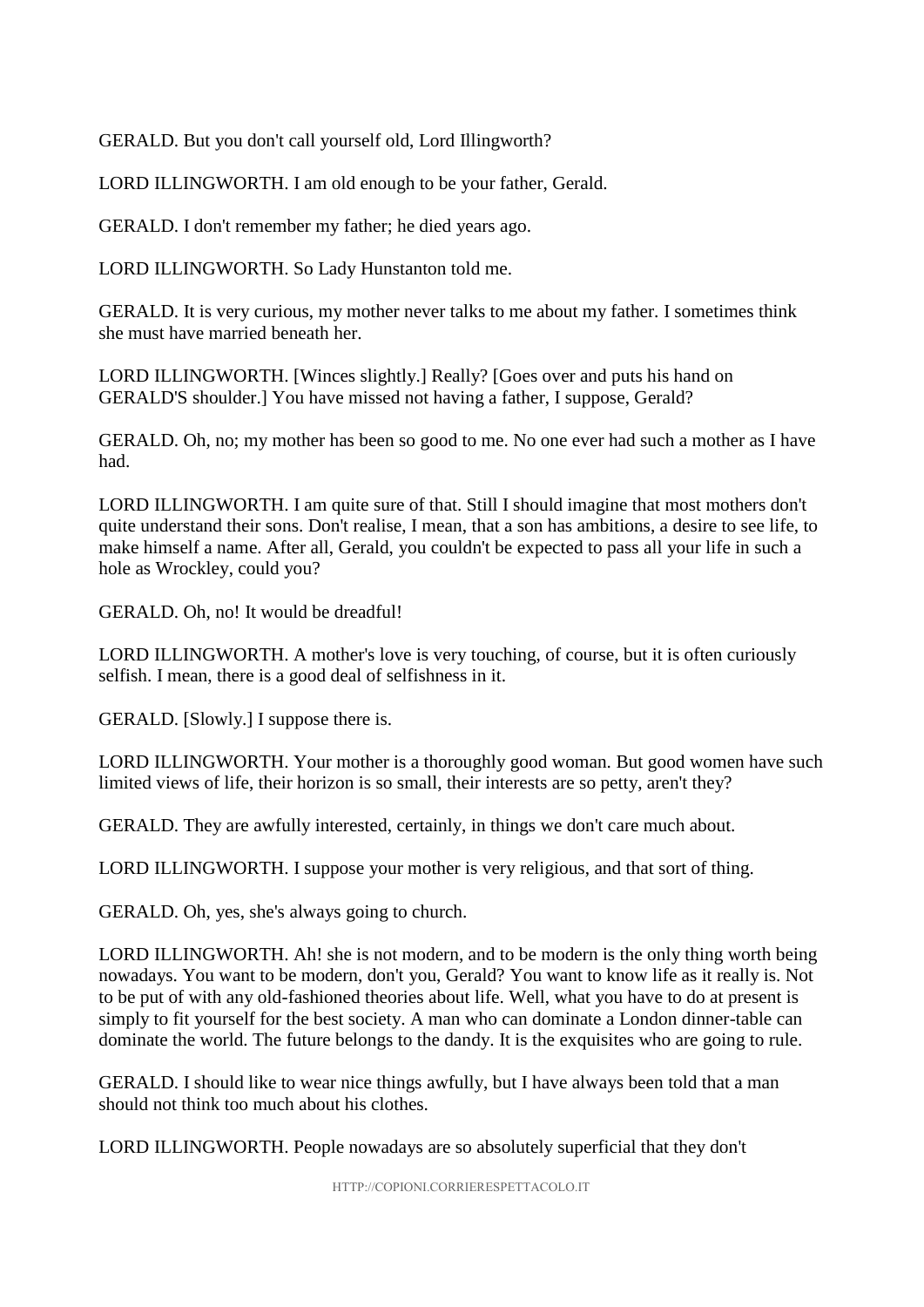understand the philosophy of the superficial. By the way, Gerald, you should learn how to tie your tie better. Sentiment is all very well for the button-hole. But the essential thing for a necktie is style. A well-tied tie is the first serious step in life.

GERALD. [Laughing.] I might be able to learn how to tie a tie, Lord Illingworth, but I should never be able to talk as you do. I don't know how to talk.

LORD ILLINGWORTH. Oh! talk to every woman as if you loved her, and to every man as if he bored you, and at the end of your first season you will have the reputation of possessing the most perfect social tact.

GERALD. But it is very difficult to get into society isn't it?

LORD ILLINGWORTH. To get into the best society, nowadays, one has either to feed people, amuse people, or shock people - that is all!

GERALD. I suppose society is wonderfully delightful!

LORD ILLINGWORTH. To be in it is merely a bore. But to be out of it simply a tragedy. Society is a necessary thing. No man has any real success in this world unless he has got women to back him, and women rule society. If you have not got women on your side you are quite over. You might just as well be a barrister, or a stockbroker, or a journalist at once.

GERALD. It is very difficult to understand women, is it not?

LORD ILLINGWORTH. You should never try to understand them. Women are pictures. Men are problems. If you want to know what a woman really means - which, by the way, is always a dangerous thing to do - look at her, don't listen to her.

GERALD. But women are awfully clever, aren't they?

LORD ILLINGWORTH. One should always tell them so. But, to the philosopher, my dear Gerald, women represent the triumph of matter over mind - just as men represent the triumph of mind over morals.

GERALD. How then can women have so much power as you say they have?

LORD ILLINGWORTH. The history of women is the history of the worst form of tyranny the world has ever known. The tyranny of the weak over the strong. It is the only tyranny that lasts.

GERALD. But haven't women got a refining influence?

LORD ILLINGWORTH. Nothing refines but the intellect.

GERALD. Still, there are many different kinds of women, aren't there?

LORD ILLINGWORTH. Only two kinds in society: the plain and the coloured.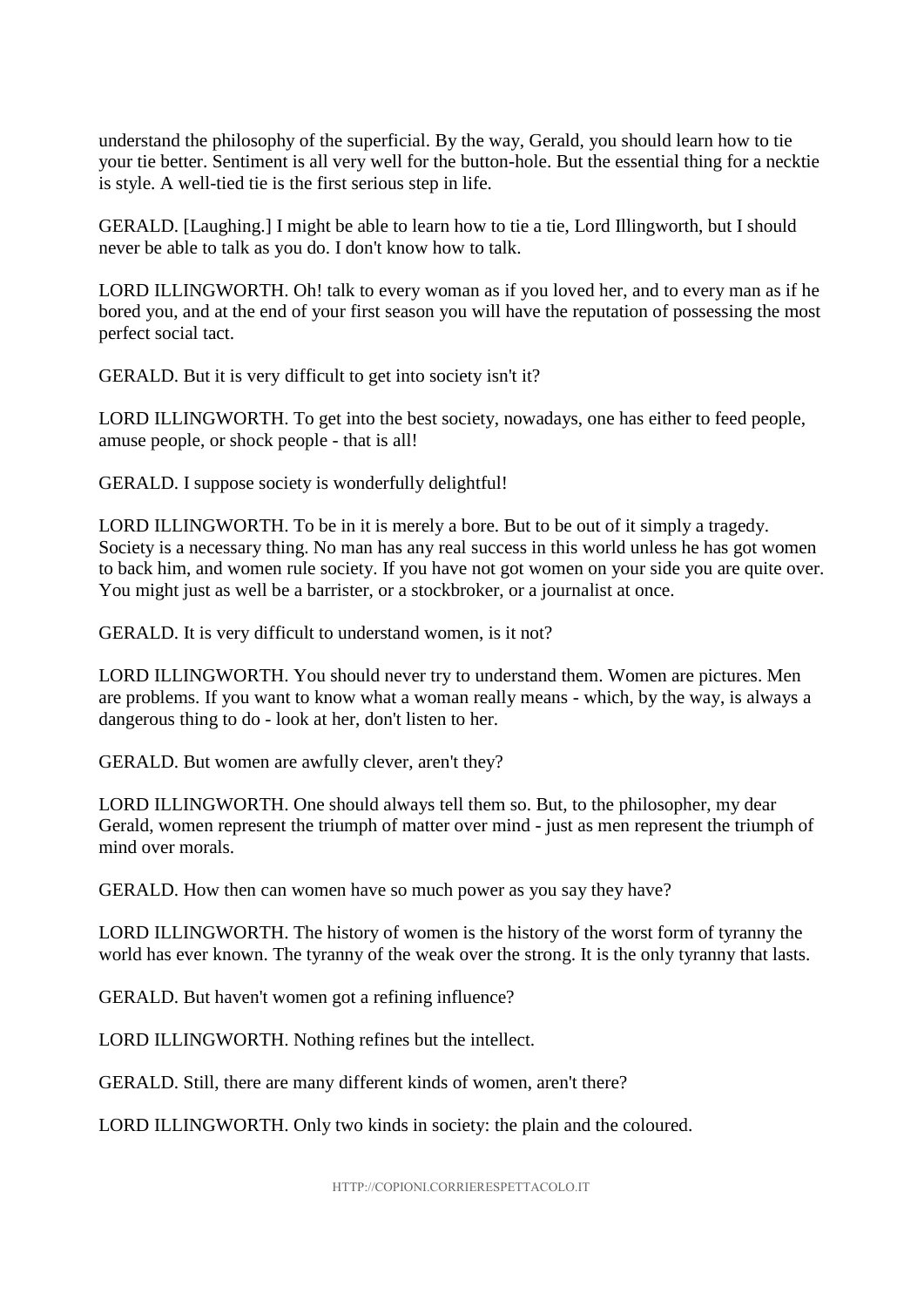GERALD. But there are good women in society, aren't there?

LORD ILLINGWORTH. Far too many.

GERALD. But do you think women shouldn't be good?

LORD ILLINGWORTH. One should never tell them so, they'd all become good at once. Women are a fascinatingly wilful sex. Every woman is a rebel, and usually in wild revolt against herself.

GERALD. You have never been married, Lord Illingworth, have you?

LORD ILLINGWORTH. Men marry because they are tired; women because they are curious. Both are disappointed.

GERALD. But don't you think one can be happy when one is married?

LORD ILLINGWORTH. Perfectly happy. But the happiness of a married man, my dear Gerald, depends on the people he has not married.

GERALD. But if one is in love?

LORD ILLINGWORTH. One should always be in love. That is the reason one should never marry.

GERALD. Love is a very wonderful thing, isn't it?

LORD ILLINGWORTH. When one is in love one begins by deceiving oneself. And one ends by deceiving others. That is what the world calls a romance. But a really GRANDE PASSION is comparatively rare nowadays. It is the privilege of people who have nothing to do. That is the one use of the idle classes in a country, and the only possible explanation of us Harfords.

GERALD. Harfords, Lord Illingworth?

LORD ILLINGWORTH. That is my family name. You should study the Peerage, Gerald. It is the one book a young man about town should know thoroughly, and it is the best thing in fiction the English have ever done. And now, Gerald, you are going into a perfectly new life with me, and I want you to know how to live. [MRS. ARBUTHNOT appears on terrace behind.] For the world has been made by fools that wise men should live in it!

[Enter L.C. LADY HUNSTANTON and DR. DAUBENY.]

LADY HUNSTANTON. Ah! here you are, dear Lord Illingworth. Well, I suppose you have been telling our young friend, Gerald, what his new duties are to be, and giving him a great deal of good advice over a pleasant cigarette.

LORD ILLINGWORTH. I have been giving him the best of advice, Lady Hunstanton, and the best of cigarettes.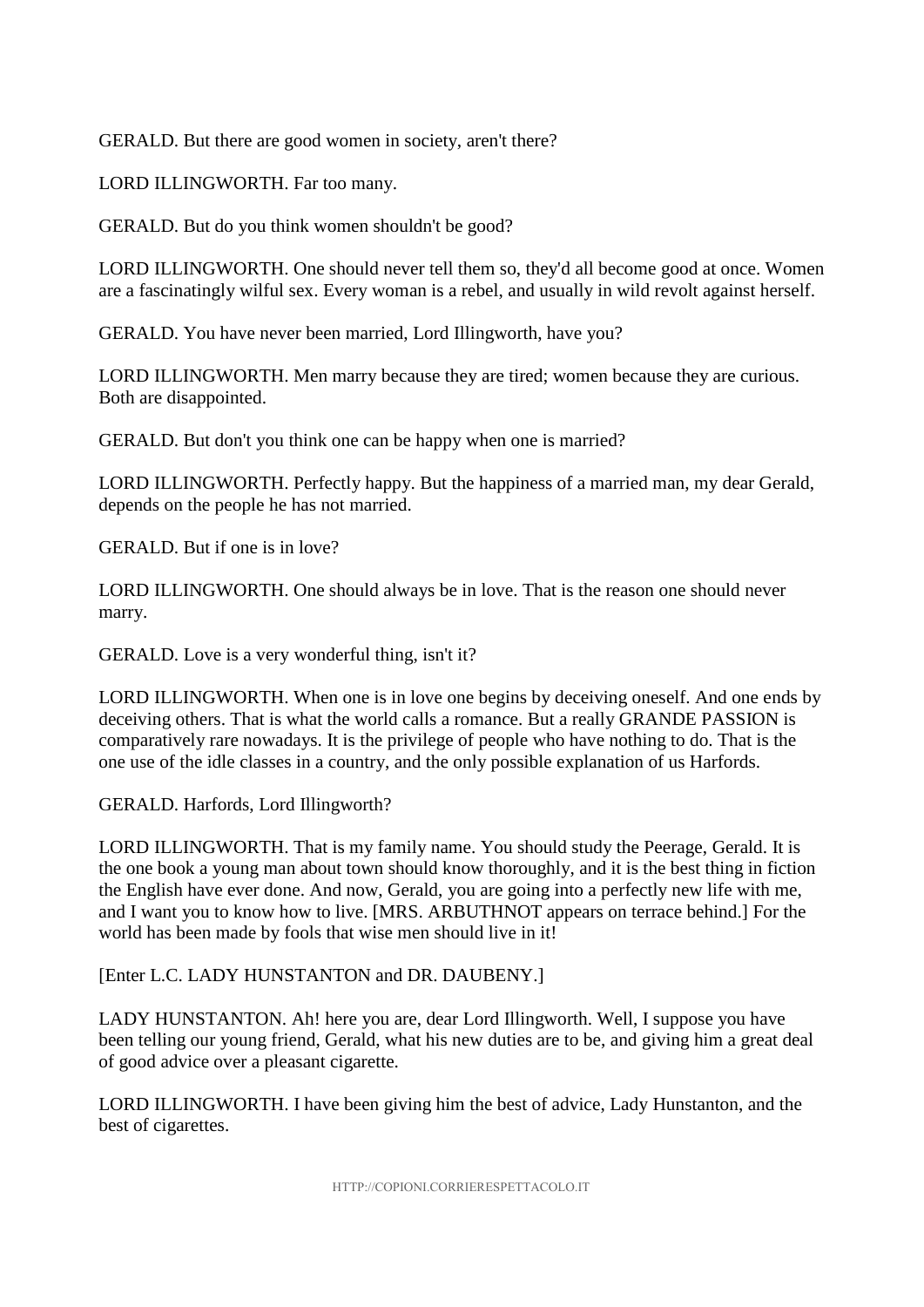LADY HUNSTANTON. I am so sorry I was not here to listen to you, but I suppose I am too old now to learn. Except from you, dear Archdeacon, when you are in your nice pulpit. But then I always know what you are going to say, so I don't feel alarmed. [Sees MRS. ARBUTHNOT.] Ah! dear Mrs. Arbuthnot, do come and join us. Come, dear. [Enter MRS. ARBUTHNOT.] Gerald has been having such a long talk with Lord Illingworth; I am sure you must feel very much flattered at the pleasant way in which everything has turned out for him. Let us sit down. [They sit down.] And how is your beautiful embroidery going on?

MRS. ARBUTHNOT. I am always at work, Lady Hunstanton.

LADY HUNSTANTON. Mrs. Daubeny embroiders a little, too, doesn't she?

THE ARCHDEACON. She was very deft with her needle once, quite a Dorcas. But the gout has crippled her fingers a good deal. She has not touched the tambour frame for nine or ten years. But she has many other amusements. She is very much interested in her own health.

LADY HUNSTANTON. Ah! that is always a nice distraction, in it not? Now, what are you talking about, Lord Illingworth? Do tell us.

LORD ILLINGWORTH. I was on the point of explaining to Gerald that the world has always laughed at its own tragedies, that being the only way in which it has been able to bear them. And that, consequently, whatever the world has treated seriously belongs to the comedy side of things.

LADY HUNSTANTON. Now I am quite out of my depth. I usually am when Lord Illingworth says anything. And the Humane Society is most careless. They never rescue me. I am left to sink. I have a dim idea, dear Lord Illingworth, that you are always on the side of the sinners, and I know I always try to be on the side of the saints, but that is as far as I get. And after all, it may be merely the fancy of a drowning person.

LORD ILLINGWORTH. The only difference between the saint and the sinner is that every saint has a past, and every sinner has a future.

LADY HUNSTANTON. Ah! that quite does for me. I haven't a word to say. You and I, dear Mrs. Arbuthnot, are behind the age. We can't follow Lord Illingworth. Too much care was taken with our education, I am afraid. To have been well brought up is a great drawback nowadays. It shuts one out from so much.

MRS. ARBUTHNOT. I should be sorry to follow Lord Illingworth in any of his opinions.

LADY HUNSTANTON. You are quite right, dear.

[GERALD shrugs his shoulders and looks irritably over at his mother. Enter LADY CAROLINE.]

LADY CAROLINE. Jane, have you seen John anywhere?

LADY HUNSTANTON. You needn't be anxious about him, dear. He is with Lady Stutfield; I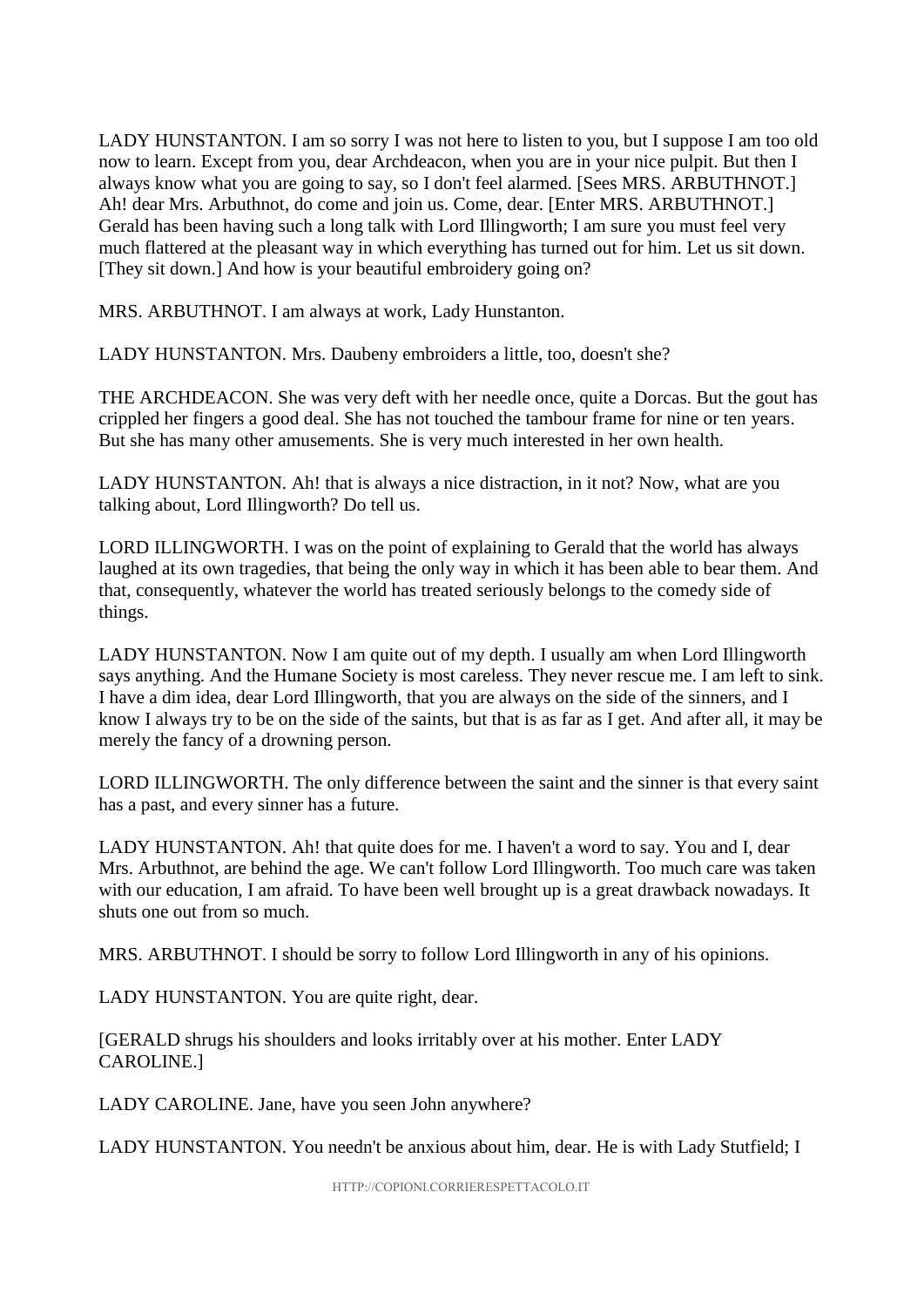saw them some time ago, in the Yellow Drawing-room. They seem quite happy together. You are not going, Caroline? Pray sit down.

LADY CAROLINE. I think I had better look after John.

[Exit LADY CAROLINE.]

LADY HUNSTANTON. It doesn't do to pay men so much attention. And Caroline has really nothing to be anxious about. Lady Stutfield is very sympathetic. She is just as sympathetic about one thing as she is about another. A beautiful nature.

[Enter SIR JOHN and MRS. ALLONBY.]

Ah! here is Sir John! And with Mrs. Allonby too! I suppose it was Mrs. Allonby I saw him with. Sir John, Caroline has been looking everywhere for you.

MRS. ALLONBY. We have been waiting for her in the Music-room, dear Lady Hunstanton.

LADY HUNSTANTON. Ah! the Music-room, of course. I thought it was the Yellow Drawingroom, my memory is getting so defective. [To the ARCHDEACON.] Mrs. Daubeny has a wonderful memory, hasn't she?

THE ARCHDEACON. She used to be quite remarkable for her memory, but since her last attack she recalls chiefly the events of her early childhood. But she finds great pleasure in such retrospections, great pleasure.

[Enter LADY STUTFIELD and MR. KELVIL.]

LADY HUNSTANTON. Ah! dear Lady Stutfield! and what has Mr. Kelvil been talking to you about?

LADY STUTFIELD. About Bimetallism, as well as I remember.

LADY HUNSTANTON. Bimetallism! Is that quite a nice subject? However, I know people discuss everything very freely nowadays. What did Sir John talk to you about, dear Mrs. Allonby?

MRS. ALLONBY. About Patagonia.

LADY HUNSTANTON. Really? What a remote topic! But very improving, I have no doubt.

MRS. ALLONBY. He has been most interesting on the subject of Patagonia. Savages seem to have quite the same views as cultured people on almost all subjects. They are excessively advanced.

LADY HUNSTANTON. What do they do?

MRS. ALLONBY. Apparently everything.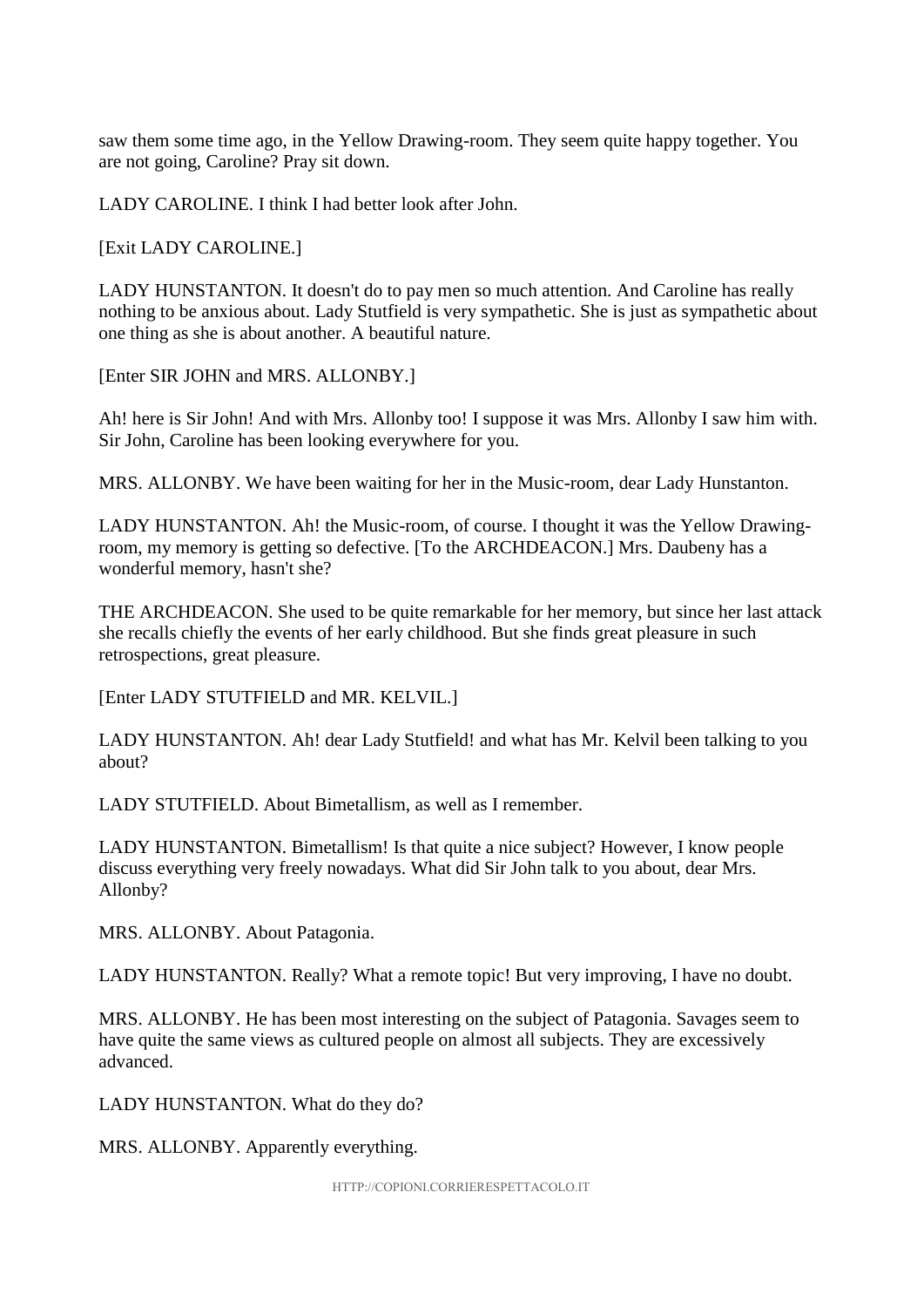LADY HUNSTANTON. Well, it is very gratifying, dear Archdeacon, is it not, to find that Human Nature is permanently one. - On the whole, the world is the same world, is it not?

LORD ILLINGWORTH. The world is simply divided into two classes those who believe the incredible, like the public - and those who do the improbable -

MRS. ALLONBY. Like yourself?

LORD ILLINGWORTH. Yes; I am always astonishing myself. It is the only thing that makes life worth living.

LADY STUTFIELD. And what have you been doing lately that astonishes you?

LORD ILLINGWORTH. I have been discovering all kinds of beautiful qualities in my own nature.

MRS. ALLONBY. Ah! don't become quite perfect all at once. Do it gradually!

LORD ILLINGWORTH. I don't intend to grow perfect at all. At least, I hope I shan't. It would be most inconvenient. Women love us for our defects. If we have enough of them, they will forgive us everything, even our gigantic intellects.

MRS. ALLONBY. It is premature to ask us to forgive analysis. We forgive adoration; that is quite as much as should be expected from us.

[Enter LORD ALFRED. He joins LADY STUTFIELD.]

LADY HUNSTANTON. Ah! we women should forgive everything, shouldn't we, dear Mrs. Arbuthnot? I am sure you agree with me in that.

MRS. ARBUTHNOT. I do not, Lady Hunstanton. I think there are many things women should never forgive.

LADY HUNSTANTON. What sort of things?

MRS. ARBUTHNOT. The ruin of another woman's life.

[Moves slowly away to back of stage.]

LADY HUNSTANTON. Ah! those things are very sad, no doubt, but I believe there are admirable homes where people of that kind are looked after and reformed, and I think on the whole that the secret of life is to take things very, very easily.

MRS. ALLONBY. The secret of life is never to have an emotion that is unbecoming.

LADY STUTFIELD. The secret of life is to appreciate the pleasure of being terribly, terribly deceived.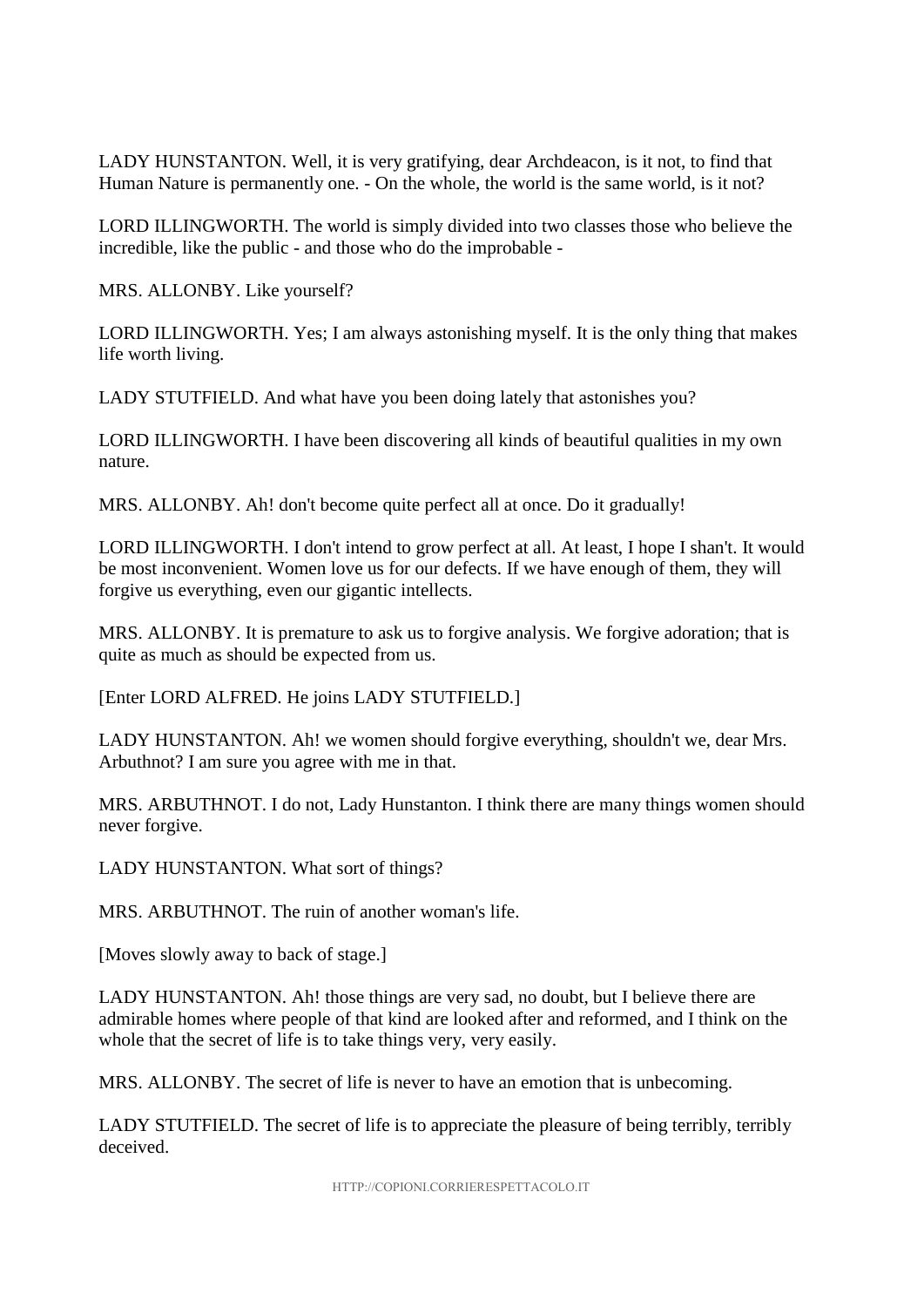KELVIL. The secret of life is to resist temptation, Lady Stutfield.

LORD ILLINGWORTH. There is no secret of life. Life's aim, if it has one, is simply to be always looking for temptations. There are not nearly enough. I sometimes pass a whole day without coming across a single one. It is quite dreadful. It makes one so nervous about the future.

LADY HUNSTANTON. [Shakes her fan at him.] I don't know how it is, dear Lord Illingworth, but everything you have said to-day seems to me excessively immoral. It has been most interesting, listening to you.

LORD ILLINGWORTH. All thought is immoral. Its very essence is destruction. If you think of anything, you kill it. Nothing survives being thought of.

LADY HUNSTANTON. I don't understand a word, Lord Illingworth. But I have no doubt it is all quite true. Personally, I have very little to reproach myself with, on the score of thinking. I don't believe in women thinking too much. Women should think in moderation, as they should do all things in moderation.

LORD ILLINGWORTH. Moderation is a fatal thing, Lady Hunstanton. Nothing succeeds like excess.

LADY HUNSTANTON. I hope I shall remember that. It sounds an admirable maxim. But I'm beginning to forget everything. It's a great misfortune.

LORD ILLINGWORTH. It is one of your most fascinating qualities, Lady Hunstanton. No woman should have a memory. Memory in a woman is the beginning of dowdiness. One can always tell from a woman's bonnet whether she has got a memory or not.

LADY HUNSTANTON. How charming you are, dear Lord Illingworth. You always find out that one's most glaring fault is one's most important virtue. You have the most comforting views of life.

[Enter FARQUHAR.]

FARQUHAR. Doctor Daubeny's carriage!

LADY HUNSTANTON. My dear Archdeacon! It is only half-past ten.

THE ARCHDEACON. [Rising.] I am afraid I must go, Lady Hunstanton. Tuesday is always one of Mrs. Daubeny's bad nights.

LADY HUNSTANTON. [Rising.] Well, I won't keep you from her. [Goes with him towards door.] I have told Farquhar to put a brace of partridge into the carriage. Mrs. Daubeny may fancy them.

THE ARCHDEACON. It is very kind of you, but Mrs. Daubeny never touches solids now. Lives entirely on jellies. But she is wonderfully cheerful, wonderfully cheerful. She has nothing to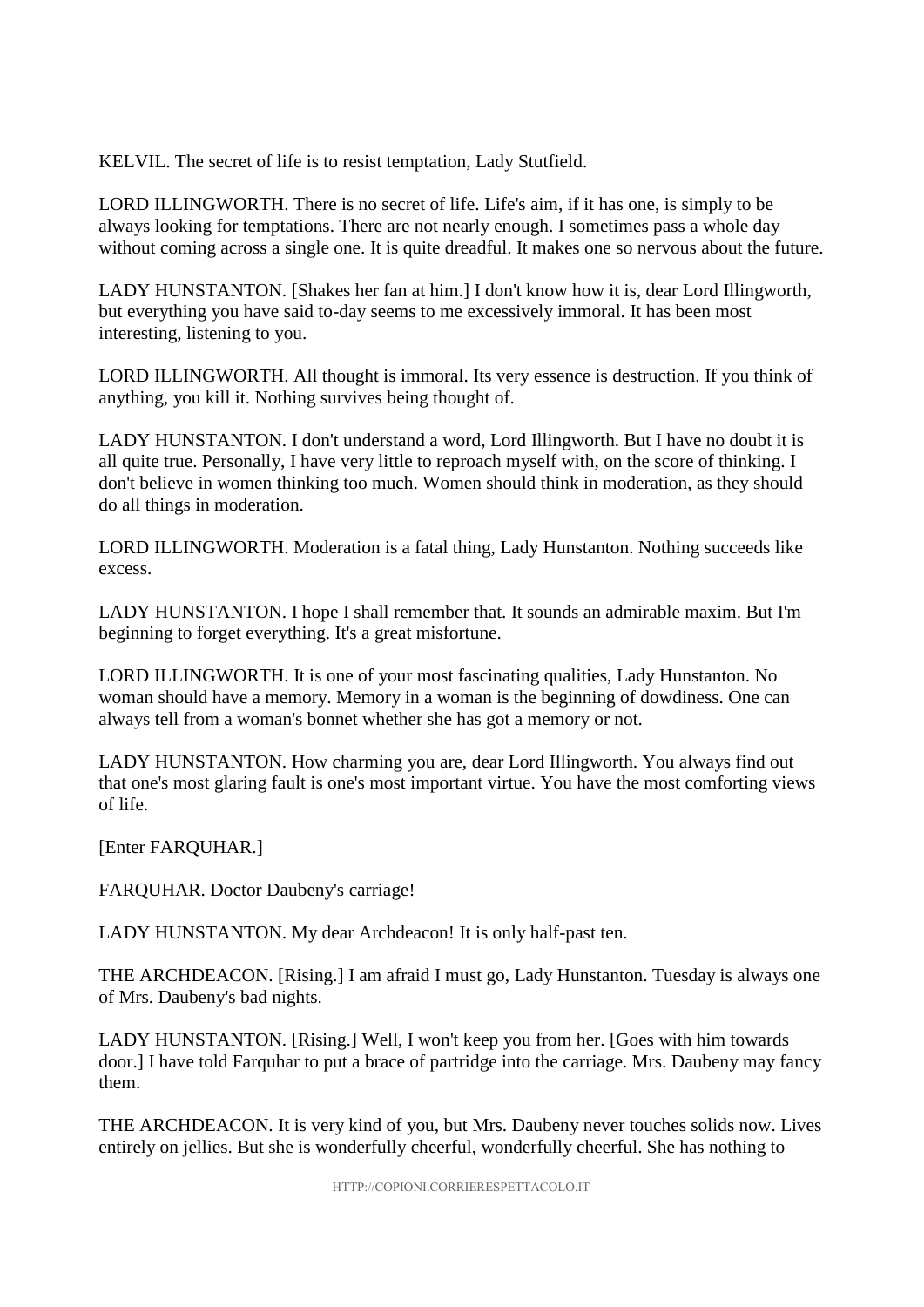complain of.

[Exit with LADY HUNSTANTON.]

MRS. ALLONBY. [Goes over to LORD ILLINGWORTH.] There is a beautiful moon to-night.

LORD ILLINGWORTH. Let us go and look at it. To look at anything that is inconstant is charming nowadays.

MRS. ALLONBY. You have your looking-glass.

LORD ILLINGWORTH. It is unkind. It merely shows me my wrinkles.

MRS. ALLONBY. Mine is better behaved. It never tells me the truth.

LORD ILLINGWORTH. Then it is in love with you.

[Exeunt SIR JOHN, LADY STUTFIELD, MR. KELVIL and LORD ALFRED.]

GERALD. [To LORD ILLINGWORTH] May I come too?

LORD ILLINGWORTH. Do, my dear boy. [Moves towards with MRS. ALLONBY and GERALD.]

[LADY CAROLINE enters, looks rapidly round and goes off in opposite direction to that taken by SIR JOHN and LADY STUTFIELD.]

MRS. ARBUTHNOT. Gerald!

GERALD. What, mother!

[Exit LORD ILLINGWORTH with MRS. ALLONBY.]

MRS. ARBUTHNOT. It is getting late. Let us go home.

GERALD. My dear mother. Do let us wait a little longer. Lord Illingworth is so delightful, and, by the way, mother, I have a great surprise for you. We are starting for India at the end of this month.

MRS. ARBUTHNOT. Let us go home.

GERALD. If you really want to, of course, mother, but I must bid good-bye to Lord Illingworth first. I'll be back in five minutes. [Exit.]

MRS. ARBUTHNOT. Let him leave me if he chooses, but not with him not with him! I couldn't bear it. [Walks up and down.]

[Enter HESTER.]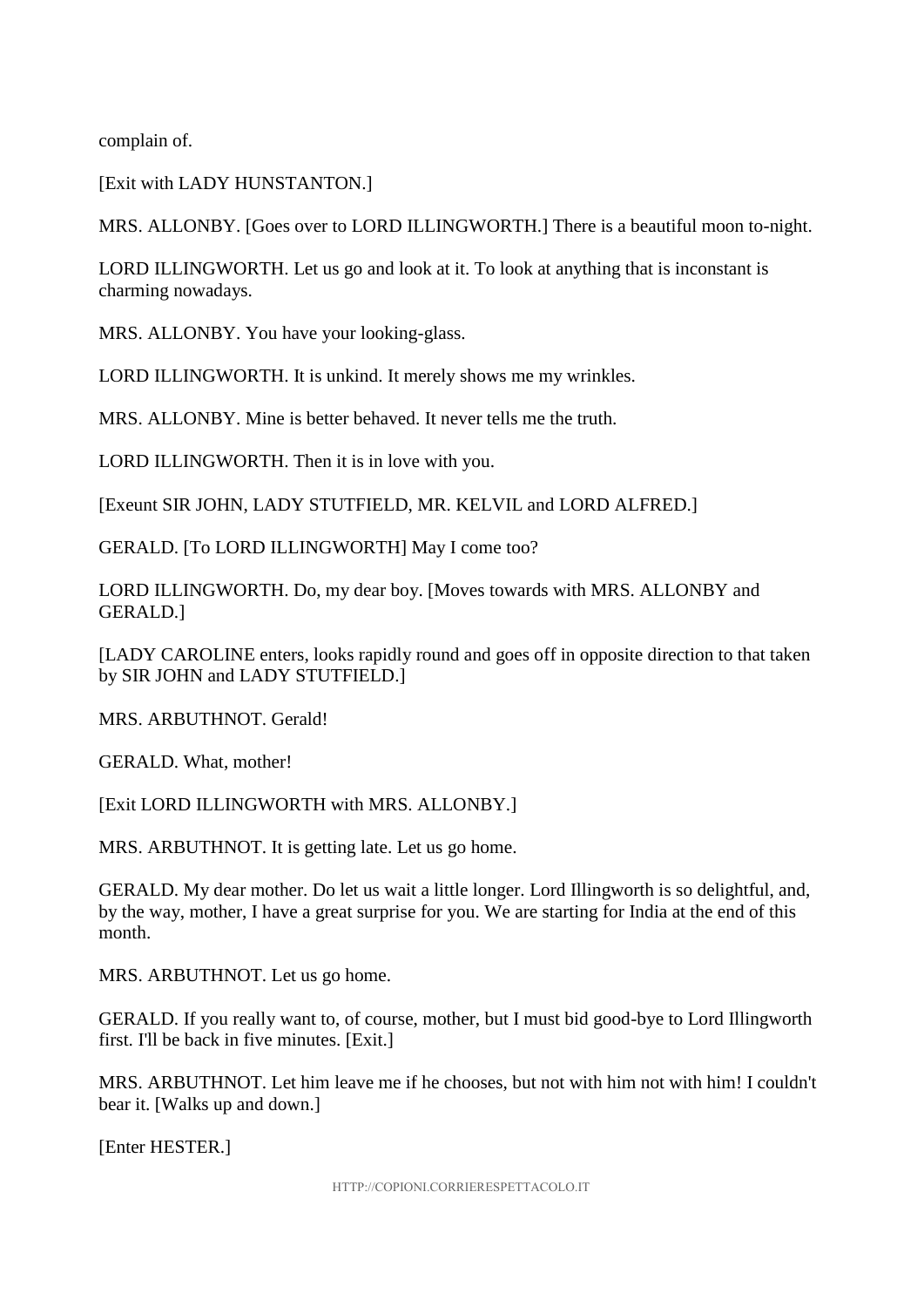HESTER. What a lovely night it is, Mrs. Arbuthnot.

MRS. ARBUTHNOT. Is it?

HESTER. Mrs. Arbuthnot, I wish you would let us be friends. You are so different from the other women here. When you came into the Drawing-room this evening, somehow you brought with you a sense of what is good and pure in life. I had been foolish. There are things that are right to say, but that may be said at the wrong time and to the wrong people.

MRS. ARBUTHNOT. I heard what you said. I agree with it, Miss Worsley.

HESTER. I didn't know you had heard it. But I knew you would agree with me. A woman who has sinned should be punished, shouldn't she?

MRS. ARBUTHNOT. Yes.

HESTER. She shouldn't be allowed to come into the society of good men and women?

MRS. ARBUTHNOT. She should not.

HESTER. And the man should be punished in the same way?

MRS. ARBUTHNOT. In the same way. And the children, if there are children, in the same way also?

HESTER. Yes, it is right that the sins of the parents should be visited on the children. It is a just law. It is God's law.

MRS. ARBUTHNOT. It is one of God's terrible laws.

[Moves away to fireplace.]

HESTER. You are distressed about your son leaving you, Mrs. Arbuthnot?

MRS. ARBUTHNOT. Yes.

HESTER. Do you like him going away with Lord Illingworth? Of course there is position, no doubt, and money, but position and money are not everything, are they?

MRS. ARBUTHNOT. They are nothing; they bring misery.

HESTER. Then why do you let your son go with him?

MRS. ARBUTHNOT. He wishes it himself.

HESTER. But if you asked him he would stay, would he not?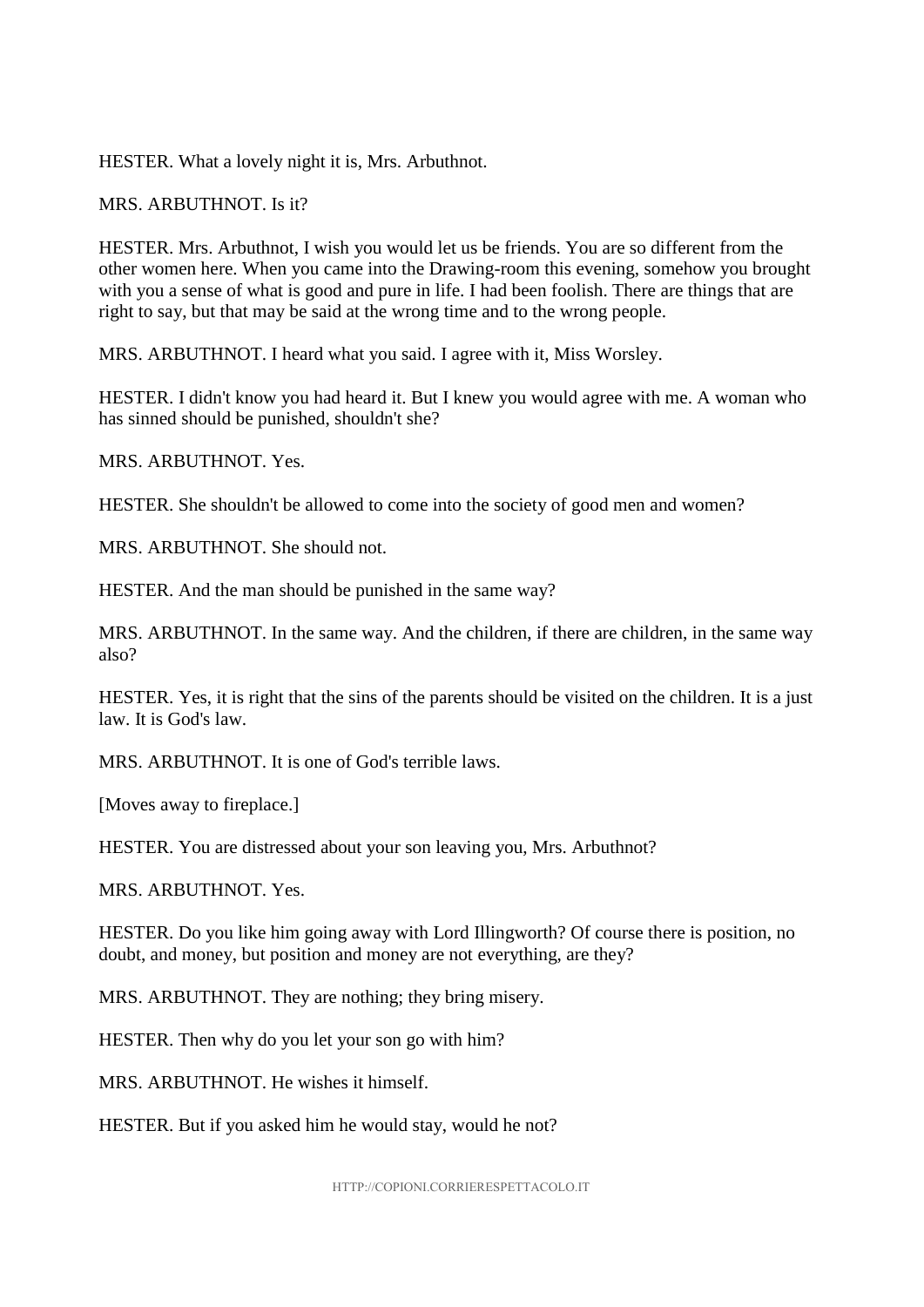MRS. ARBUTHNOT. He has set his heart on going.

HESTER. He couldn't refuse you anything. He loves you too much. Ask him to stay. Let me send him in to you. He is on the terrace at this moment with Lord Illingworth. I heard them laughing together as I passed through the Music-room.

MRS. ARBUTHNOT. Don't trouble, Miss Worsley, I can wait. It is of no consequence.

HESTER. No, I'll tell him you want him. Do - do ask him to stay. [Exit HESTER.]

MRS. ARBUTHNOT. He won't come - I know he won't come.

[Enter LADY CAROLINE. She looks round anxiously. Enter GERALD.]

LADY CAROLINE. Mr. Arbuthnot, may I ask you is Sir John anywhere on the terrace?

GERALD. No, Lady Caroline, he is not on the terrace.

LADY CAROLINE. It is very curious. It is time for him to retire.

[Exit LADY CAROLINE.]

GERALD. Dear mother, I am afraid I kept you waiting. I forgot all about it. I am so happy tonight, mother; I have never been so happy.

MRS. ARBUTHNOT. At the prospect of going away?

GERALD. Don't put it like that, mother. Of course I am sorry to leave you. Why, you are the best mother in the whole world. But after all, as Lord Illingworth says, it is impossible to live in such a place as Wrockley. You don't mind it. But I'm ambitions; I want something more than that. I want to have a career. I want to do something that will make you proud of me, and Lord Illingworth is going to help me. He is going to do everything for me.

MRS. ARBUTHNOT. Gerald, don't go away with Lord Illingworth. I implore you not to. Gerald, I beg you!

GERALD. Mother, how changeable you are! You don't seem to know your own mind for a single moment. An hour and a half ago in the Drawing-room you agreed to the whole thing; now you turn round and make objections, and try to force me to give up my one chance in life. Yes, my one chance. You don't suppose that men like Lord Illingworth are to be found every day, do you, mother? It is very strange that when I have had such a wonderful piece of good luck, the one person to put difficulties in my way should be my own mother. Besides, you know, mother, I love Hester Worsley. Who could help loving her? I love her more than I have ever told you, far more. And if I had a position, if I had prospects, I could - I could ask her to - Don't you understand now, mother, what it means to me to be Lord Illingworth's secretary? To start like that is to find a career ready for one - before one - waiting for one. If I were Lord Illingworth's secretary I could ask Hester to be my wife. As a wretched bank clerk with a hundred a year it would be an impertinence.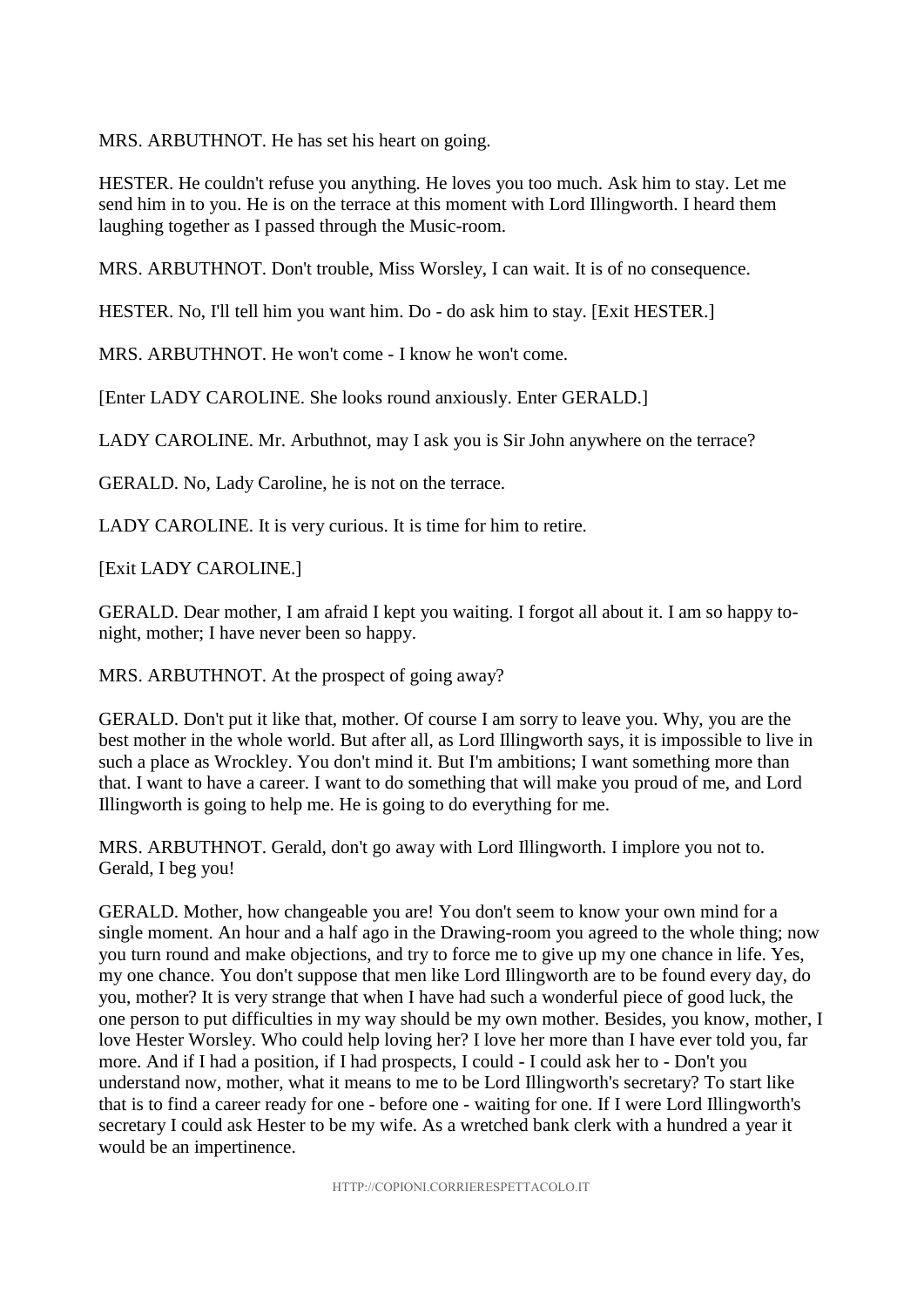MRS. ARBUTHNOT. I fear you need have no hopes of Miss Worsley. I know her views on life. She has just told them to me. [A pause.]

GERALD. Then I have my ambition left, at any rate. That is something - I am glad I have that! You have always tried to crush my ambition, mother - haven't you? You have told me that the world is a wicked place, that success is not worth having, that society is shallow, and all that sort of thing - well, I don't believe it, mother. I think the world must be delightful. I think society must be exquisite. I think success is a thing worth having. You have been wrong in all that you taught me, mother, quite wrong. Lord Illingworth is a successful man. He is a fashionable man. He is a man who lives in the world and for it. Well, I would give anything to be just like Lord Illingworth.

MRS. ARBUTHNOT. I would sooner see you dead.

GERALD. Mother, what is your objection to Lord Illingworth? Tell me - tell me right out. What is it?

MRS. ARBUTHNOT. He is a bad man.

GERALD. In what way bad? I don't understand what you mean.

MRS. ARBUTHNOT. I will tell you.

GERALD. I suppose you think him bad, because he doesn't believe the same things as you do. Well, men are different from women, mother. It is natural that they should have different views.

MRS. ARBUTHNOT. It is not what Lord Illingworth believes, or what he does not believe, that makes him bad. It is what he is.

GERALD. Mother, is it something you know of him? Something you actually know?

MRS. ARBUTHNOT. It is something I know.

GERALD. Something you are quite sure of?

MRS. ARBUTHNOT. Quite sure of.

GERALD. How long have you known it?

MRS. ARBUTHNOT. For twenty years.

GERALD. Is it fair to go back twenty years in any man's career? And what have you or I to do with Lord Illingworth's early life? What business is it of ours?

MRS. ARBUTHNOT. What this man has been, he is now, and will be always.

GERALD. Mother, tell me what Lord Illingworth did? If he did anything shameful, I will not go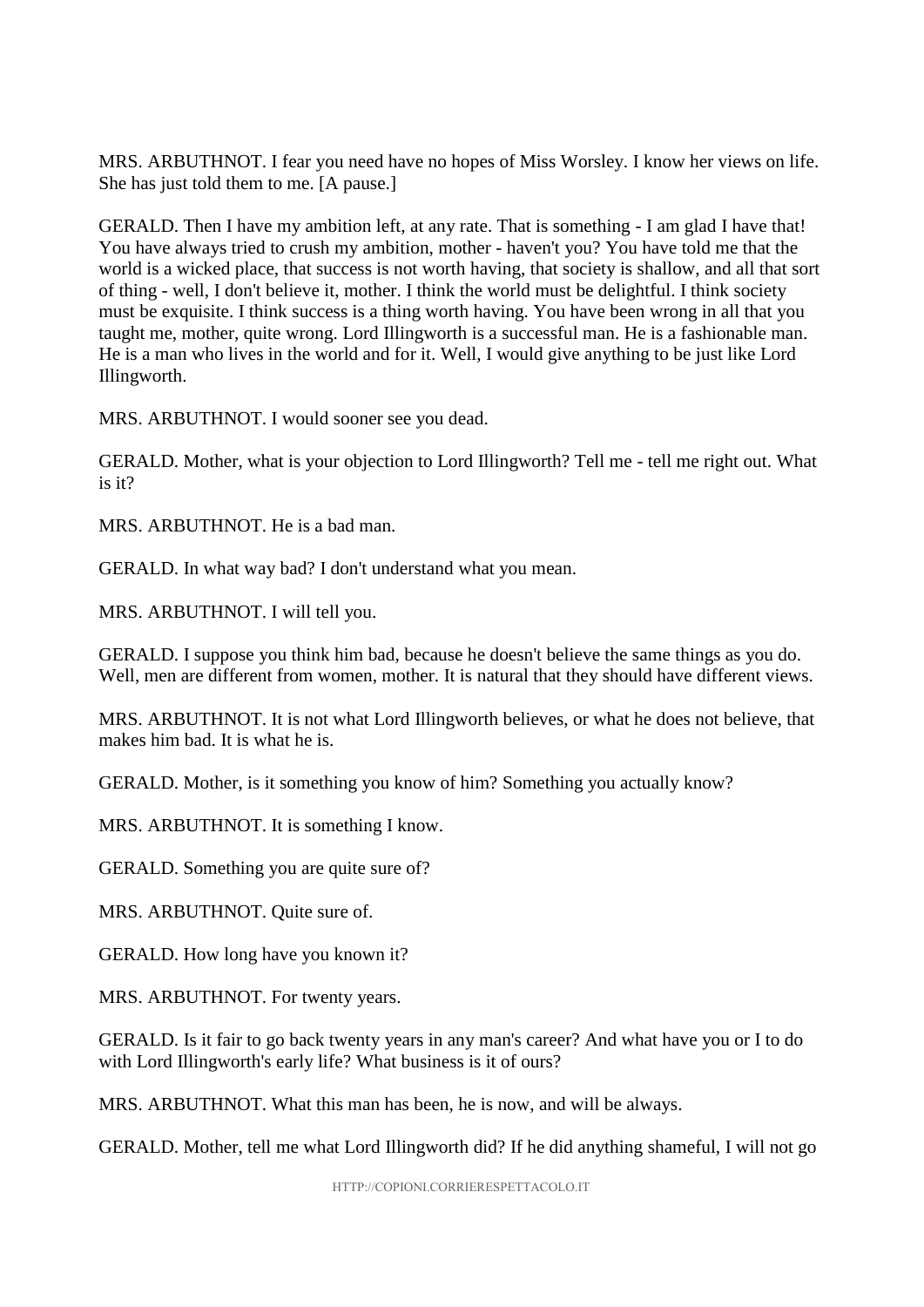away with him. Surely you know me well enough for that?

MRS. ARBUTHNOT. Gerald, come near to me. Quite close to me, as you used to do when you were a little boy, when you were mother's own boy. [GERALD sits down betide his mother. She runs her fingers through his hair, and strokes his hands.] Gerald, there was a girl once, she was very young, she was little over eighteen at the time. George Harford - that was Lord Illingworth's name then - George Harford met her. She knew nothing about life. He knew everything. He made this girl love him. He made her love him so much that she left her father's house with him one morning. She loved him so much, and he had promised to marry her! He had solemnly promised to marry her, and she had believed him. She was very young, and - and ignorant of what life really is. But he put the marriage off from week to week, and month to month. - She trusted in him all the while. She loved him. - Before her child was born - for she had a child - she implored him for the child's sake to marry her, that the child might have a name, that her sin might not be visited on the child, who was innocent. He refused. After the child was born she left him, taking the child away, and her life was ruined, and her soul ruined, and all that was sweet, and good, and pure in her ruined also. She suffered terribly - she suffers now. She will always suffer. For her there is no joy, no peace, no atonement. She is a woman who drags a chain like a guilty thing. She is a woman who wears a mask, like a thing that is a leper. The fire cannot purify her. The waters cannot quench her anguish. Nothing can heal her! no anodyne can give her sleep! no poppies forgetfulness! She is lost! She is a lost soul! - That is why I call Lord Illingworth a bad man. That is why I don't want my boy to be with him.

GERALD. My dear mother, it all sounds very tragic, of course. But I dare say the girl was just as much to blame as Lord Illingworth was. - After all, would a really nice girl, a girl with any nice feelings at all, go away from her home with a man to whom she was not married, and live with him as his wife? No nice girl would.

MRS. ARBUTHNOT. [After a pause.] Gerald, I withdraw all my objections. You are at liberty to go away with Lord Illingworth, when and where you choose.

GERALD. Dear mother, I knew you wouldn't stand in my way. You are the best woman God ever made. And, as for Lord Illingworth, I don't believe he is capable of anything infamous or base. I can't believe it of him - I can't.

HESTER. [Outside.] Let me go! Let me go! [Enter HESTER in terror, and rushes over to GERALD and flings herself in his arms.]

HESTER. Oh! save me - save me from him!

GERALD. From whom?

HESTER. He has insulted me! Horribly insulted me! Save me!

GERALD. Who? Who has dared - ?

[LORD ILLINGWORTH enters at back of stage. HESTER breaks from GERALD'S arms and points to him.]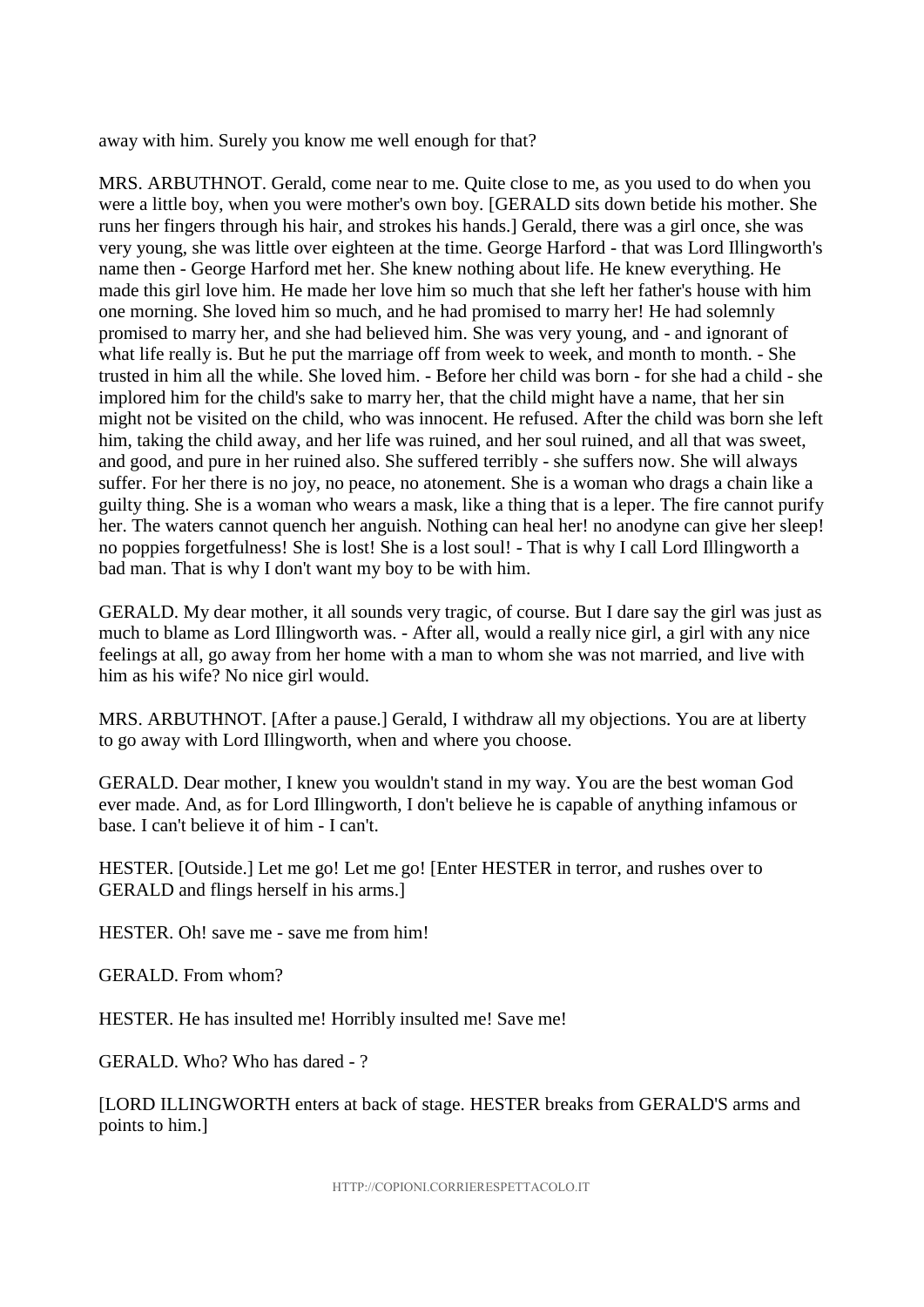GERALD [He is quite beside himself with rage and indignation.] Lord Illingworth, you have insulted the purest thing on God's earth, a thing as pure as my own mother. You have insulted the woman I love most in the world with my own mother. As there is a God in Heaven, I will kill you!

MRS. ARBUTHNOT. [Rushing across and catching hold of him] No! no!

GERALD. [Thrusting her back.] Don't hold me, mother. Don't hold me - I'll kill him!

MRS. ARBUTHNOT. Gerald!

GERALD. Let me go, I say!

MRS. ARBUTHNOT. Stop, Gerald, stop! He is your own father!

[GERALD clutches his mother's hands and looks into her face. She sinks slowly on the ground in shame. HESTER steals towards the door. LORD ILLINGWORTH frowns and bites his lip. After a time GERALD raises his mother up, puts his am round her, and leads her from the room.]

ACT DROP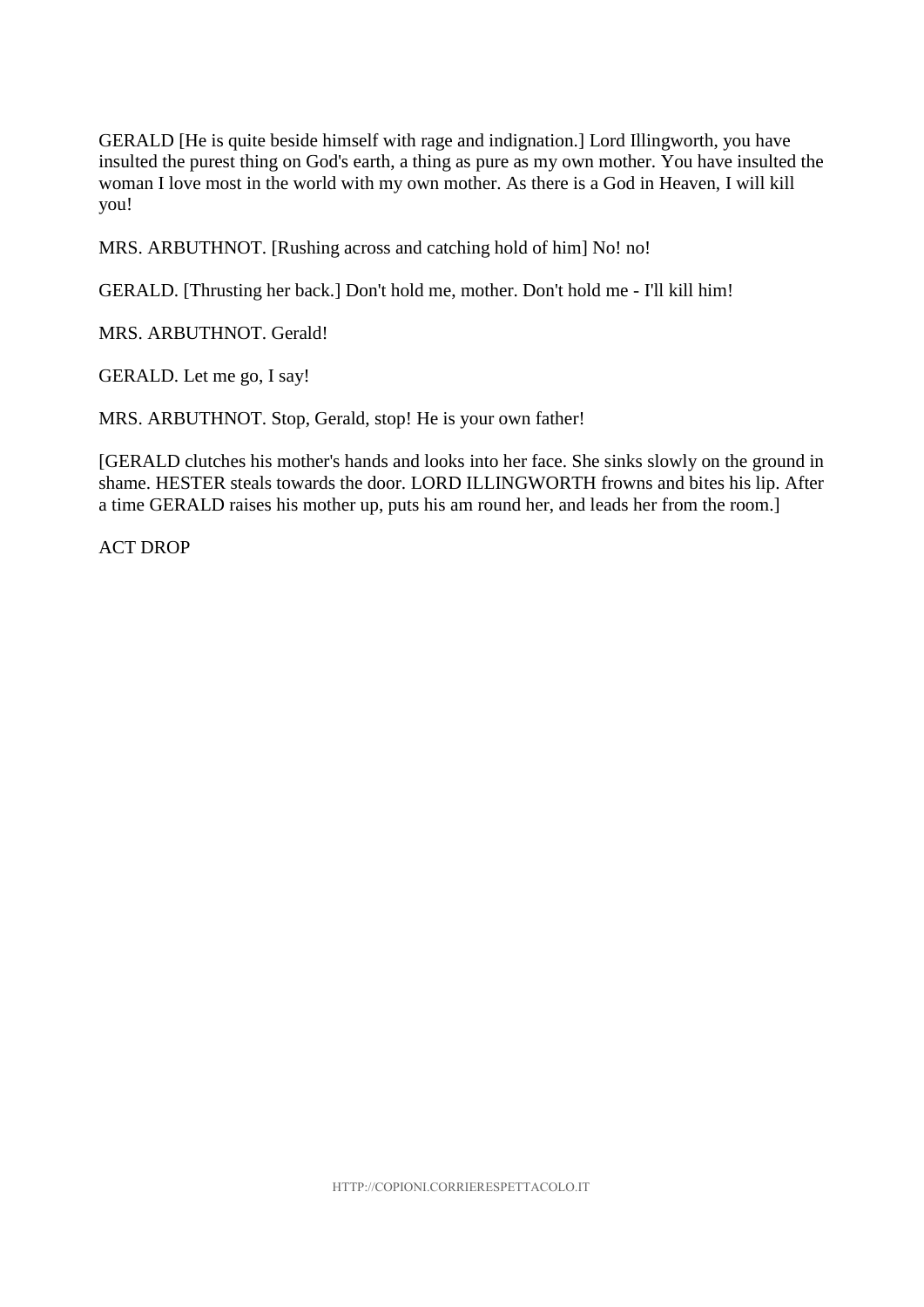## **FOURTH ACT**

*Sitting-room in Mrs. Arbuthnot's House at Wrockley.*

#### **SCENE**

Sitting-room at Mrs. Arbuthnot's. Large open French window at back, looking on to garden. Doors R.C. and L.C.

#### [GERALD ARBUTHNOT writing at table.]

[Enter ALICE R.C. followed by LADY HUNSTANTON and MRS. ALLONBY.]

ALICE. Lady Hunstanton and Mrs. Allonby.

#### [Exit L.C.]

LADY HUNSTANTON. Good morning, Gerald.

GERALD. [Rising.] Good morning, Lady Hunstanton. Good morning, Mrs. Allonby.

LADY HUNSTANTON. [Sitting down.] We came to inquire for your dear mother, Gerald. I hope she is better?

GERALD. My mother has not come down yet, Lady Hunstanton.

LADY HUNSTANTON. Ah, I am afraid the heat was too much for her last night. I think there must have been thunder in the air. Or perhaps it was the music. Music makes one feel so romantic - at least it always gets on one's nerves.

MRS. ALLONBY. It's the same thing, nowadays.

LADY HUNSTANTON. I am so glad I don't know what you mean, dear. I am afraid you mean something wrong. Ah, I see you're examining Mrs. Arbuthnot's pretty room. Isn't it nice and oldfashioned?

MRS. ALLONBY. [Surveying the room through her lorgnette.] It looks quite the happy English home.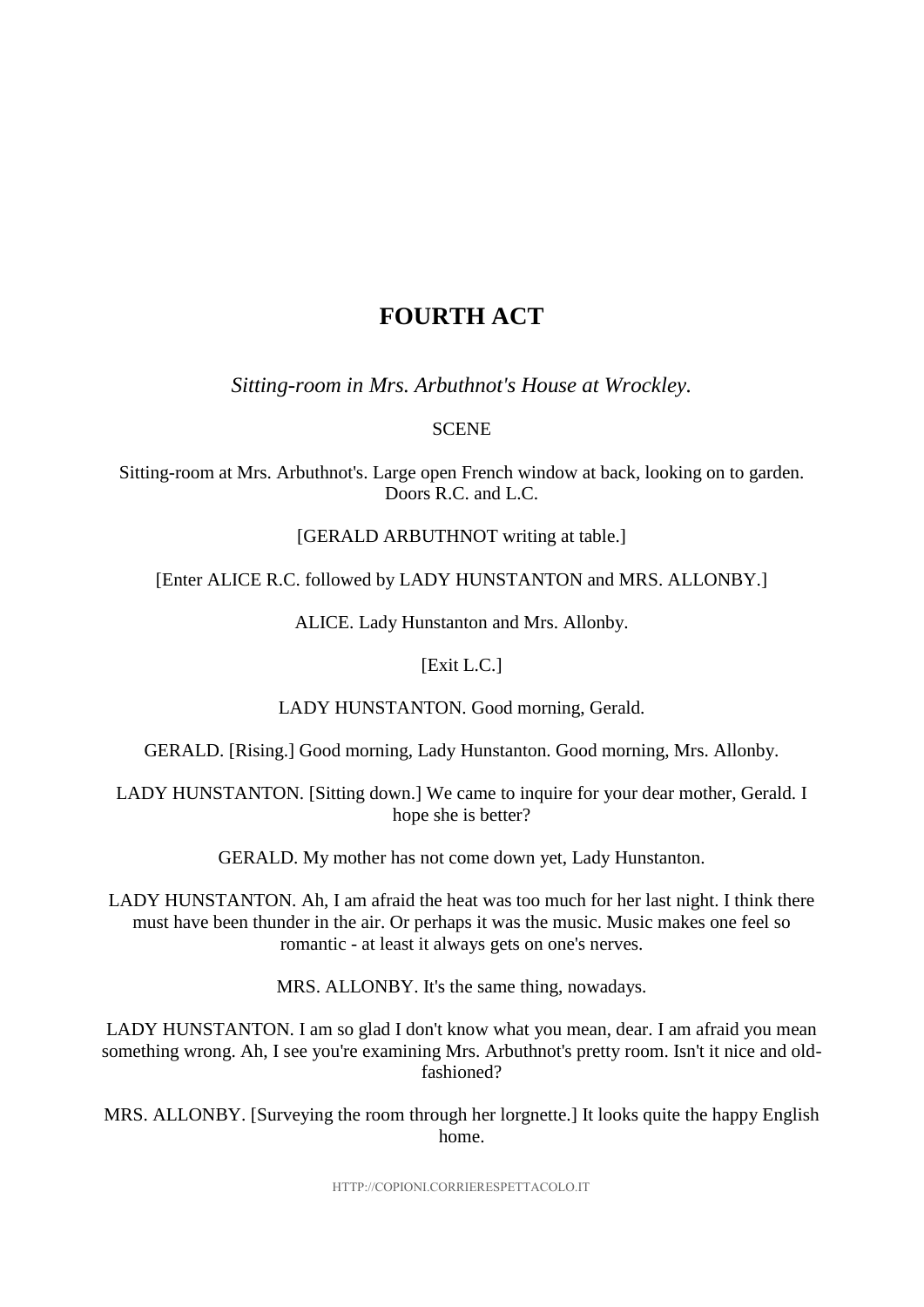LADY HUNSTANTON. That's just the word, dear; that just describes it. One feels your mother's good influence in everything she has about her, Gerald.

MRS. ALLONBY. Lord Illingworth says that all influence is bad, but that a good influence is the worst in the world.

LADY HUNSTANTON. When Lord Illingworth knows Mrs. Arbuthnot better he will change his mind. I must certainly bring him here.

MRS. ALLONBY. I should like to see Lord Illingworth in a happy English home.

LADY HUNSTANTON. It would do him a great deal of good, dear. Most women in London, nowadays, seem to furnish their rooms with nothing but orchids, foreigners, and French novels. But here we have the room of a sweet saint. Fresh natural flowers, books that don't shock one, pictures that one can look at without blushing.

MRS. ALLONBY. But I like blushing.

LADY HUNSTANTON. Well, there IS a good deal to be said for blushing, if one can do it at the proper moment. Poor dear Hunstanton used to tell me I didn't blush nearly often enough. But then he was so very particular. He wouldn't let me know any of his men friends, except those who were over seventy, like poor Lord Ashton: who afterwards, by the way, was brought into the Divorce Court. A most unfortunate case.

MRS. ALLONBY. I delight in men over seventy. They always offer one the devotion of a lifetime. I think seventy an ideal age for a man.

LADY HUNSTANTON. She is quite incorrigible, Gerald, isn't she? By-the-by, Gerald, I hope your dear mother will come and see me more often now. You and Lord Illingworth start almost immediately, don't you?

GERALD. I have given up my intention of being Lord Illingworth's secretary.

LADY HUNSTANTON. Surely not, Gerald! It would be most unwise of you. What reason can you have?

GERALD. I don't think I should be suitable for the post.

MRS. ALLONBY. I wish Lord Illingworth would ask me to be his secretary. But he says I am not serious enough.

LADY HUNSTANTON. My dear, you really mustn't talk like that in this house. Mrs. Arbuthnot doesn't know anything about the wicked society in which we all live. She won't go into it. She is far too good. I consider it was a great honour her coming to me last night. It gave quite an atmosphere of respectability to the party.

MRS. ALLONBY. Ah, that must have been what you thought was thunder in the air.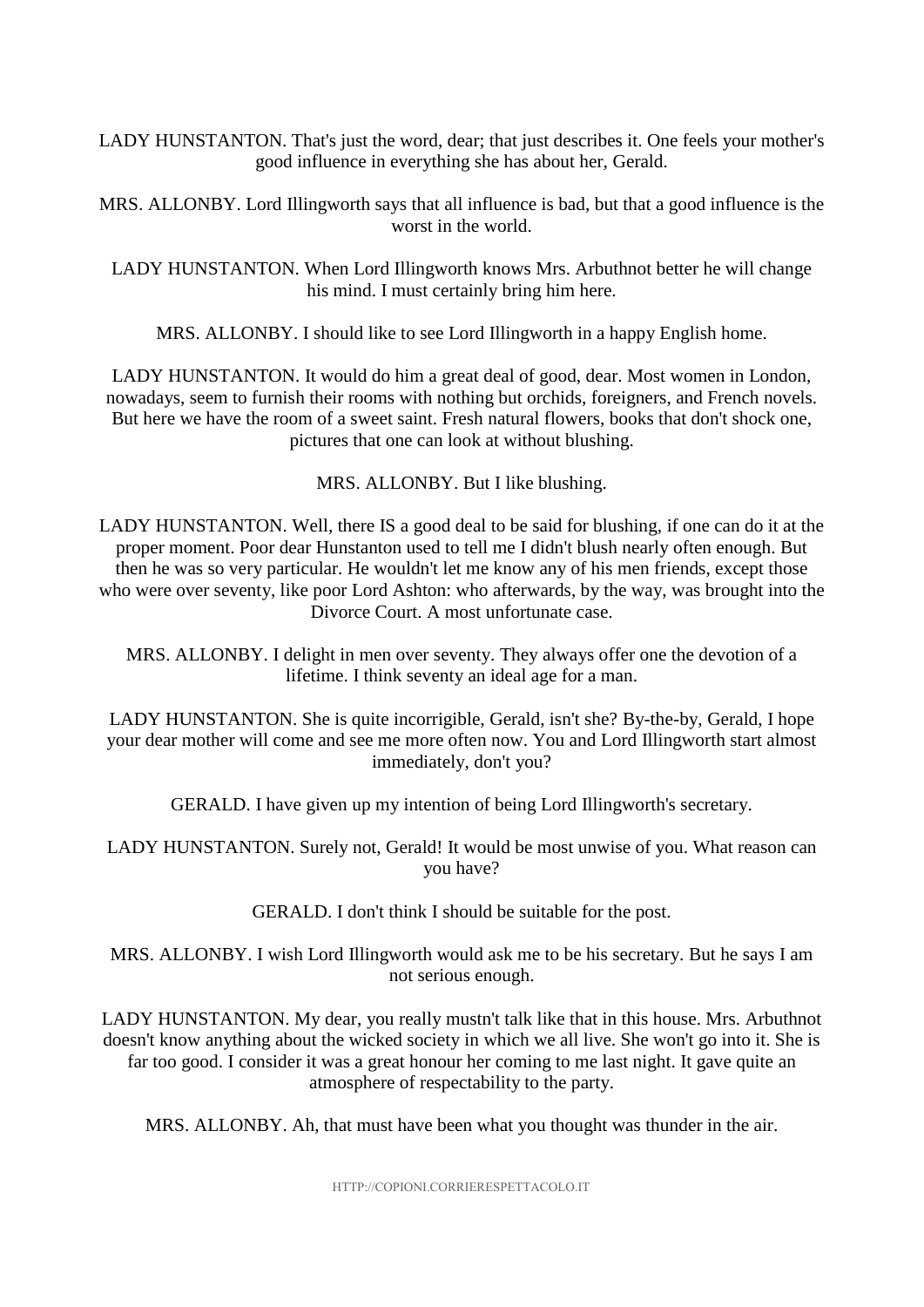LADY HUNSTANTON. My dear, how can you say that? There is no resemblance between the two things at all. But really, Gerald, what do you mean by not being suitable?

GERALD. Lord Illingworth's views of life and mine are too different.

LADY HUNSTANTON. But, my dear Gerald, at your age you shouldn't have any views of life. They are quite out of place. You must be guided by others in this matter. Lord Illingworth has made you the most flattering offer, and travelling with him you would see the world - as much of it, at least, as one should look at - under the best auspices possible, and stay with all the right people, which is so important at this solemn moment in your career.

GERALD. I don't want to see the world: I've seen enough of it.

MRS. ALLONBY. I hope you don't think you have exhausted life, Mr. Arbuthnot. When a man says that, one knows that life has exhausted him.

GERALD. I don't wish to leave my mother.

LADY HUNSTANTON. Now, Gerald, that is pure laziness on your part. Not leave your mother! If I were your mother I would insist on your going.

[Enter ALICE L.C.]

ALICE. Mrs. Arbuthnot's compliments, my lady, but she has a bad headache, and cannot see any one this morning. [Exit R.C.]

LADY HUNSTANTON. [Rising.] A bad headache! I am so sorry! Perhaps you'll bring her up to Hunstanton this afternoon, if she is better, Gerald.

GERALD. I am afraid not this afternoon, Lady Hunstanton.

LADY HUNSTANTON. Well, to-morrow, then. Ah, if you had a father, Gerald, he wouldn't let you waste your life here. He would send you off with Lord Illingworth at once. But mothers are so weak. They give up to their sons in everything. We are all heart, all heart. Come, dear, I must call at the rectory and inquire for Mrs. Daubeny, who, I am afraid, is far from well. It is wonderful how the Archdeacon bears up, quite wonderful. He is the most sympathetic of husbands. Quite a model. Good-bye, Gerald, give my fondest love to your mother.

MRS. ALLONBY. Good-bye, Mr. Arbuthnot.

#### GERALD. Good-bye.

[Exit LADY HUNSTANTON and MRS. ALLONBY. GERALD sits down and reads over his letter.]

GERALD. What name can I sign? I, who have no right to any name. [Signs name, puts letter into envelope, addresses it, and is about to seal it, when door L.C. opens and MRS. ARBUTHNOT enters. GERALD lays down sealing-wax. Mother and son look at each other.]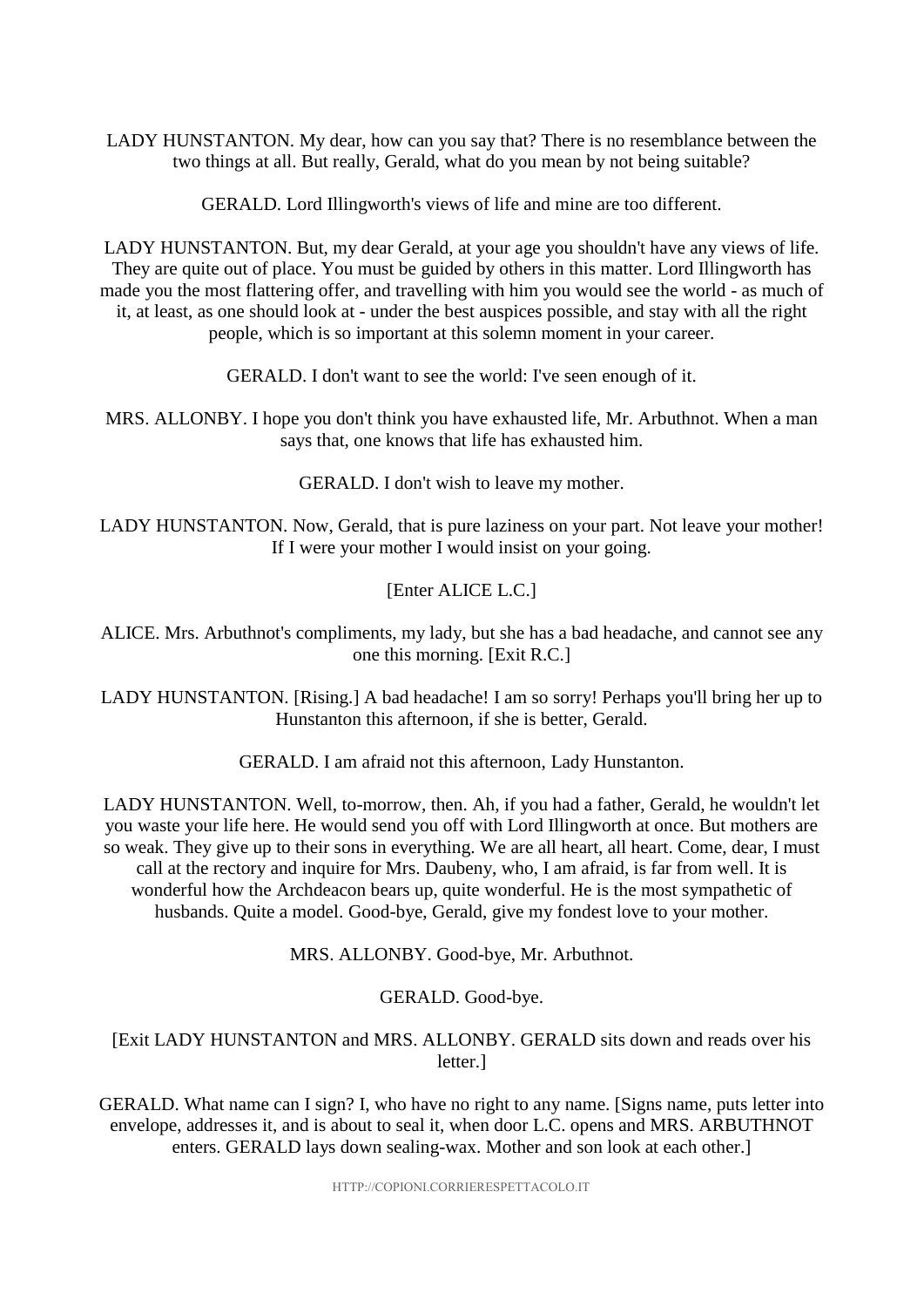LADY HUNSTANTON. [Through French window at the back.] Good-bye again, Gerald. We are taking the short cut across your pretty garden. Now, remember my advice to you - start at once with Lord Illingworth.

MRS. ALLONBY. AU REVOIR, Mr. Arbuthnot. Mind you bring me back something nice from your travels - not an Indian shawl - on no account an Indian shawl.

[Exeunt.]

GERALD. Mother, I have just written to him.

MRS. ARBUTHNOT. To whom?

GERALD. To my father. I have written to tell him to come here at four o'clock this afternoon.

MRS. ARBUTHNOT. He shall not come here. He shall not cross the threshold of my house.

GERALD. He must come.

MRS. ARBUTHNOT. Gerald, if you are going away with Lord Illingworth, go at once. Go before it kills me: but don't ask me to meet him.

GERALD. Mother, you don't understand. Nothing in the world would induce me to go away with Lord Illingworth, or to leave you. Surely you know me well enough for that. No: I have written to him to say -

MRS. ARBUTHNOT. What can you have to say to him?

GERALD. Can't you guess, mother, what I have written in this letter?

#### MRS. ARBUTHNOT. No.

GERALD. Mother, surely you can. Think, think what must be done, now, at once, within the next few days.

MRS. ARBUTHNOT. There is nothing to be done.

GERALD. I have written to Lord Illingworth to tell him that he must marry you.

#### MRS. ARBUTHNOT. Marry me?

GERALD. Mother, I will force him to do it. The wrong that has been done you must be repaired. Atonement must be made. Justice may be slow, mother, but it comes in the end. In a few days you shall be Lord Illingworth's lawful wife.

MRS. ARBUTHNOT. But, Gerald -

HTTP://COPIONI.CORRIERESPETTACOLO.IT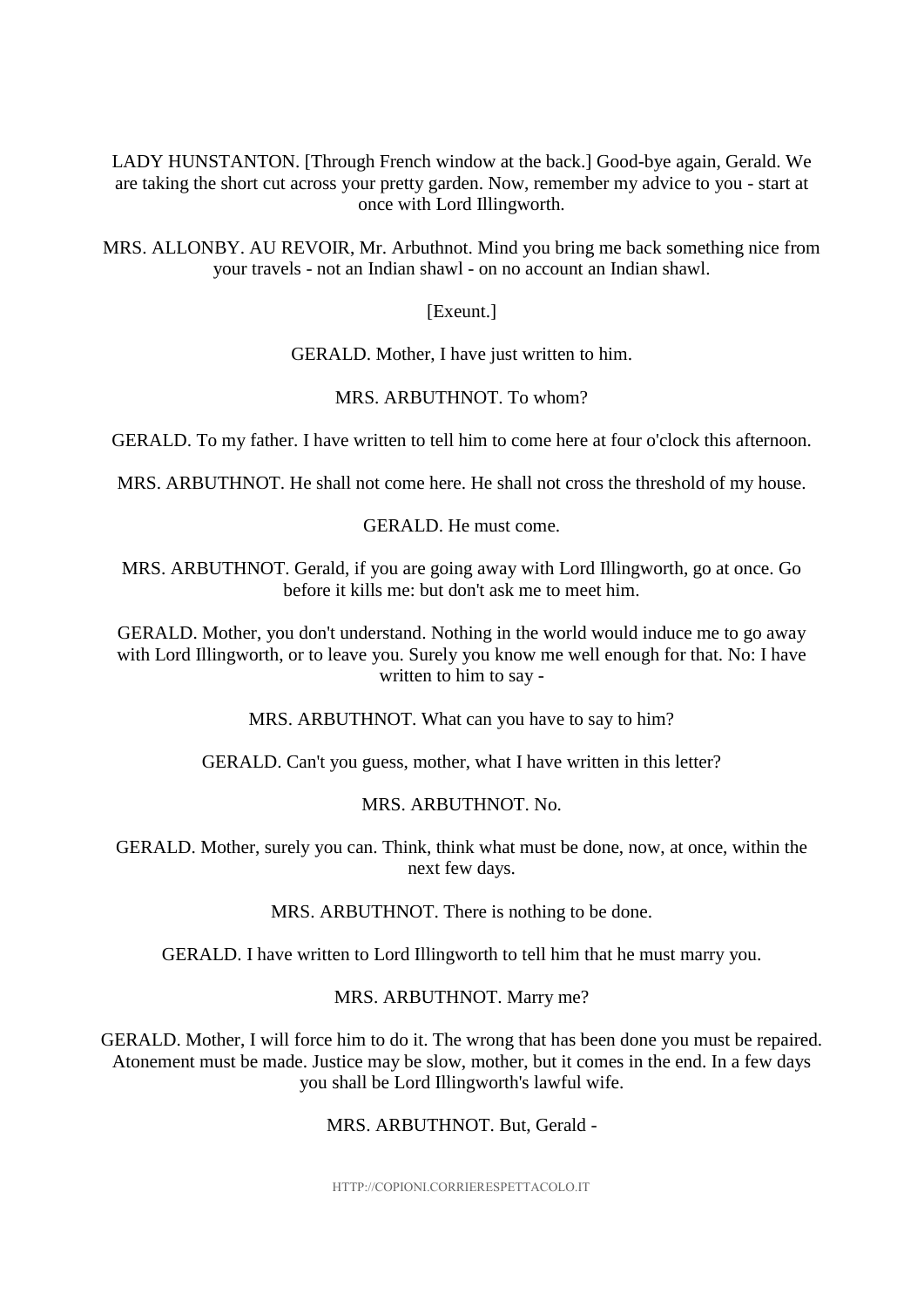GERALD. I will insist upon his doing it. I will make him do it: he will not dare to refuse.

MRS. ARBUTHNOT. But, Gerald, it is I who refuse. I will not marry Lord Illingworth.

GERALD. Not marry him? Mother!

MRS. ARBUTHNOT. I will not marry him.

GERALD. But you don't understand: it is for your sake I am talking, not for mine. This marriage, this necessary marriage, this marriage which for obvious reasons must inevitably take place, will not help me, will not give me a name that will be really, rightly mine to bear. But surely it will be something for you, that you, my mother, should, however late, become the wife of the man who is my father. Will not that be something?

MRS. ARBUTHNOT. I will not marry him.

GERALD. Mother, you must.

MRS. ARBUTHNOT. I will not. You talk of atonement for a wrong done. What atonement can be made to me? There is no atonement possible. I am disgraced: he is not. That is all. It is the usual history of a man and a woman as it usually happens, as it always happens. And the ending is the ordinary ending. The woman suffers. The man goes free.

GERALD. I don't know if that is the ordinary ending, mother: I hope it is not. But your life, at any rate, shall not end like that. The man shall make whatever reparation is possible. It is not enough. It does not wipe out the past, I know that. But at least it makes the future better, better for you, mother.

MRS. ARBUTHNOT. I refuse to marry Lord Illingworth.

GERALD. If he came to you himself and asked you to be his wife you would give him a different answer. Remember, he is my father.

MRS. ARBUTHNOT. If he came himself, which he will not do, my answer would be the same. Remember I am your mother.

GERALD. Mother, you make it terribly difficult for me by talking like that; and I can't understand why you won't look at this matter from the right, from the only proper standpoint. It is to take away the bitterness out of your life, to take away the shadow that lies on your name, that this marriage must take place. There is no alternative: and after the marriage you and I can go away together. But the marriage must take place first. It is a duty that you owe, not merely to yourself, but to all other women - yes: to all the other women in the world, lest he betray more.

MRS. ARBUTHNOT. I owe nothing to other women. There is not one of them to help me. There is not one woman in the world to whom I could go for pity, if I would take it, or for sympathy, if I could win it. Women are hard on each other. That girl, last night, good though she is, fled from the room as though I were a tainted thing. She was right. I am a tainted thing. But my wrongs are my own, and I will bear them alone. I must bear them alone. What have women who have not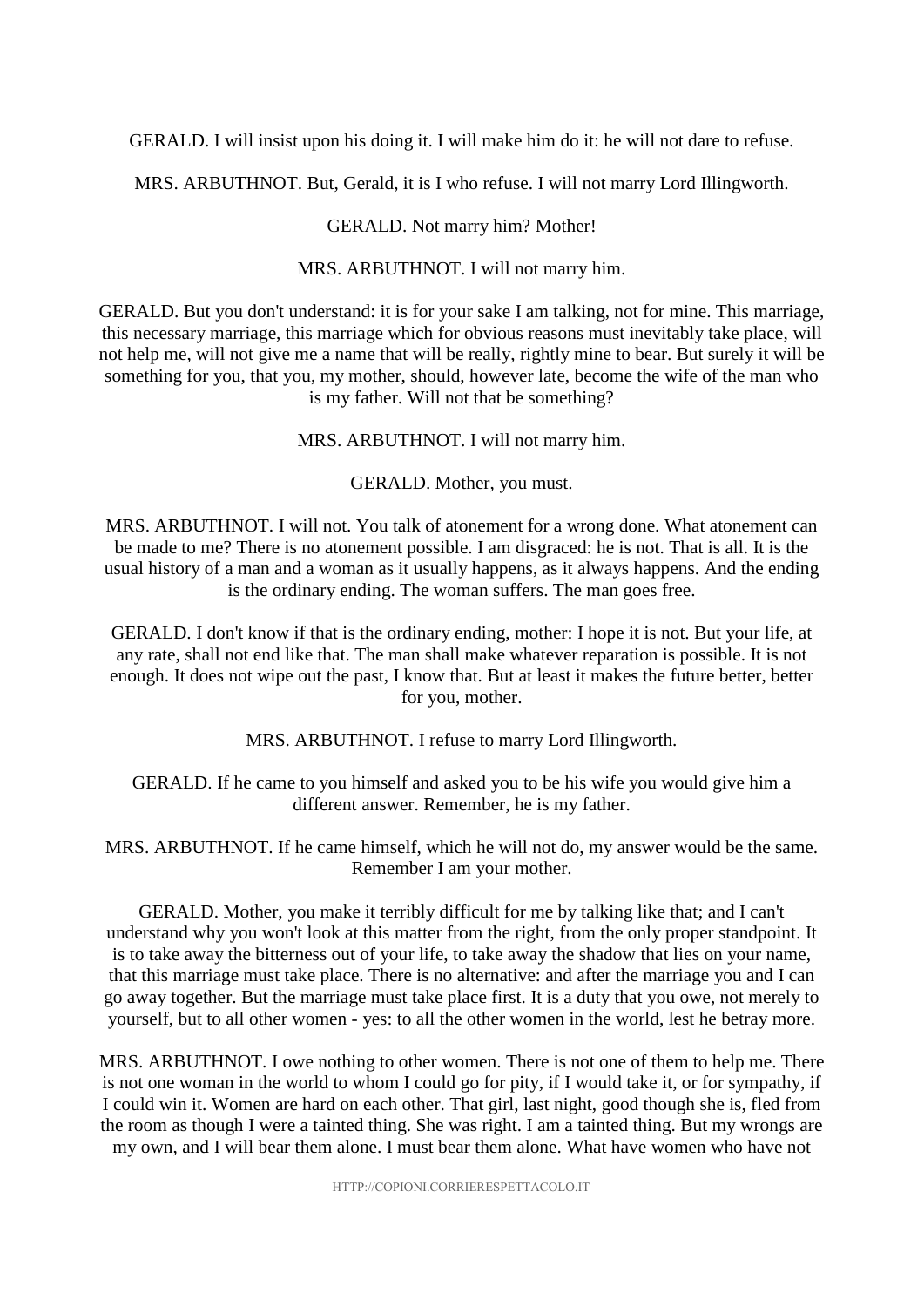sinned to do with me, or I with them? We do not understand each other.

#### [Enter HESTER behind.]

#### GERALD. I implore you to do what I ask you.

MRS. ARBUTHNOT. What son has ever asked of his mother to make so hideous a sacrifice? None.

GERALD. What mother has ever refused to marry the father of her own child? None.

MRS. ARBUTHNOT. Let me be the first, then. I will not do it.

GERALD. Mother, you believe in religion, and you brought me up to believe in it also. Well, surely your religion, the religion that you taught me when I was a boy, mother, must tell you that I am right. You know it, you feel it.

MRS. ARBUTHNOT. I do not know it. I do not feel it, nor will I ever stand before God's altar and ask God's blessing on so hideous a mockery as a marriage between me and George Harford. I will not say the words the Church bids us to say. I will not say them. I dare not. How could I swear to love the man I loathe, to honour him who wrought you dishonour, to obey him who, in his mastery, made me to sin? No: marriage is a sacrament for those who love each other. It is not for such as him, or such as me. Gerald, to save you from the world's sneers and taunts I have lied to the world. For twenty years I have lied to the world. I could not tell the world the truth. Who can, ever? But not for my own sake will I lie to God, and in God's presence. No, Gerald, no ceremony, Church-hallowed or State-made, shall ever bind me to George Harford. It may be that I am too bound to him already, who, robbing me, yet left me richer, so that in the mire of my life I found the pearl of price, or what I thought would be so.

GERALD. I don't understand you now.

MRS. ARBUTHNOT. Men don't understand what mothers are. I am no different from other women except in the wrong done me and the wrong I did, and my very heavy punishments and great disgrace. And yet, to bear you I had to look on death. To nurture you I had to wrestle with it. Death fought with me for you. All women have to fight with death to keep their children. Death, being childless, wants our children from us. Gerald, when you were naked I clothed you, when you were hungry I gave you food. Night and day all that long winter I tended you. No office is too mean, no care too lowly for the thing we women love - and oh! how I loved YOU. Not Hannah, Samuel more. And you needed love, for you were weakly, and only love could have kept you alive. Only love can keep any one alive. And boys are careless often and without thinking give pain, and we always fancy that when they come to man's estate and know us better they will repay us. But it is not so. The world draws them from our side, and they make friends with whom they are happier than they are with us, and have amusements from which we are barred, and interests that are not ours: and they are unjust to us often, for when they find life bitter they blame us for it, and when they find it sweet we do not taste its sweetness with them ...

. You made many friends and went into their houses and were glad with them, and I, knowing my secret, did not dare to follow, but stayed at home and closed the door, shut out the sun and sat in darkness. What should I have done in honest households? My past was ever with me. . . . And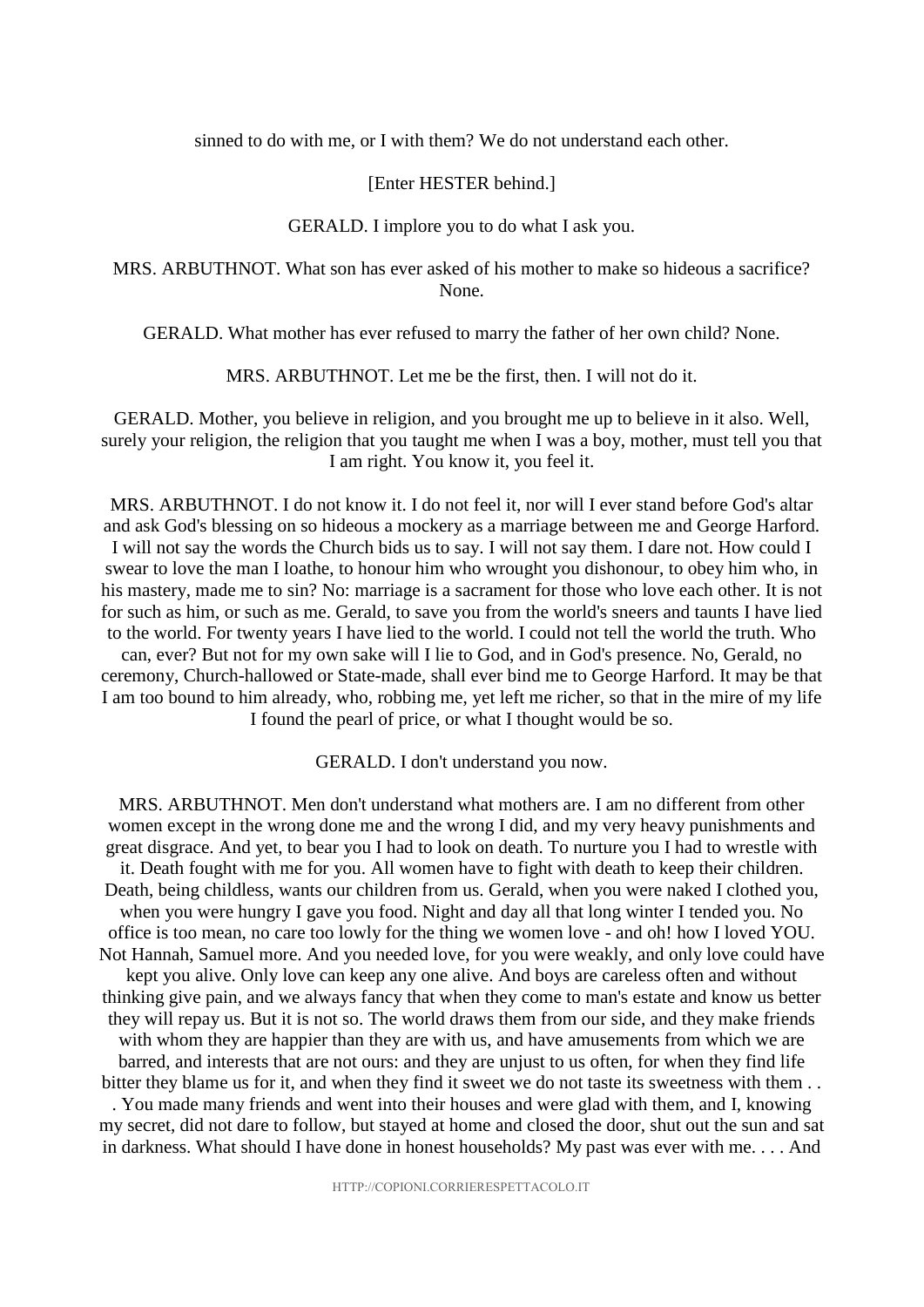you thought I didn't care for the pleasant things of life. I tell you I longed for them, but did not dare to touch them, feeling I had no right. You thought I was happier working amongst the poor. That was my mission, you imagined. It was not, but where else was I to go? The sick do not ask if the hand that smooths their pillow is pure, nor the dying care if the lips that touch their brow have known the kiss of sin. It was you I thought of all the time; I gave to them the love you did not need: lavished on them a love that was not theirs . . . And you thought I spent too much of my time in going to Church, and in Church duties. But where else could I turn? God's house is the only house where sinners are made welcome, and you were always in my heart, Gerald, too much in my heart. For, though day after day, at morn or evensong, I have knelt in God's house, I have never repented of my sin. How could I repent of my sin when you, my love, were its fruit! Even now that you are bitter to me I cannot repent. I do not. You are more to me than innocence. I would rather be your mother - oh! much rather! - than have been always pure . . . Oh, don't you see? don't you understand? It is my dishonour that has made you so dear to me. It is my disgrace that has bound you so closely to me. It is the price I paid for you the price of soul and body - that makes me love you as I do. Oh, don't ask me to do this horrible thing. Child of my shame, be still the child of my shame!

GERALD. Mother, I didn't know you loved me so much as that. And I will be a better son to you than I have been. And you and I must never leave each other . . . but, mother . . . I can't help it . . . you must become my father's wife. You must marry him. It is your duty.

HESTER. [Running forwards and embracing MRS. ARBUTHNOT.] No, no; you shall not. That would be real dishonour, the first you have ever known. That would be real disgrace: the first to touch you. Leave him and come with me. There are other countries than England . . . Oh! other countries over sea, better, wiser, and less unjust lands. The world is very wide and very big.

#### MRS. ARBUTHNOT. No, not for me. For me the world is shrivelled to a palm's breadth, and where I walk there are thorns.

HESTER. It shall not be so. We shall somewhere find green valleys and fresh waters, and if we weep, well, we shall weep together. Have we not both loved him?

#### GERALD. Hester!

HESTER. [Waving him back.] Don't, don't! You cannot love me at all, unless you love her also. You cannot honour me, unless she's holier to you. In her all womanhood is martyred. Not she alone, but all of us are stricken in her house.

GERALD. Hester, Hester, what shall I do?

HESTER. Do you respect the man who is your father?

GERALD. Respect him? I despise him! He is infamous.

HESTER. I thank you for saving me from him last night.

GERALD. Ah, that is nothing. I would die to save you. But you don't tell me what to do now!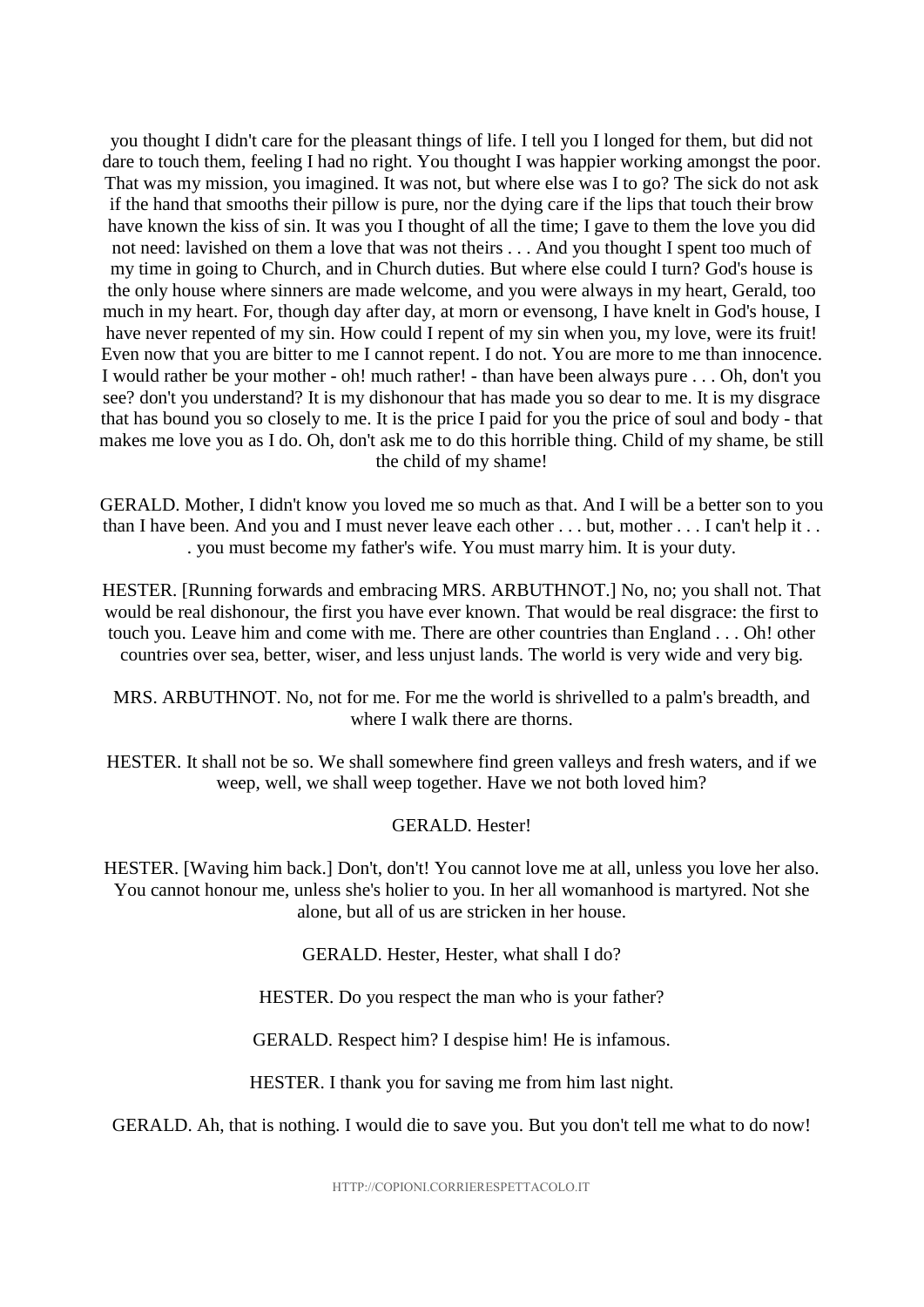#### HESTER. Have I not thanked you for saving ME?

#### GERALD. But what should I do?

#### HESTER. Ask your own heart, not mine. I never had a mother to save, or shame.

MRS. ARBUTHNOT. He is hard - he is hard. Let me go away.

GERALD. [Rushes over and kneels down bedside his mother.] Mother, forgive me: I have been to blame.

MRS. ARBUTHNOT. Don't kiss my hands: they are cold. My heart is cold: something has broken it.

HESTER, Ah, don't say that. Hearts live by being wounded. Pleasure may turn a heart to stone, riches may make it callous, but sorrow - oh, sorrow cannot break it. Besides, what sorrows have you now? Why, at this moment you are more dear to him than ever, DEAR though you have BEEN, and oh! how dear you HAVE been always. Ah! be kind to him.

GERALD. You are my mother and my father all in one. I need no second parent. It was for you I spoke, for you alone. Oh, say something, mother. Have I but found one love to lose another? Don't tell me that. O mother, you are cruel. [Gets up and flings himself sobbing on a sofa.]

MRS. ARBUTHNOT. [To HESTER.] But has he found indeed another love?

HESTER. You know I have loved him always.

MRS. ARBUTHNOT. But we are very poor.

HESTER. Who, being loved, is poor? Oh, no one. I hate my riches. They are a burden. Let him share it with me.

MRS. ARBUTHNOT. But we are disgraced. We rank among the outcasts Gerald is nameless. The sins of the parents should be visited on the children. It is God's law.

HESTER. I was wrong. God's law is only Love.

MRS. ARBUTHNOT. [Rises, and taking HESTER by the hand, goes slowly over to where GERALD is lying on the sofa with his head buried in his hands. She touches him and he looks up.] Gerald, I cannot give you a father, but I have brought you a wife.

GERALD. Mother, I am not worthy either of her or you.

MRS. ARBUTHNOT. So she comes first, you are worthy. And when you are away, Gerald . . . with . . . her - oh, think of me sometimes. Don't forget me. And when you pray, pray for me. We should pray when we are happiest, and you will be happy, Gerald.

#### HESTER. Oh, you don't think of leaving us?

HTTP://COPIONI.CORRIERESPETTACOLO.IT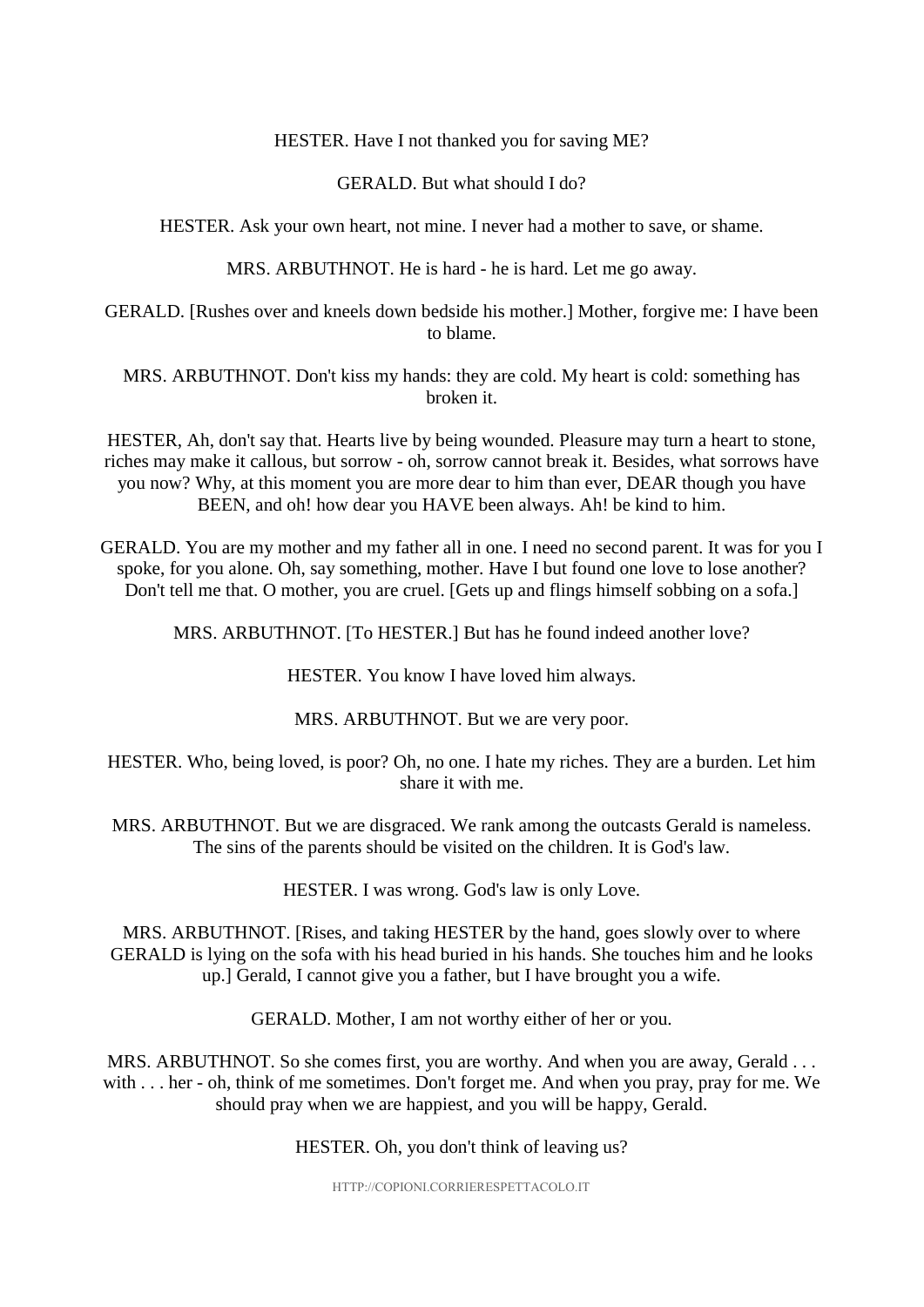#### GERALD. Mother, you won't leave us?

#### MRS. ARBUTHNOT. I might bring shame upon you!

#### GERALD. Mother!

MRS. ARBUTHNOT. For a little then: and if you let me, near you always.

HESTER. [To MRS. ARBUTHNOT.] Come out with us to the garden.

MRS. ARBUTHNOT. Later on, later on. [Exeunt HESTER and GERALD. MRS. ARBUTHNOT goes towards door L.C. Stops at looking-glass over mantelpiece and looks into it. Enter ALICE R.C.]

ALICE. A gentleman to see you, ma'am.

MRS. ARBUTHNOT. Say I am not at home. Show me the card. [Takes card from salver and looks at it.] Say I will not see him.

[LORD ILLINGWORTH enters. MRS. ARBUTHNOT sees him in the glass and starts, but does not turn round. Exit ALICE.] What can you have to say to me to-day, George Harford? You can have nothing to say to me. You must leave this house.

LORD ILLINGWORTH. Rachel, Gerald knows everything about you and me now, so some arrangement must be come to that will suit us all three. I assure you, he will find in me the most charming and generous of fathers.

MRS. ARBUTHNOT. My son may come in at any moment. I saved you last night. I may not be able to save you again. My son feels my dishonour strongly, terribly strongly. I beg you to go.

LORD ILLINGWORTH. [Sitting down.] Last night was excessively unfortunate. That silly Puritan girl making a scene merely because I wanted to kiss her. What harm is there in a kiss?

MRS. ARBUTHNOT. [Turning round.] A kiss may ruin a human life, George Harford. I know that. I know that too well.

LORD ILLINGWORTH. We won't discuss that at present. What is of importance to-day, as yesterday, is still our son. I am extremely fond of him, as you know, and odd though it may seem to you, I admired his conduct last night immensely. He took up the cudgels for that pretty prude with wonderful promptitude. He is just what I should have liked a son of mine to be. Except that no son of mine should ever take the side of the Puritans: that is always an error. Now, what I propose is this.

MRS. ARBUTHNOT. Lord Illingworth, no proposition of yours interests me.

LORD ILLINGWORTH. According to our ridiculous English laws, I can't legitimise Gerald. But I can leave him my property. Illingworth is entailed, of course, but it is a tedious barrack of a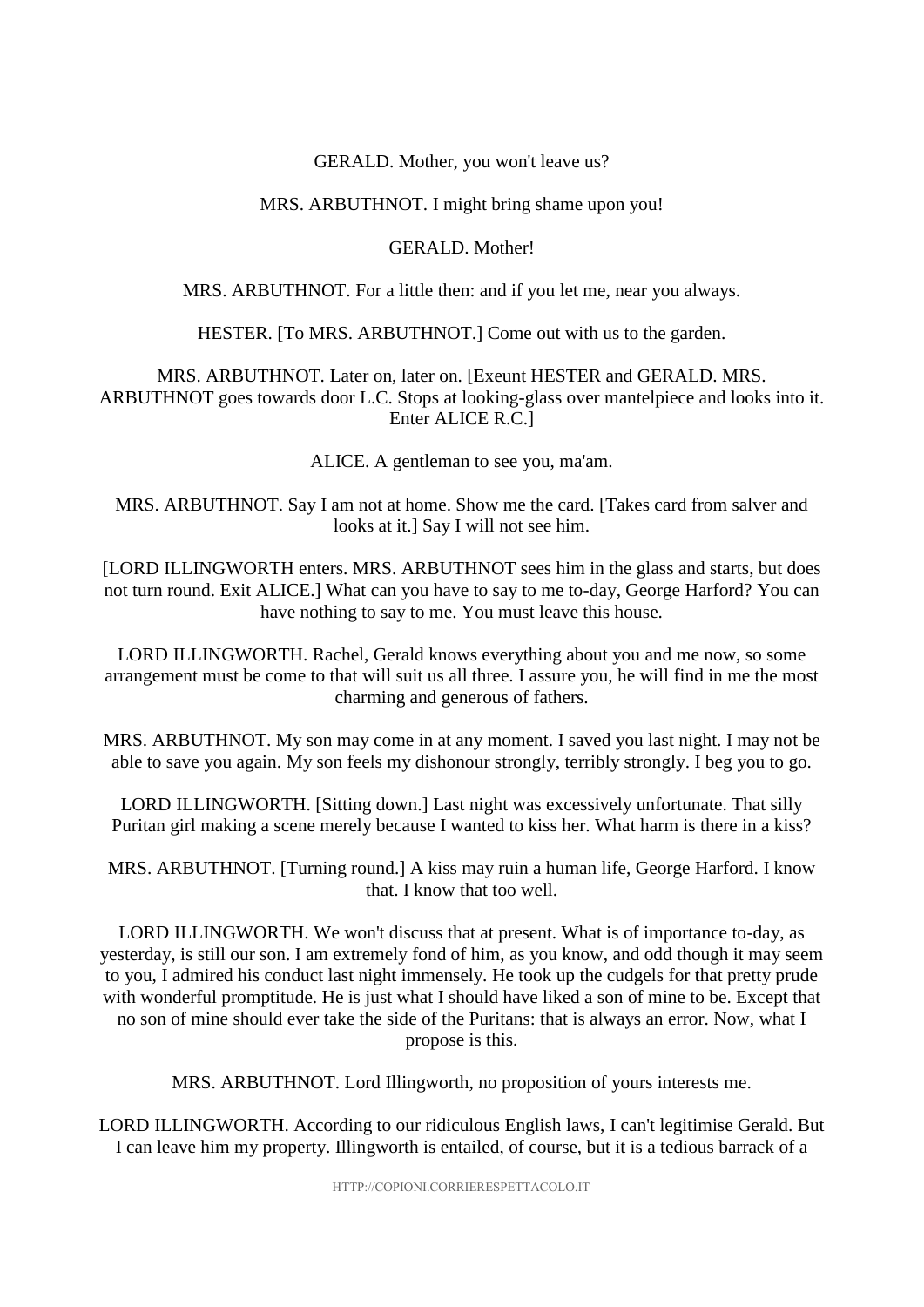place. He can have Ashby, which is much prettier, Harborough, which has the best shooting in the north of England, and the house in St. James Square. What more can a gentleman require in this world?

MRS. ARBUTHNOT. Nothing more, I am quite sure.

LORD ILLINGWORTH. As for a title, a title is really rather a nuisance in these democratic days. As George Harford I had everything I wanted. Now I have merely everything that other people want, which isn't nearly so pleasant. Well, my proposal is this.

MRS. ARBUTHNOT. I told you I was not interested, and I beg you to go.

LORD ILLINGWORTH. The boy is to be with you for six months in the year, and with me for the other six. That is perfectly fair, is it not? You can have whatever allowance you like, and live where you choose. As for your past, no one knows anything about it except myself and Gerald. There is the Puritan, of course, the Puritan in white muslin, but she doesn't count. She couldn't tell the story without explaining that she objected to being kissed, could she? And all the women would think her a fool and the men think her a bore. And you need not be afraid that Gerald won't be my heir. I needn't tell you I have not the slightest intention of marrying.

MRS. ARBUTHNOT. You come too late. My son has no need of you. You are not necessary.

LORD ILLINGWORTH. What do you mean, Rachel?

MRS. ARBUTHNOT. That you are not necessary to Gerald's career. He does not require you.

LORD ILLINGWORTH. I do not understand you.

MRS. ARBUTHNOT. Look into the garden. [LORD ILLINGWORTH rises and goes towards window.] You had better not let them see you: you bring unpleasant memories. [LORD ILLINGWORTH looks out and starts.] She loves him. They love each other. We are safe from you, and we are going away.

LORD ILLINGWORTH. Where?

MRS. ARBUTHNOT. We will not tell you, and if you find us we will not know you. You seem surprised. What welcome would you get from the girl whose lips you tried to soil, from the boy whose life you have shamed, from the mother whose dishonour comes from you?

LORD ILLINGWORTH. You have grown hard, Rachel.

MRS. ARBUTHNOT. I was too weak once. It is well for me that I have changed.

LORD ILLINGWORTH. I was very young at the time. We men know life too early.

MRS. ARBUTHNOT. And we women know life too late. That is the difference between men and women. [A pause.]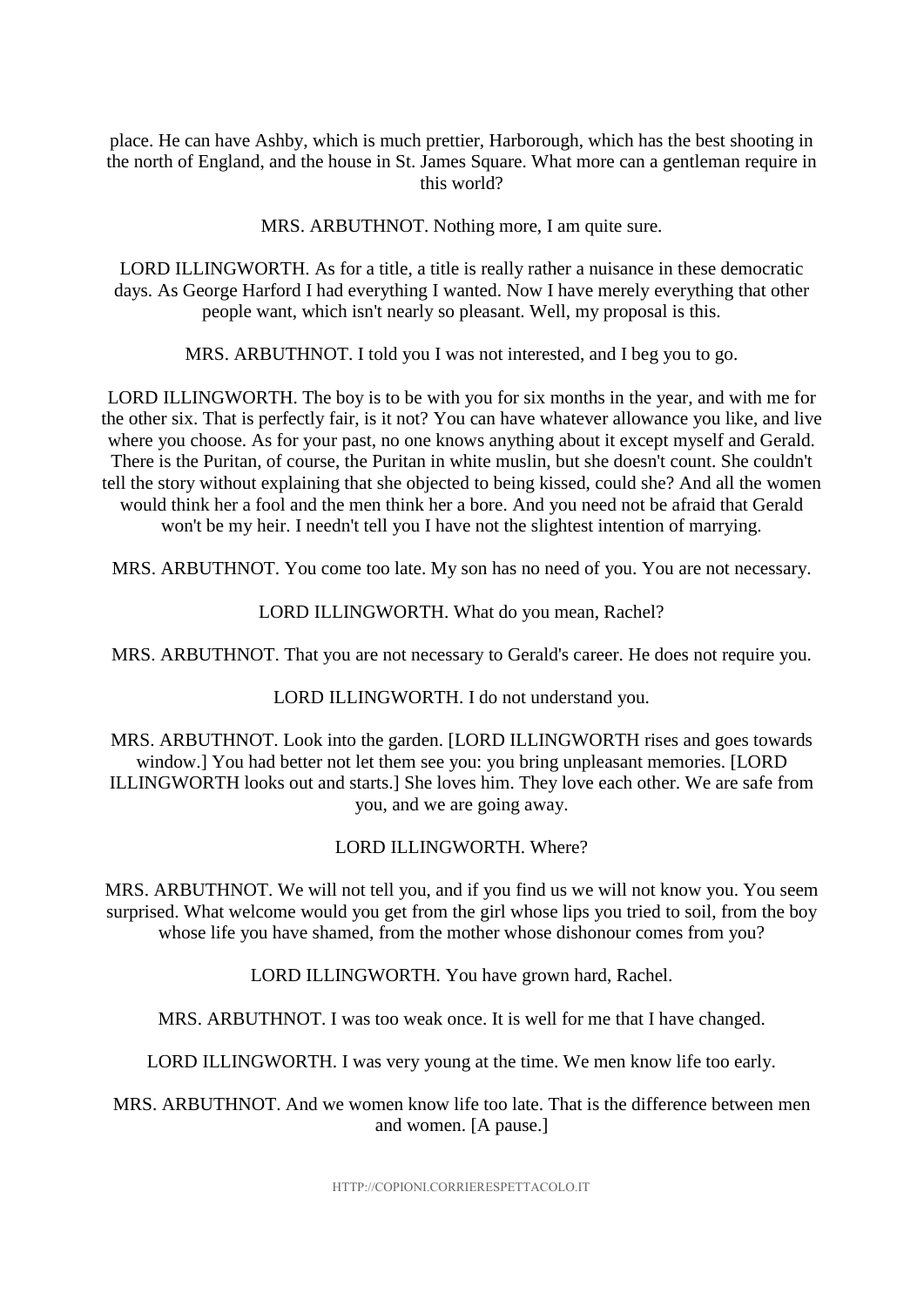LORD ILLINGWORTH. Rachel, I want my son. My money may be of no use to him now. I may be of no use to him, but I want my son. Bring us together, Rachel. You can do it if you choose. [Sees letter on table.]

MRS. ARBUTHNOT. There is no room in my boy's life for you. He is not interested in YOU.

LORD ILLINGWORTH. Then why does he write to me?

MRS. ARBUTHNOT. What do you mean?

LORD ILLINGWORTH. What letter is this? [Takes up letter.]

MRS. ARBUTHNOT. That - is nothing. Give it to me.

LORD ILLINGWORTH. It is addressed to ME.

MRS. ARBUTHNOT. You are not to open it. I forbid you to open it.

LORD ILLINGWORTH. And in Gerald's handwriting.

MRS. ARBUTHNOT. It was not to have been sent. It is a letter he wrote to you this morning, before he saw me. But he is sorry now he wrote it, very sorry. You are not to open it. Give it to me.

LORD ILLINGWORTH. It belongs to me. [Opens it, sits down and reads it slowly. MRS. ARBUTHNOT watches him all the time.] You have read this letter, I suppose, Rachel?

MRS. ARBUTHNOT. No.

LORD ILLINGWORTH. You know what is in it?

#### MRS. ARBUTHNOT. Yes!

LORD ILLINGWORTH. I don't admit for a moment that the boy is right in what he says. I don't admit that it is any duty of mine to marry you. I deny it entirely. But to get my son back I am ready - yes, I am ready to marry you, Rachel - and to treat you always with the deference and respect due to my wife. I will marry you as soon as you choose. I give you my word of honour.

MRS. ARBUTHNOT. You made that promise to me once before and broke it.

LORD ILLINGWORTH. I will keep it now. And that will show you that I love my son, at least as much as you love him. For when I marry you, Rachel, there are some ambitions I shall have to surrender. High ambitions, too, if any ambition is high.

MRS. ARBUTHNOT. I decline to marry you, Lord Illingworth.

#### LORD ILLINGWORTH. Are you serious?

HTTP://COPIONI.CORRIERESPETTACOLO.IT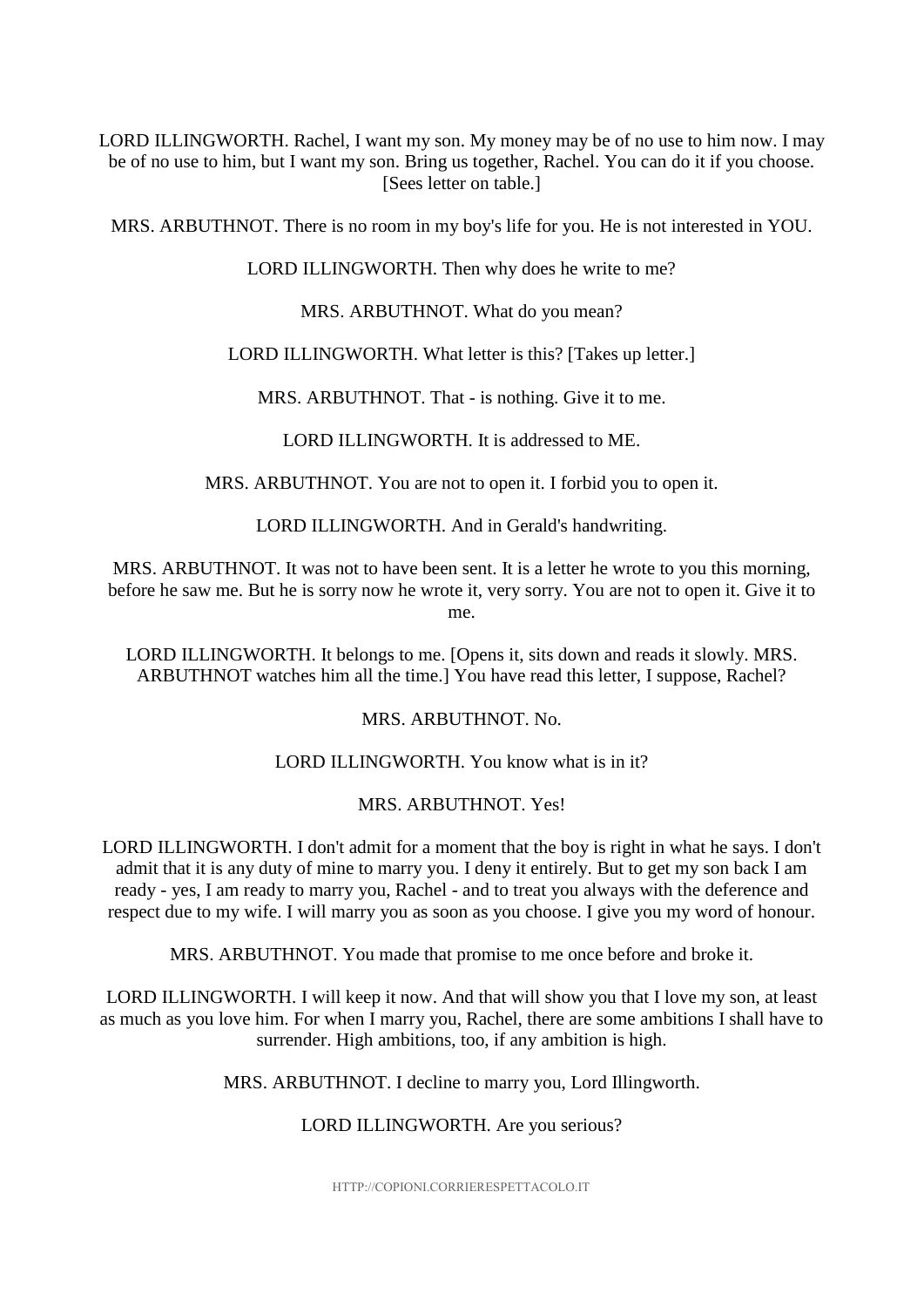#### MRS. ARBUTHNOT. Yes.

LORD ILLINGWORTH. Do tell me your reasons. They would interest me enormously.

MRS. ARBUTHNOT. I have already explained them to my son.

LORD ILLINGWORTH. I suppose they were intensely sentimental, weren't they? You women live by your emotions and for them. You have no philosophy of life.

MRS. ARBUTHNOT. You are right. We women live by our emotions and for them. By our passions, and for them, if you will. I have two passions, Lord Illingworth: my love of him, my hate of you. You cannot kill those. They feed each other.

LORD ILLINGWORTH. What sort of love is that which needs to have hate as its brother?

MRS. ARBUTHNOT. It is the sort of love I have for Gerald. Do you think that terrible? Well it is terrible. All love is terrible. All love is a tragedy. I loved you once, Lord Illingworth. Oh, what a tragedy for a woman to have loved you!

LORD ILLINGWORTH. So you really refuse to marry me?

MRS. ARBUTHNOT. Yes.

LORD ILLINGWORTH. Because you hate me?

MRS. ARBUTHNOT. Yes.

LORD ILLINGWORTH. And does my son hate me as you do?

MRS. ARBUTHNOT. No.

LORD ILLINGWORTH. I am glad of that, Rachel.

MRS. ARBUTHNOT. He merely despises you.

LORD ILLINGWORTH. What a pity! What a pity for him, I mean.

MRS. ARBUTHNOT. Don't be deceived, George. Children begin by loving their parents. After a time they judge them. Rarely if ever do they forgive them.

LORD ILLINGWORTH. [Reads letter over again, very slowly.] May I ask by what arguments you made the boy who wrote this letter, this beautiful, passionate letter, believe that you should not marry his father, the father of your own child?

MRS. ARBUTHNOT. It was not I who made him see it. It was another.

LORD ILLINGWORTH. What FIN-DE-SIECLE person?

HTTP://COPIONI.CORRIERESPETTACOLO.IT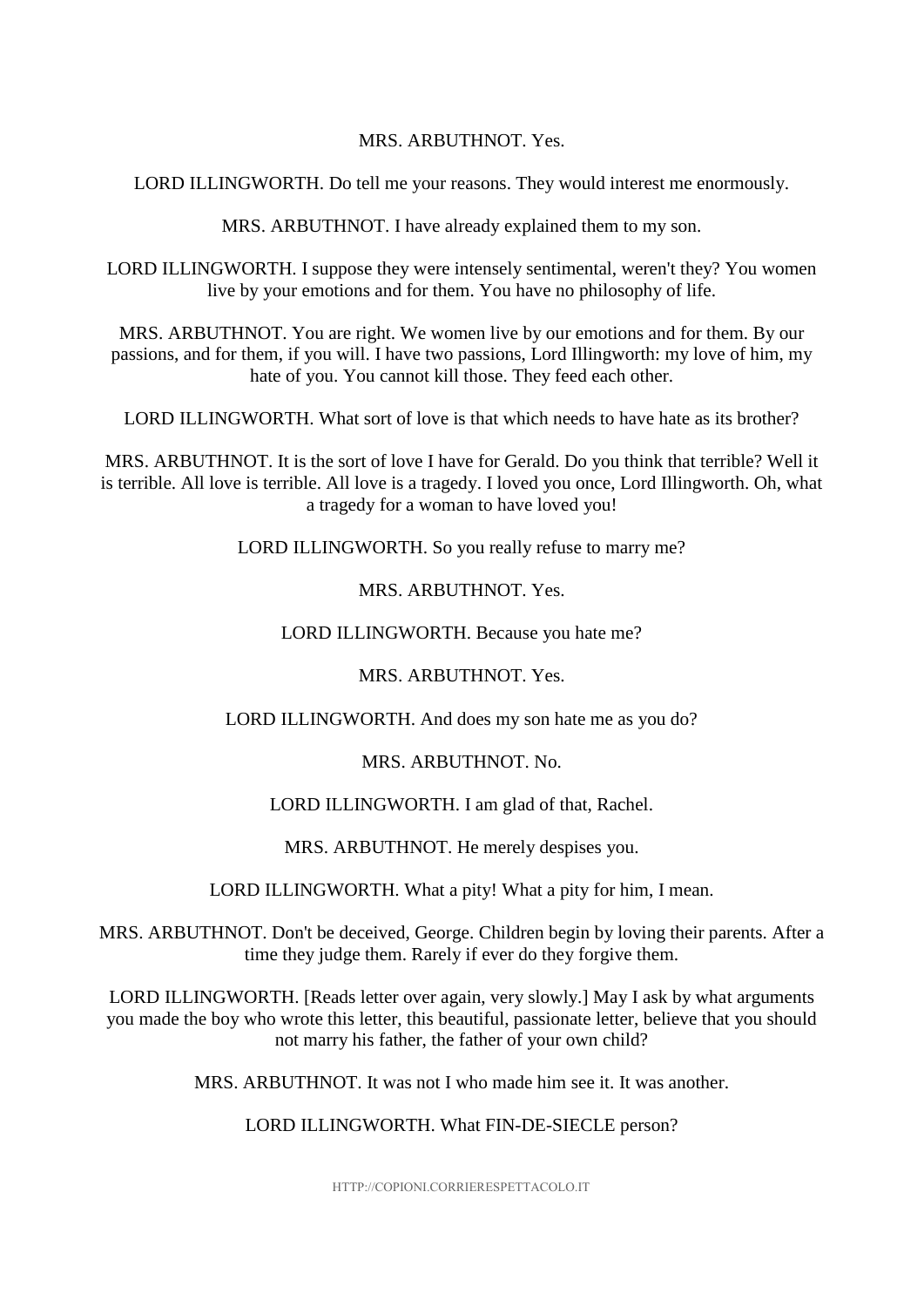#### MRS. ARBUTHNOT. The Puritan, Lord Illingworth. [A pause.]

LORD ILLINGWORTH. [Winces, then rises slowly and goes over to table where his hat and gloves are. MRS. ARBUTHNOT is standing close to the table. He picks up one of the gloves, and begins pulling it on.] There is not much then for me to do here, Rachel?

MRS. ARBUTHNOT. Nothing.

#### LORD ILLINGWORTH. It is good-bye, is it?

#### MRS. ARBUTHNOT. For ever, I hope, this time, Lord Illingworth.

LORD ILLINGWORTH. How curious! At this moment you look exactly as you looked the night you left me twenty years ago. You have just the same expression in your mouth. Upon my word, Rachel, no woman ever loved me as you did. Why, you gave yourself to me like a flower, to do anything I liked with. You were the prettiest of playthings, the most fascinating of small romances . . . [Pulls out watch.] Quarter to two! Must be strolling back to Hunstanton. Don't suppose I shall see you there again. I'm sorry, I am, really. It's been an amusing experience to have met amongst people of one's own rank, and treated quite seriously too, one's mistress, and one's -

[MRS. ARBUTHNOT snatches up glove and strikes LORD ILLINGWORTH across the face with it. LORD ILLINGWORTH starts. He is dazed by the insult of his punishment. Then he controls himself, and goes to window and looks out at his son. Sighs and leaves the room.]

MRS. ARBUTHNOT. [Falls sobbing on the sofa.] He would have said it. He would have said it.

[Enter GERALD and HESTER from the garden.]

GERALD. Well, dear mother. You never came out after all. So we have come in to fetch you. Mother, you have not been crying? [Kneels down beside her.]

MRS. ARBUTHNOT. My boy! My boy! My boy! [Running her fingers through his hair.]

HESTER. [Coming over.] But you have two children now. You'll let me be your daughter?

MRS. ARBUTHNOT. [Looking up.] Would you choose me for a mother?

HESTER. You of all women I have ever known.

[They move towards the door leading into garden with their arms round each other's waists. GERALD goes to table L.C. for his hat. On turning round he sees LORD ILLINGWORTH'S glove lying on the floor, and picks it up.]

GERALD. Hallo, mother, whose glove is this? You have had a visitor. Who was it?

#### MRS. ARBUTHNOT. [Turning round.] Oh! no one. No one in particular. A man of no importance.